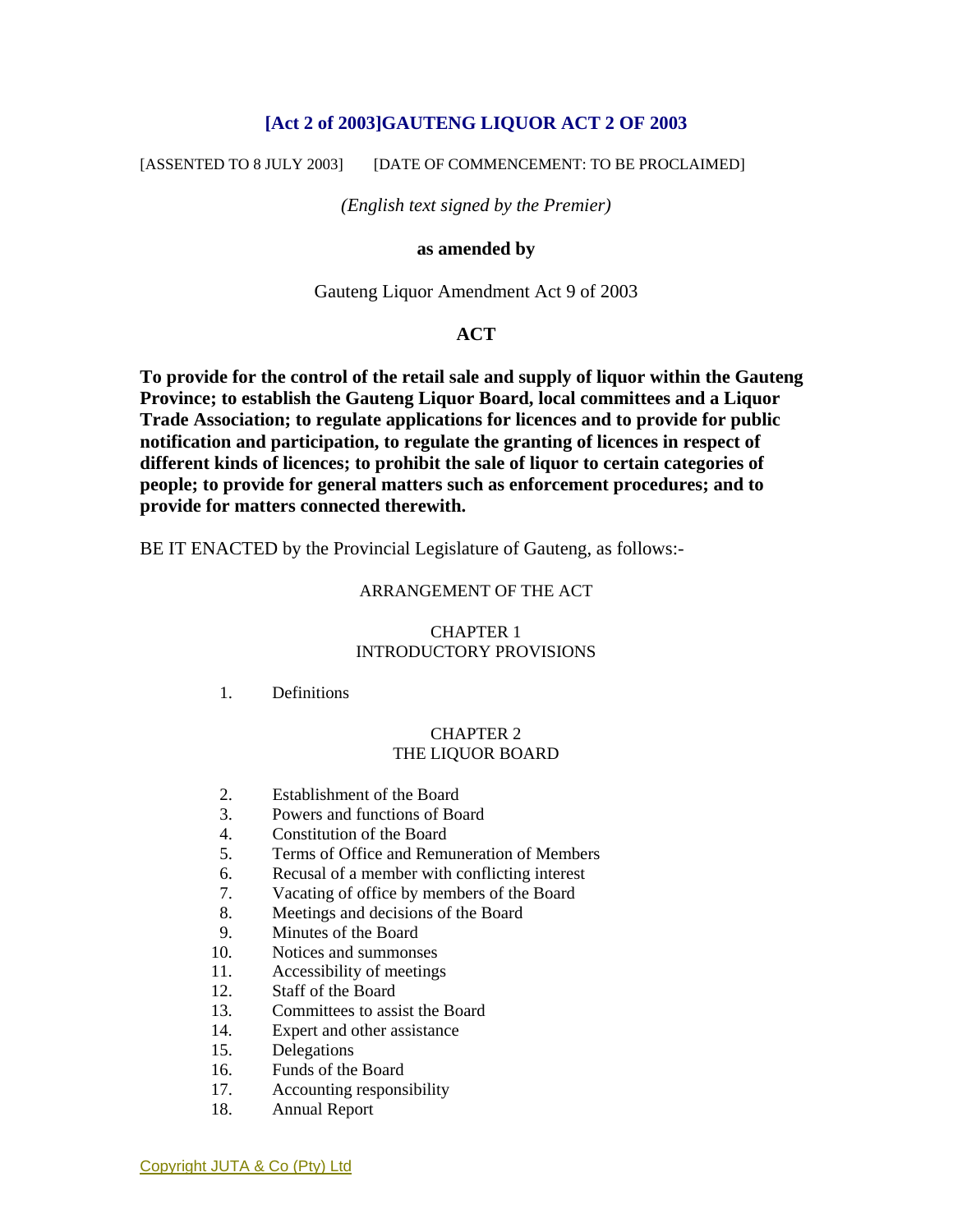- 19. Establishment of local committees of the Board
- 20. Constitution of the local committee
- 21. Powers and Functions of local committee
- 22. General Provisions relating to local committees

## CHAPTER 3 APPLICATIONS FOR LICENCES

- 23. Applications
- 24. Notice of application
- 25. Objections
- 26. Response by the applicant to objections
- 27. Hearing of applications
- 28. Kinds of licences
- 29. Content of licences
- 30. Consideration of applications for licences
- 31. Applications for catering or occasional permits
- 32. Death or incapability of an applicant

#### ISSUE OF LICENCES AND PERMITS

- 33. Licences and permits
- 34. Replacement of licences
- 35. Incomplete premises
- 36. Disqualification and other incompetence

## CHAPTER 4

### GENERAL CONDITIONS FOR LICENCES

- 37. Conditions for licences and permits
- 38. Liquor Trade Association
- 39. Financial and controlling interest
- 40. Management
- 41. Nature of premises
- 42. Nature of business
- 43. Alterations to and extension of licensed premises
- 44. Place for sale of liquor
- 45. Employees
- 46. Minors
- 47. Intoxicated persons
- 48. Records
- 49. Furnishing of information and documents
- 50. Quality of liquor

#### SPECIAL CONDITIONS APPLICABLE TO ON CONSUMPTION LICENCES

#### Overall Conditions

51. Place for consumption of liquor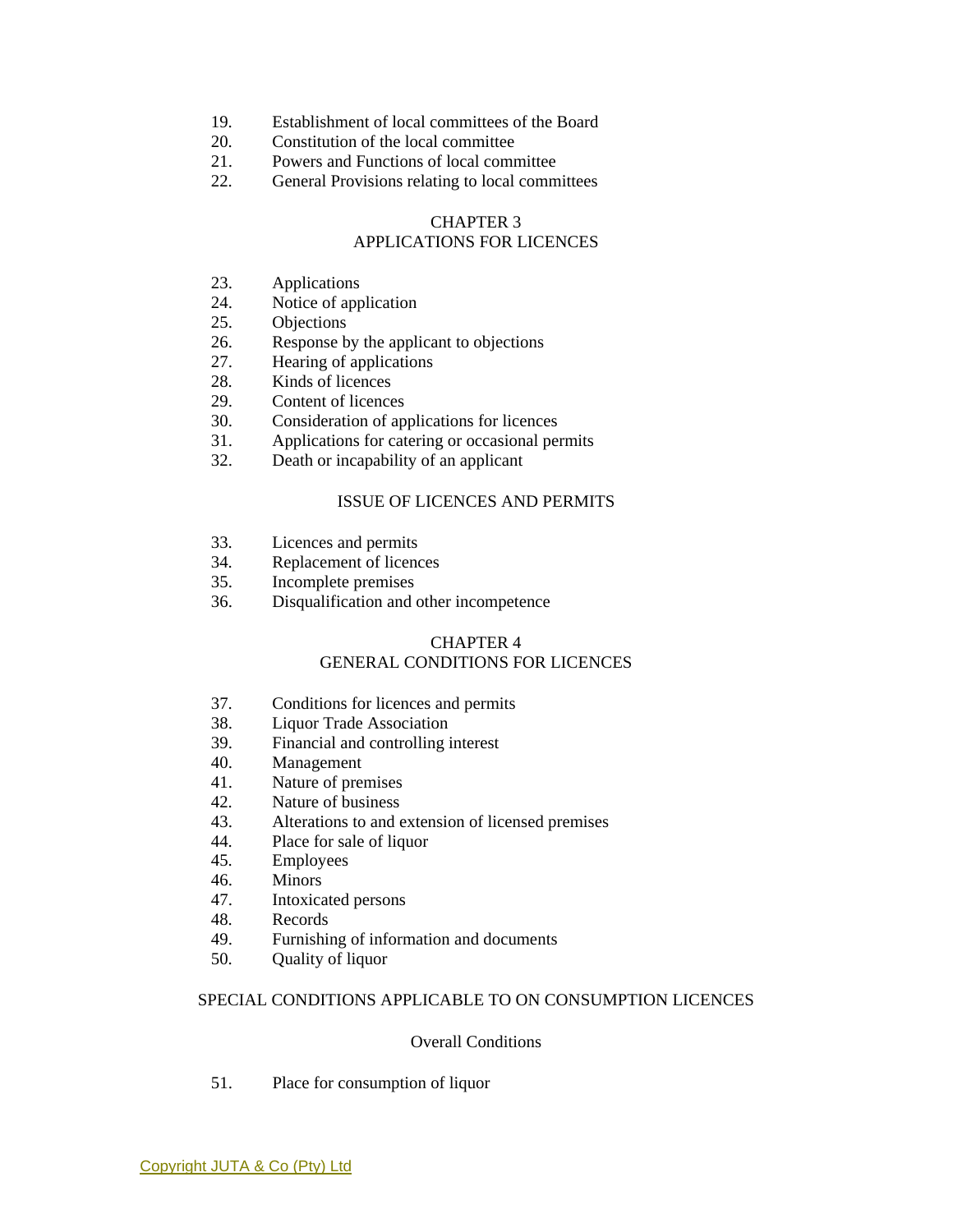#### Hotel Liquor Licences

- 52. Nature of business
- 53. Times of business

#### Restaurant Liquor Licence

- 54. Nature of business
- 55. Times of business

#### Theatre Liquor Licences

- 56. Nature of business<br>57. Times of business
- Times of business

#### Club Liquor Licences

- 58. Nature of business
- 59. Times of business
- 60. Records

#### Tavern Liquor Licences

- 61. Nature of business
- 62. Times of business

### Pool Club Licence

- 63. Nature of business
- 64. Times of business

#### Dance Hall Liquor Licences

- 65. Nature of business
- 66. Times of business

### Nightclub Liquor Licences

- 67. Nature of business
- 68. Times of business

### Pub Liquor Licences

- 69. Nature of business
- 70. Times of business

#### Gaming Premises Liquor Licences

71. Nature of business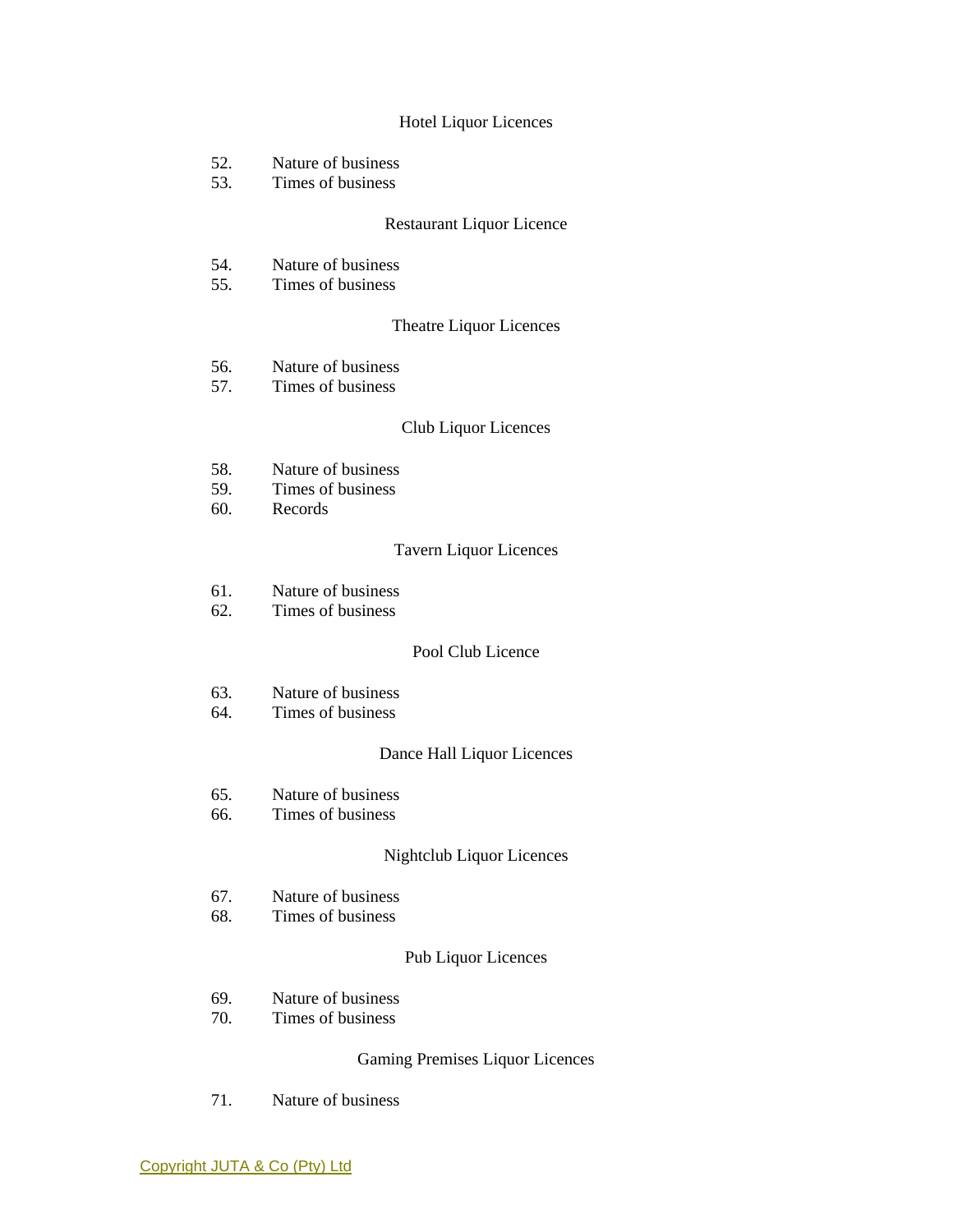#### 72. Times of business

#### Sorghum Beer Licences

- 73. Nature of business
- 74. Times of business

#### Catering or Occasional Permit

- 75. Nature of business
- 76. Times of business

#### Sports Club Liquor Licences

- 77. Nature of business
- 78. Times of business

#### SPECIAL CONDITIONS APPLICABLE TO OFF-CONSUMPTION LICENCES

#### Overall Conditions

- 79. Place for consumption of liquor
- 80. Delivery of liquor

#### Wholesale Liquor Licences

- 81. Nature of business
- 82. Times of business
- 83. Supply of liquor for on consumption

#### Micro manufacturers Licences

- 84. Nature of business
- 85. Times of business
- 86. Supply of liquor for on consumption

#### Liquor Store Licences

- 87. Capacity and conditions of receptacles
- 88. Times of business
- 89. Supply of liquor for on consumption

#### Grocer's Wine Licences

- 90. Nature of business
- 91. Kind of liquor
- 92. Capacity and condition of receptacles
- 93. Times of business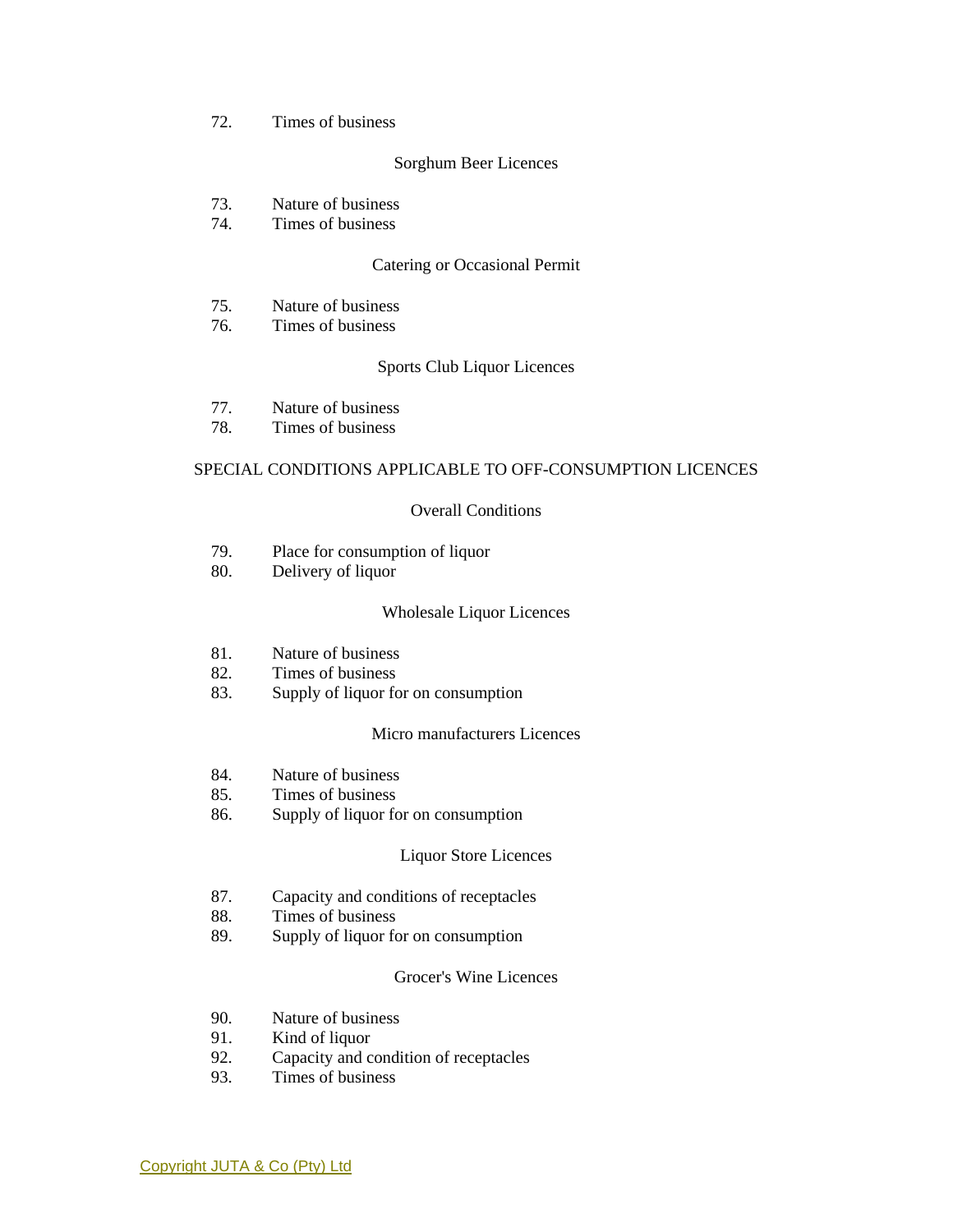#### VALIDITY OF LICENCES AND PERMITS

Sorghum Beer Licences (Off consumption)

- 94. Capacity and condition of receptacles
- 95. Nature of business
- 96. Times of business
- 97. Commencement of licences and permits
- 98. Renewal of licences
- 99. Lapse of licences and permits
- 100. Restoration of lapsed licences
- 101. Sale of liquor after lapse or suspension of licences
- 102. Fees not refundable

#### TRANSFER OF LICENCES AND PERMITS

- 103. Non transferability of permits
- 104. Applications for transfer of a licence

#### CHAPTER 5

## ENFORCEMENT AND JUDICIAL PROCEEDINGS

## SANCTIONS BY THE BOARD

- 105. Investigation by the Inspectorate
- 106. Inquiry by the Board
- 107. Sanctions by the Board

#### **INSPECTIONS**

- 108. Appointment of inspectors
- 109. Powers and duties of inspectors
- 110. Entry with warrant
- 111. Entry without warrant
- 112. Use of force
- 113. Inspector may be accompanied
- 114. Duty to produce documents
- 115. Duty to answer questions and assist inspector
- 116. Non compliance notices
- 117. Closing of licensed and other premises
- 118. Reports on applications
- 119. Reports on certain licences and premises
- 120. Reports on certain convictions

#### SEIZURE

121. Seizure

## CHAPTER 6 **COSTS**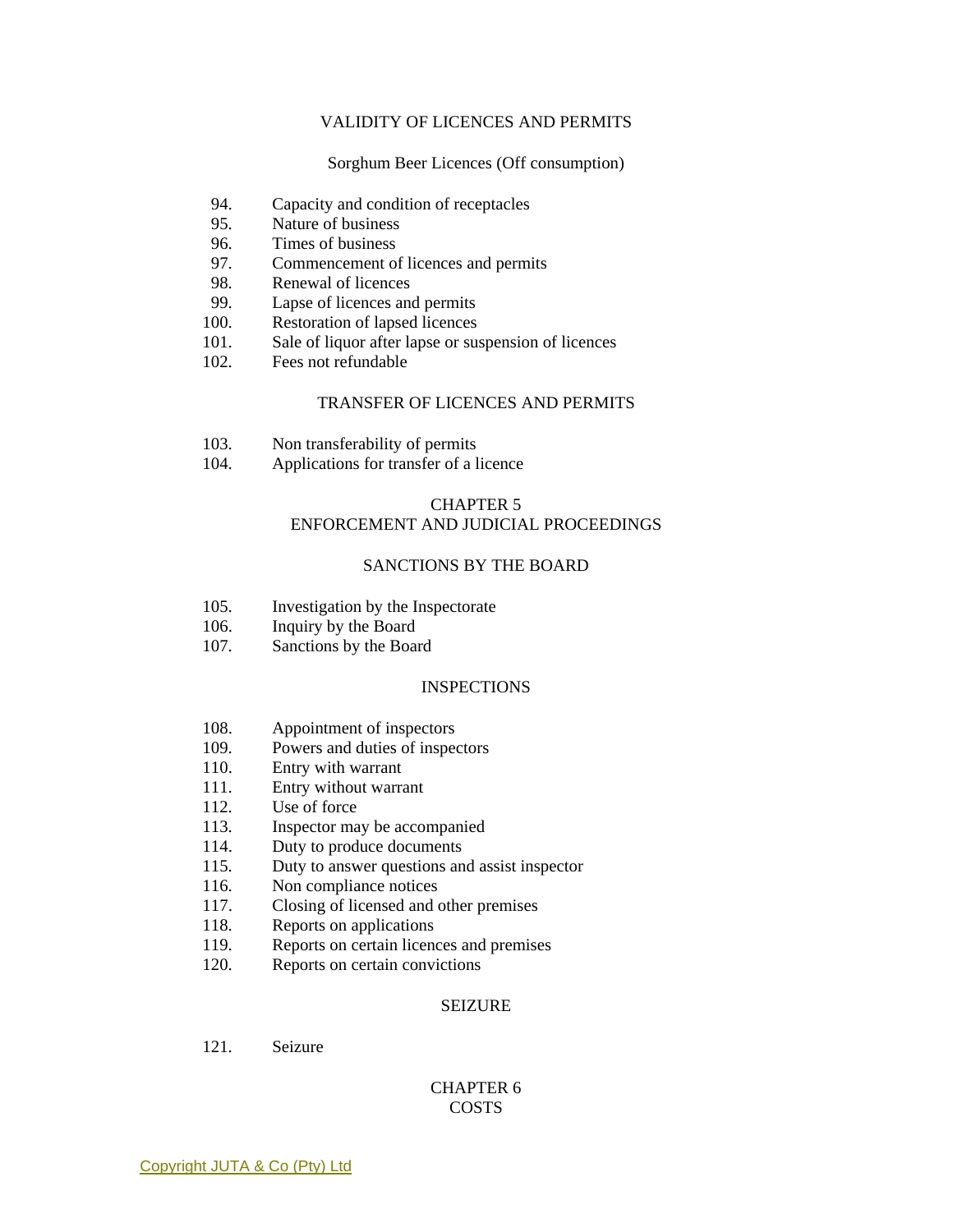122. Costs incurred by Board

#### CHAPTER 7 PROHIBITED AND CONTROLLED LIQUIDS

- 123. Prohibited concoctions and drinks
- 124. Methylated spirit

#### CHAPTER 8 **EXEMPTIONS**

- 125. Exemptions by declaration of the Board
- 126. Exemption from the provisions of the Act

#### CHAPTER 9 OFFENCES AND PENALTIES

- 127. Offences in general
- 128. Offences regarding information
- 129. Offences regarding meetings of Board
- 130. Offences regarding inspectors and police officers
- 131. Offences regarding liquor trade
- 132. Offences by licensees in general
- 133. Penalties

#### EVIDENTIAL AND PROCEDURAL MATTERS

- 134. Proof of sale of liquor
- 135. Proof that person belongs to particular category
- 136. Proof of licences and certain conditions
- 137. Presumption of sale from nature of transactions
- 138. Presumption regarding prohibited concoctions and drinks

#### CHAPTER 10 MISCELLANEOUS MATTERS

- 139. Copies of records and other documents
- 140. Condonation of defective applications
- 141. Regulations

#### TRANSITIONAL PROVISIONS

- 142. Continuation of certain pending matters
- 143. Validity of licences
- 144. Short title and commencement

### **CHAPTER 1 INTRODUCTORY PROVISIONS [sec 1]**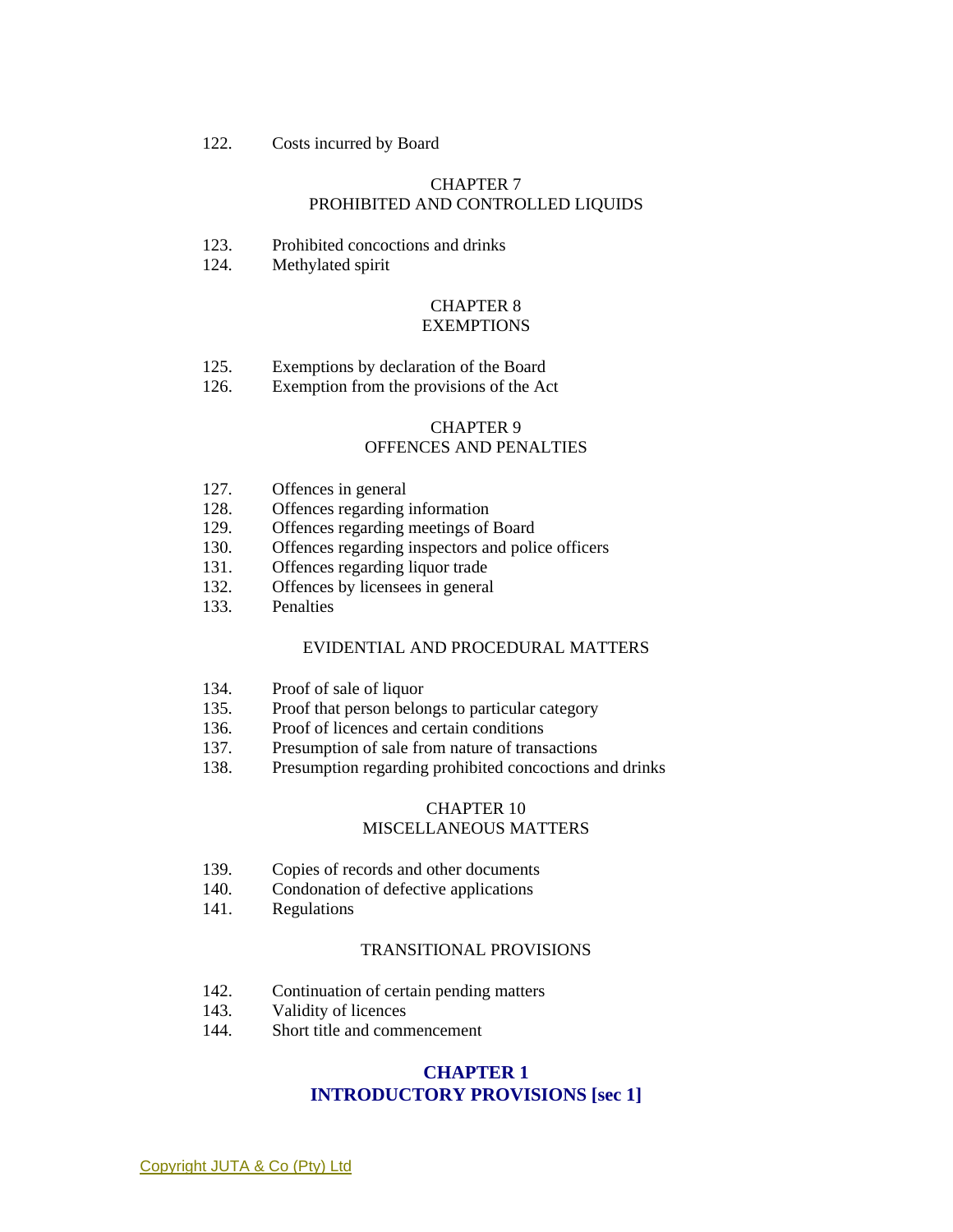## **1 Definitions**

In this Act, unless the context otherwise indicates -

**"bar"** means any open bar or any part of licensed premises exclusively or mainly used for the sale and consumption of liquor and shall include any counter or barrier across which drink is or can be served to the public;

**"beer"** means the drink manufactured by the fermentation of a mash of malt, with or without cereals, flavoured with hops, or ale, stout or any other drink manufactured as or sold under the name of beer, ale or stout, if it contains more than one per cent by volume of alcohol, but does not include sorghum beer;

**"Board"** means the Gauteng Liquor Board established in terms of this Act;

**"chairperson"** means the chairperson of the Board, and also the deputy chairperson of the Board, or his or her alternate, when he or she is acting as chairperson;

**"controlling interest"** in relation to any business or undertaking, means any interest of whatever nature enabling the holder thereof to exercise, directly or indirectly, any control whatsoever over the activities or assets of the business or undertaking and **"control"** has a corresponding meaning;

**"concoction"** means the product or drink manufactured by the fermentation of treacle, sugar or other substances by whatever name they are known.

**"dance hall"** means a place or institution engaged in formal dancing, dancing instruction and training;

**"Department"** means a department of the Provincial Government responsible for Economic Affairs;

**"exempted person"** means a person who has under sections 123 and 124 been exempted from the provisions and application of this Act;

**"financial interest"** means any such interest acquired in a business and directly or indirectly related to the fortunes, including the turn-over, of the business, but does not include such an interest which is not a controlling interest acquired in a public company, a co-operative society as defined in section 1 of the Wine and Spirit Control Act, 1970 (Act 47 of 1970), or a financial institution registered under the law regarding financial institutions;

**"gaming premises"** means a casino, bingo hall, betting hall, tattersalls or other premises licensed in terms of the Gauteng Gambling Act, 4 of 1995 or its successor or any relevant gaming and gambling legislation;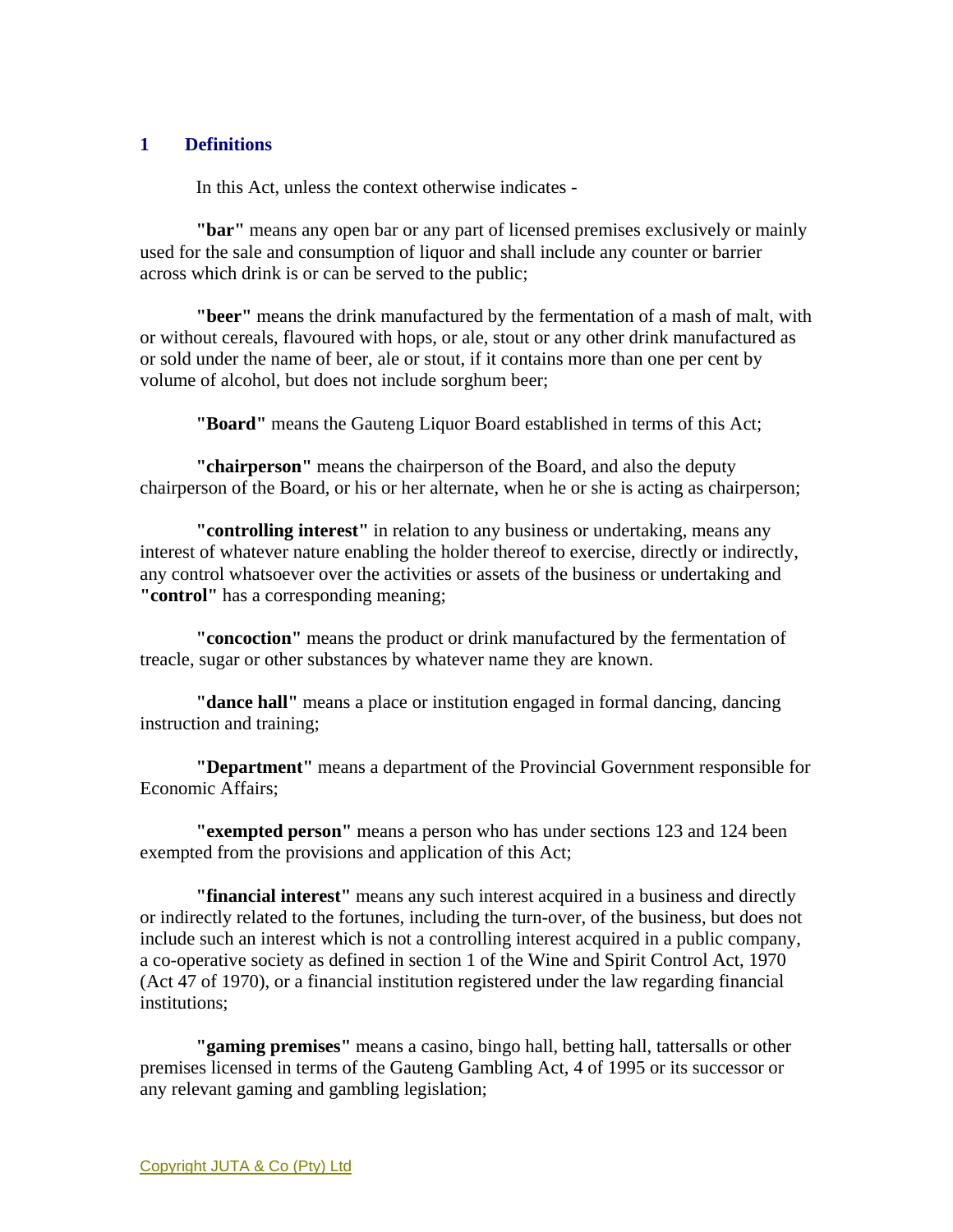**"grant"** with regard to a licence or permit means the approval of an application by the Board prior to issue of the licence or permit;

**"Head of Department"** means the head of the department of the Provincial Government responsible for Economic Affairs;

**"hotel"** means premises, wherein or whereon the business of supplying lodging and meals for a reward is or is intended to be conducted, and includes a motel, inn, bed and breakfast, caravan and camping park, farmhouse, guest-house, a lodge, boatel boat and a house boat;

**"inspector"** means an inspector appointed in terms of this Act;

**"intoxicated and intoxicated condition"** each mean the condition a person is in when his or her capabilities are so impaired by liquor that he or she is likely to cause injury to himself or herself or be a danger or nuisance or disturbance to others;

**"issue"**, with regard to a licence or permit, includes the delivery or dispatch of the licence to the person to whom it has been granted or to his or her agent;

**"licence"** means a licence issued in terms of this Act;

**"licensee"** means a person or corporation named as a licensee in a licence or permit, including a person to whom a licence has been transferred;

**"licensed premises"** means premises in respect of which a licence has been issued and includes any building or other place attached to such premises;

**"liquor"** means a product of fermentation or distillation of grains, fruits or other agricultural products and includes synthetic ethyl alcohol and includes beer or sorghum beer, but does not include methylated spirit or medicine which is subject to registration by virtue of a resolution published in terms of section 14 (2) of the Medicines and Related Substances Control Act, 1965 (Act 101 of 1965);

**"local committee"** a committee of the Board established for each area of a municipality in Gauteng, that is, a Metropolitan Council or District Council or as contemplated in section 155 of the Constitution of the Republic of south Africa, 1996 (Act 108 of 1996);

**"manufacturer"** means a person who produces liquor for sale;

**"meeting"** means a meeting of the Board or local committee and includes a hearing convened by the Board or local committee;

**"member"** means a member of the Board;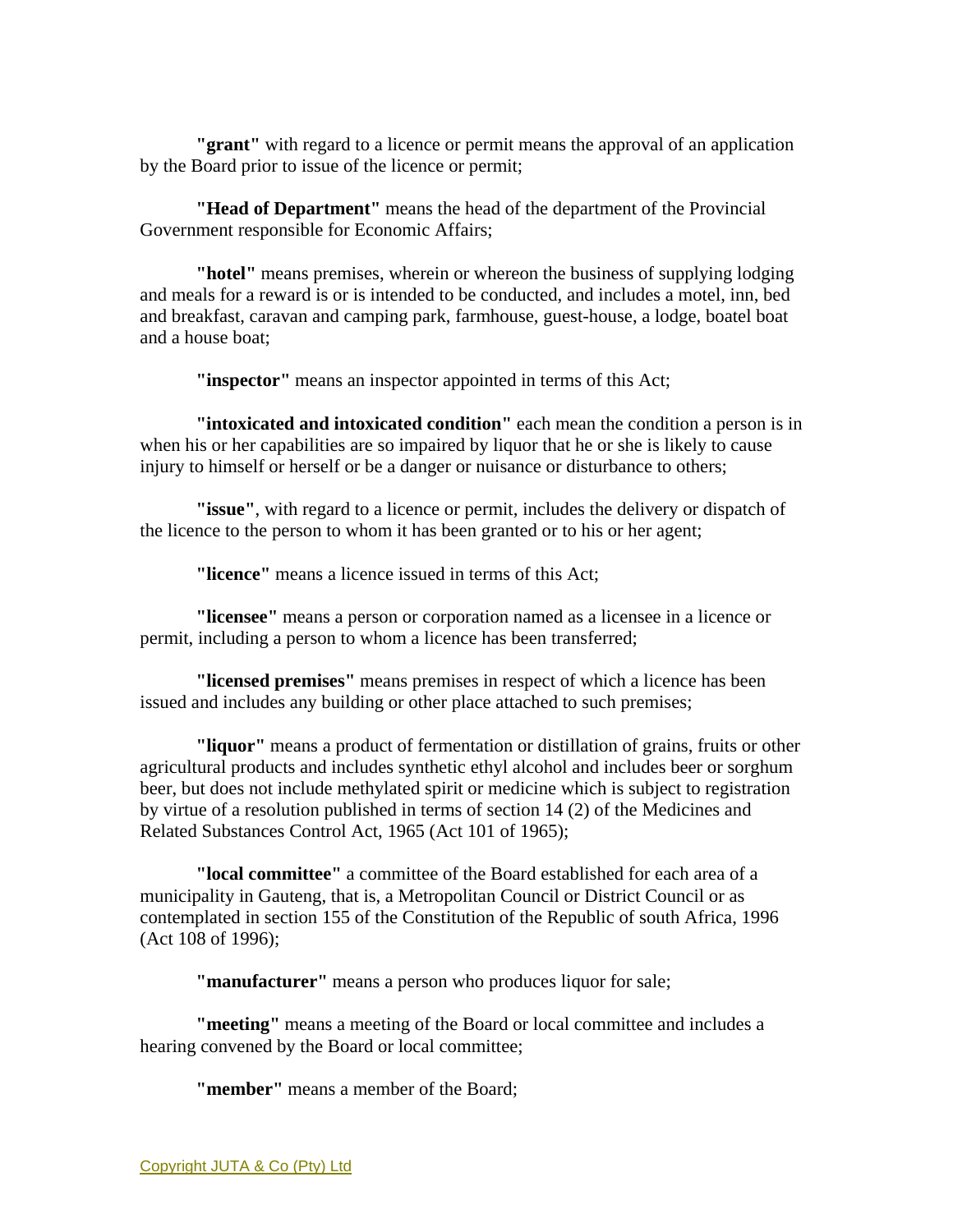**"Member of the Executive Council"** means the Member of the Executive Council of the province responsible for Economic Affairs;

**"methylated spirit"** means spirit denatured in accordance with any law on the denaturation or methylation of spirit or any other denatured, medicated, perfumed or otherwise treated spirit declared to be methylated spirit under any other law;

**"micro-manufacturer"** means a producer of liquor who in a calendar year does not produce more than the prescribed volume;

**"minor"** means a person under the age of twenty-one (21) years;

**"night club licence"** means a licence that, subject to this Act and the conditions of the licence, authorises the licensee to sell liquor for consumption on the licensed premises and to provide for dancing and musical entertainment;

**"off-consumption licence"** means a license entitling the licensee to sell liquor for consumption only away from the licensed premises and **"off-consumption''** has a corresponding meaning;

**"on-consumption licence"** means a license entitling the licensee to sell liquor for consumption only on the licensed premises and **"on-consumption"** has a corresponding meaning;

**"permit"** means a catering or occasional permit issued in terms of this Act;

**"pool club"** means a place where members of a club or an organised league play for competition and for social purposes darts, pool, snooker and other similar games;

**"Province"** means the Gauteng Province;

**"premises"** includes a place or building or part of a building on any premises and a vehicle or vessel, unless the contrary intention appears from the context;

**"prescribe"** means prescribe by regulation;

**"pub"** means a place where liquor is sold for consumption together with snacks or light meals;

**"public place"** means any place to which the public have access as a right or by invitation, expressed or implied, and includes a vehicle in a public place;

**"regulation"** means a regulation made in terms of this Act;

**"restaurant"** means a premises at which meals are regularly supplied to guests;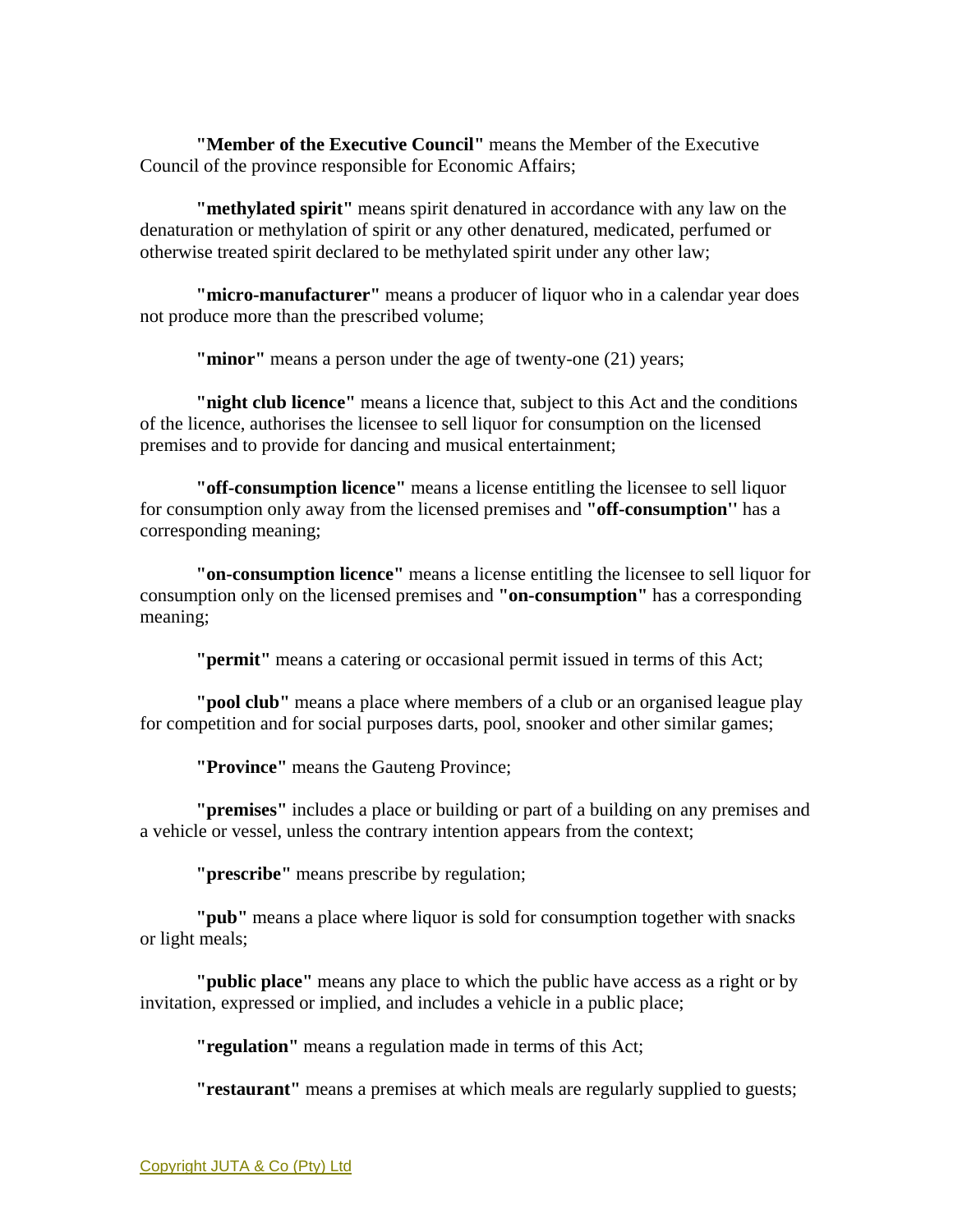**"restricted part"** means a bar on any licensed premises in respect of which an on-consumption licence has been issued, in which liquor is served over a counter and which does not form an integral part of a room where ordinary meals are taken continuously on a daily basis, and also any other part of such licensed premises which is to be treated as such in terms of any condition which has been imposed under this Act;

**"sell"** includes exchange or keep, offer, display, deliver, supply or dispose of for sale, or authorize, direct or allow a sale;

**"shebeen"** means any unlicensed operation whose main business is liquor and is selling less than ten (10) cases consisting of 12 x 750 ml of beer bottles.

**"sorghum beer"** means liquor generally known as sorghum beer and commonly manufactured from grain sorghum, millet or other grain;

**"sports ground"** means a place where public sports, games or recreations are regularly held;

**"supply"**, with regard to any liquor, means to place a person in possession or control of the liquor for consumption;

**"table wine"** means wine containing not more than 14 per cent by volume of alcohol;

**"tavern"** means a place whose main business is the supply of liquor, food and various forms of entertainment;

**"theatre"** means premises at which dramatic performances, plays, concerts or films are regularly presented or shown to the public; and

**"this Act"** includes regulations made in terms hereof.

## **CHAPTER 2 THE LIQUOR BOARD [sec 2-22]**

#### **2 Establishment of the Board**

 There is hereby established a juristic person to be known as the Gauteng Liquor Board

### **3 Powers and functions of Board**

 (1) The Board shall receive applications referred to in section 21 from the local committees and after considering such applications, refuse or grant the application concerned;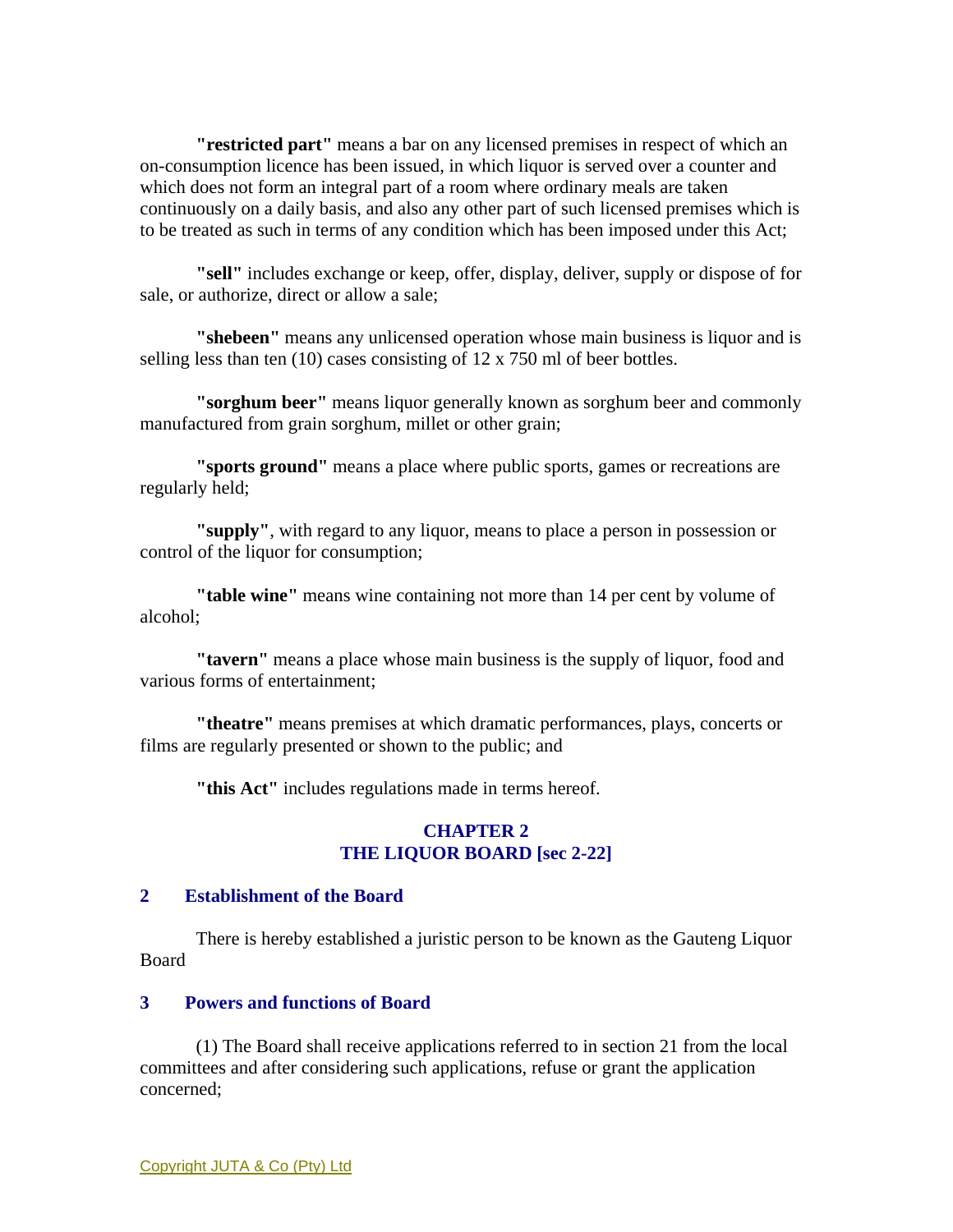[Subsec (1) substituted by sec 1 of Act 9 of 2003 wef 16 January 2004.]

 (2) The Board may, after the consideration by it of any other matter contemplated in this Act -

- *(a)* suspend for an indefinite time or for such period as it may determine or withdraw from such date as it may determine, a licence which is the subject of a report, complaint or objection concerned, or any right or privilege which is attached thereto;
- *(b)* declare the licence concerned to be subject to such conditions or further conditions as it may in its discretion impose;
- *(c)* rescind the suspension of the licence concerned or of any right or privilege which is attached thereto, with immediate effect or from such date as it may determine, subject to such conditions as it may in its discretion impose; or
- *(d)* take any such other steps as it may think fit;

 (3) The Board may advise the Member of the Executive Council or furnish a report or recommendation to the Member of the Executive Council on any matter referred to the Board by the Member of the Executive Council for consideration and arising from the application of this Act or relating to the control over or distribution of liquor.

 (4) The Board shall perform such other functions as may be assigned to it in terms of this Act.

 (5) The Board may, with the concurrence of the Member of the Executive Council, establish a fund to be administered by it in addressing negative social effects of liquor consumption in the Province.

 (6) The fund referred to in subsection (5) shall be dispensed by the Board on application by the affected parties or communities or as prescribed.

## **4 Constitution of the Board**

 (1) The Board shall consist of not less than six (6) and not more than nine (9) members, being fit and proper persons, appointed by the Member of the Executive Council, as follows:

- *(a)* one or more persons admitted as Attorney or Advocate with at least five years experience in the legal profession or administration of justice;
- *(b)* one or more representatives of the Department responsible for the administration the Act;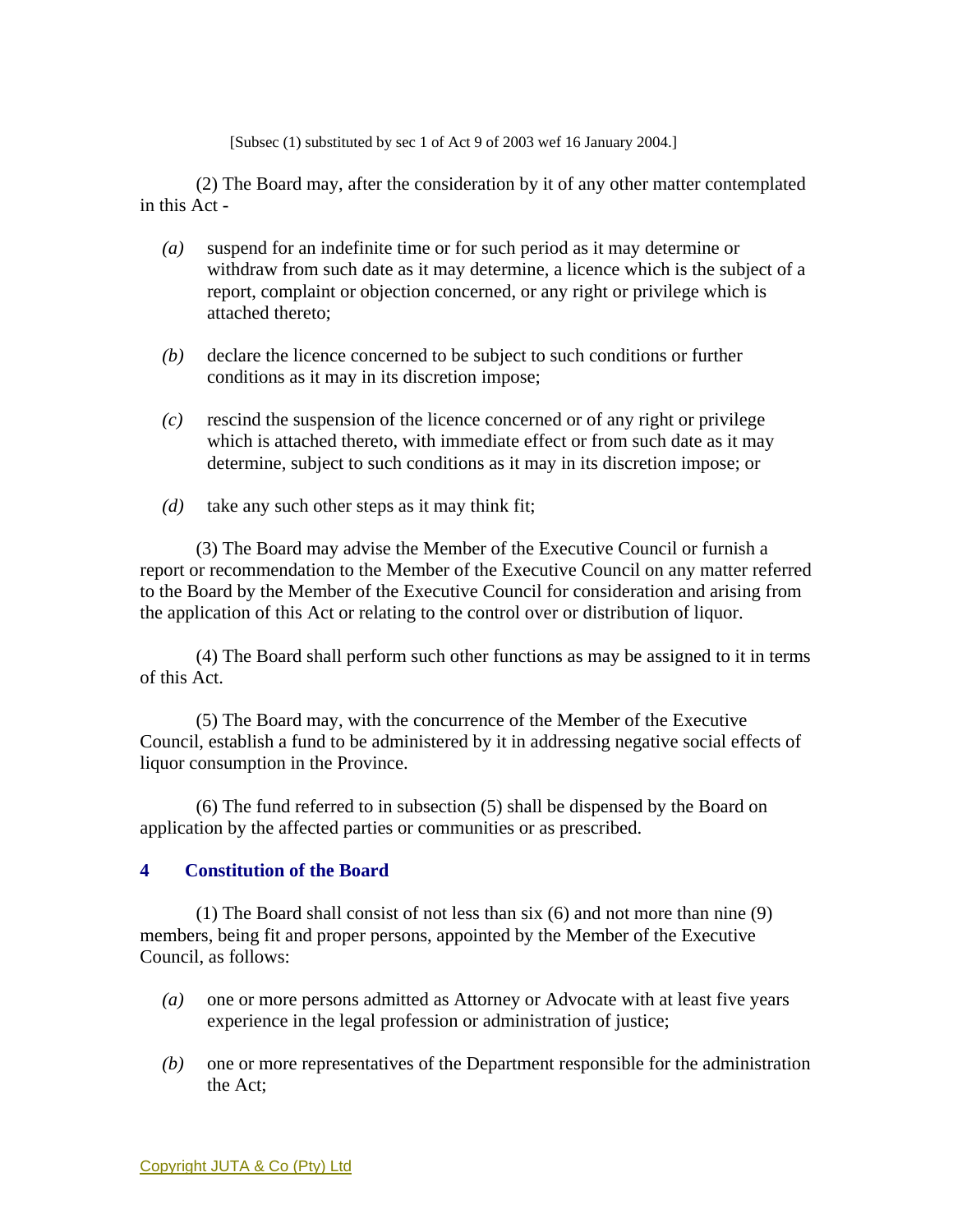- *(c)* one or more persons appointed by reason of his or her knowledge in the field of welfare or socio-economic development or social services; and
- *(d)* one or more persons appointed by reason of his or her knowledge or experience in the liquor industry and not actively involved therein nor having a financial interest, whether direct or indirect.

 (2) Members of the Board may be appointed from officials in the employ of the **State** 

 (3) The Member of Executive Council shall appoint a member of the Board as the Chairperson, and another member as the Deputy Chairperson of the Board.

(4) No person shall be appointed as a member of the Board if such person -

- *(a)* is not a citizen of the Republic resident in the Province;
- *(b)* is an unrehabilitated insolvent;
- *(c)* is subject to an order of a court declaring such person to be mentally ill or disordered;
- *(d)* has at any time been convicted, whether in the Republic or elsewhere, of theft, fraud, forgery or uttering of a forged document, perjury, an offence under this Act or the Corruption Act, 94 of 1992, or any offence involving dishonesty;
- *(e)* has at any time been removed from an office of trust on account of misconduct; or
- *(f)* has a direct or indirect financial interest in any liquor business or is a spouse of such a person.

# **5 Terms of Office and Remuneration of Members**

 (1) A member shall be appointed for a term not exceeding five (5) years and shall be eligible for reappointment at the lapse of the initial term.

 (2) No person shall be reappointed as a member of the Board for more than two (2) terms.

 (3) A member of the Board shall be paid such remuneration and allowances out of the funds of the Board as the Member of Executive Council may determine.

## **6 Recusal of a Member with Conflicting Interests**

(1) A member of the Board shall not vote, attend or in any other manner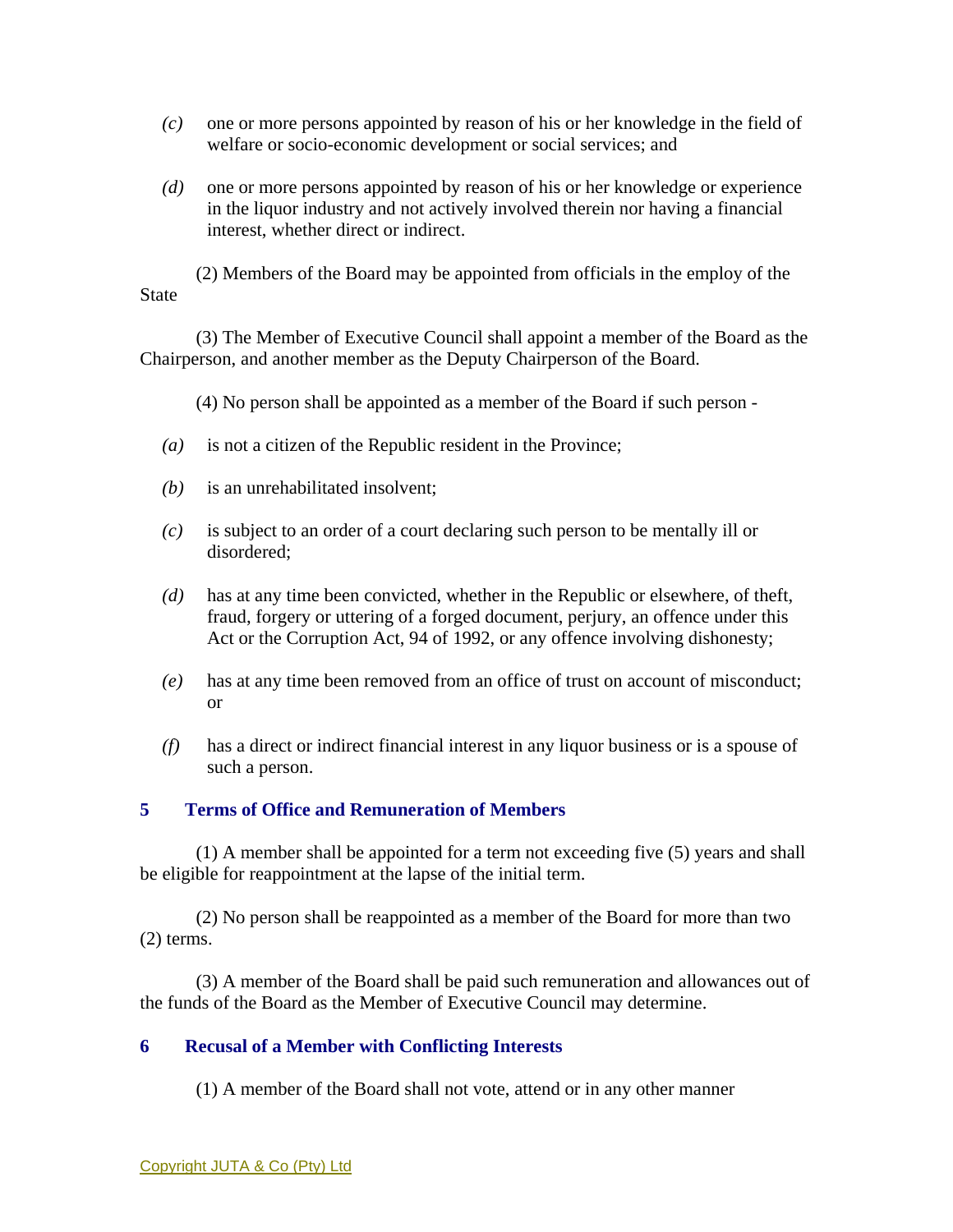participate in the proceedings at any meeting or hearing of the Board if, in relation to any matter before the Board -

- *(a)* he or she or his or her family member, partner or business associate is a director, member or partner of, or has a controlling interest or any financial or other interests in, the business of the applicant for a licence, registration, certification, grading or any other right or privilege to be granted by the Board; or
- *(b)* he or she has any interest which precludes him or her from performing his or her functions as a member of the Board in a fair, unbiased and proper manner; or

 (2) If at any stage during the course of any proceedings before the Board it appears that a member has or may have any interests contemplated in subsection (1) -

- *(a)* that member shall forthwith and fully disclose the nature of his or her interest and leave the meeting or hearing so as to enable the remaining members to discuss the matter and determine whether that member is precluded from participating in the proceedings at such meeting or hearing by reasons of a conflict of interest; and
- *(b)* such disclosure and the decision taken by the remaining members regarding such determination, shall be recorded in the minutes of the proceedings in question.

## **7 Vacating of Office by Members of the Board**

(1) A Member of the Board shall vacate his or her office if he or she -

- *(a)* becomes subject to a disqualification contemplated in section 4(4);
- *(b)* has been absent from more than two consecutive meetings of the Board without leave of the Chairperson; or
- *(c)* fails to disclose any interest contemplated in section 6(1).

 (2) The Member of the Executive Council may, after giving the member concerned an opportunity to be heard, terminate the membership of any member of the Board on good cause shown.

## **8 Meetings and Decisions of Board**

 (1) The first meeting of the Board shall be held at a time and place determined by the Chairperson, and thereafter the Board shall meet at such times and places as it may from time to time determine for the expeditious conduct of its business.

 (2) The Chairperson may at any time on notice convene an extraordinary meeting of the Board to be held at a time and place determined by him or her.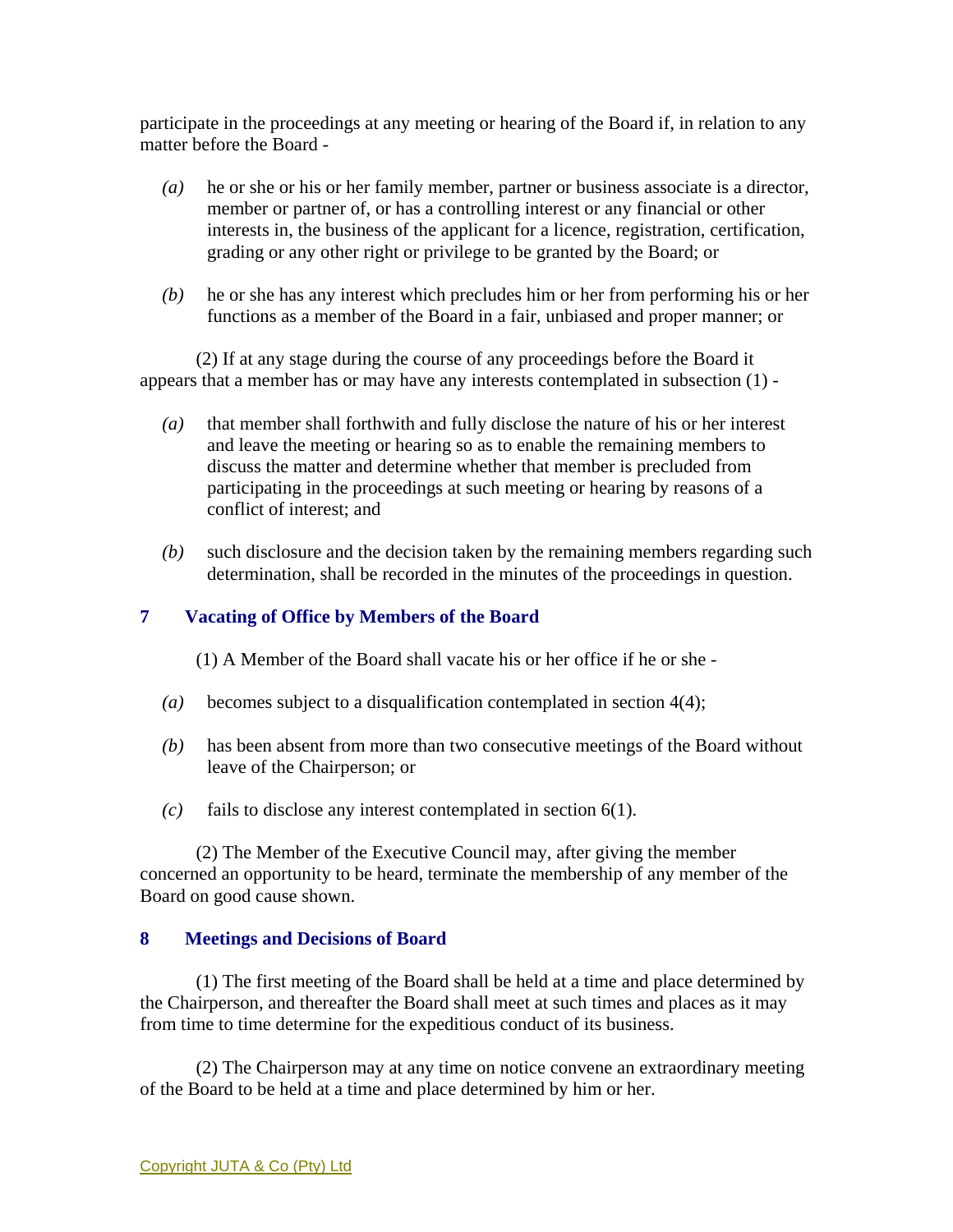(3) No decision in terms of this Act relating to the granting, amendment, renewal, transfer, suspension or revocation of a licence shall be taken at an extraordinary meeting.

(4) The quorum for a meeting of the Board shall be a majority of its members.

 (5) If both the Chairperson and Deputy Chairperson are absent from any meeting of the Board, the members present shall from among themselves elect a person to preside at such meeting.

 (6) Each member present shall have one vote on any matter before the Board and, in the event of an equality of votes, the Chairperson shall have, in addition to a deliberative vote, a casting vote.

 (7) No decision taken by or act performed under the delegation of the Board shall be invalid by reason only of a vacancy on the Board or, the fact that a member failed to disclose an interest as contemplated in section 6(1), or the fact that any person not entitled to sit as a member of the Board sat as such a member at the time when the decision was taken or the act was delegated, if the decision was taken or the act was delegated by the majority of the members of the Board who were present at the time and entitled to sit as members.

 (8) Subject to the other provisions of this section, the Chairperson shall determine the procedure at the meeting.

 (9) The Chairperson may, if he or she is satisfied that any person contemplated in section 10 (1) or (4) whose presence is required at the meeting, has been duly notified or summonsed to be present at the meeting but is not present at the meeting, direct that the meeting be held in the absence of that person.

 (10) A decision of the Board shall be taken by a majority of votes of the members present at a meeting.

## **9 Minutes of the Board**

 (1) Minutes of the proceedings of the Board shall be taken and be retained at the offices of the Board.

 (2) Any person may obtain copies of the minutes contemplated in paragraph *(a)* or of any part thereof against payment of the prescribed fees.

#### **10 Notices and summonses**

 (1) The Chairperson may cause any person who is or may be affected by or is concerned in the consideration of a particular matter by the Board, to be notified in the prescribed manner to be present at any meeting, with notice to him or her of the date,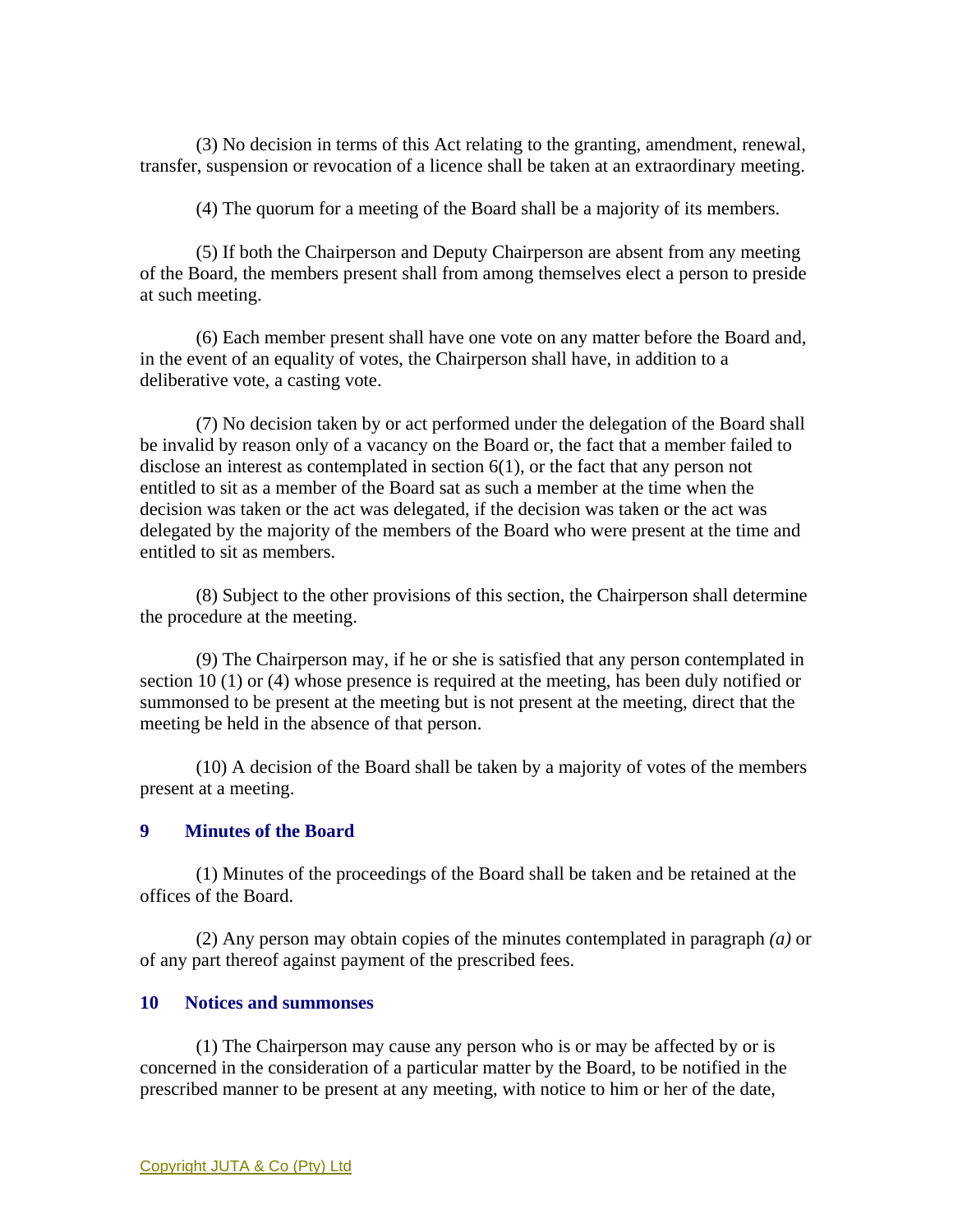time and place of the meeting at which his or her presence is required and the relevant matter to be considered.

 (2) A person who has received a notice in terms of subsection (1), shall personally appear before the Board on the date and at the time and place set out in the notice and may be represented by a person of his or her choice.

 (3) The Chairperson may cause the inspector who has submitted a report contemplated in this Act to be notified of the meeting at which the report will be considered.

 (4) The Chairperson may cause any person to be summonsed in the prescribed manner to be present at any meeting to -

- *(a)* give evidence; or
- *(b)* produce any document or any other thing which is in his or her possession or custody or under his or her control and which in the opinion of the Chairperson relates or may relate to a matter to be considered, with notice to him or her of the date, time and place of the meeting at which his or her presence is required.

 (5) Any person present at a meeting, whether or not he or she has been notified or summonsed in terms of section 10 (1) or (4) or any provision of this Act to be present at the meeting, may -

- *(a)* be called upon by the Chairperson to give evidence; or
- *(b)* be ordered by the Chairperson to produce to the Board any document or any other thing, which is in his or her possession or custody or under his or her control, and be questioned by the Board.

 (6) The Board may inspect, and retain for such period as is reasonable in its discretion, any document or any other thing produced to it.

 (7) If the Board thinks it necessary, the Chairperson may require of any person called upon in terms of subsection (4) *(a)* to give evidence or ordered in terms of subsection  $(5)$  *(b)* to produce to the Board any document or any other thing, that he or she give evidence under oath or after the making of an affirmation.

 (8) The Chairperson or a person designated by him or her for this purpose shall administer the oath or affirmation.

 (9) A person appearing before the Board to give evidence or to produce any document or any other thing shall be entitled to any privilege to which a person appearing in criminal proceedings before the High Court is entitled.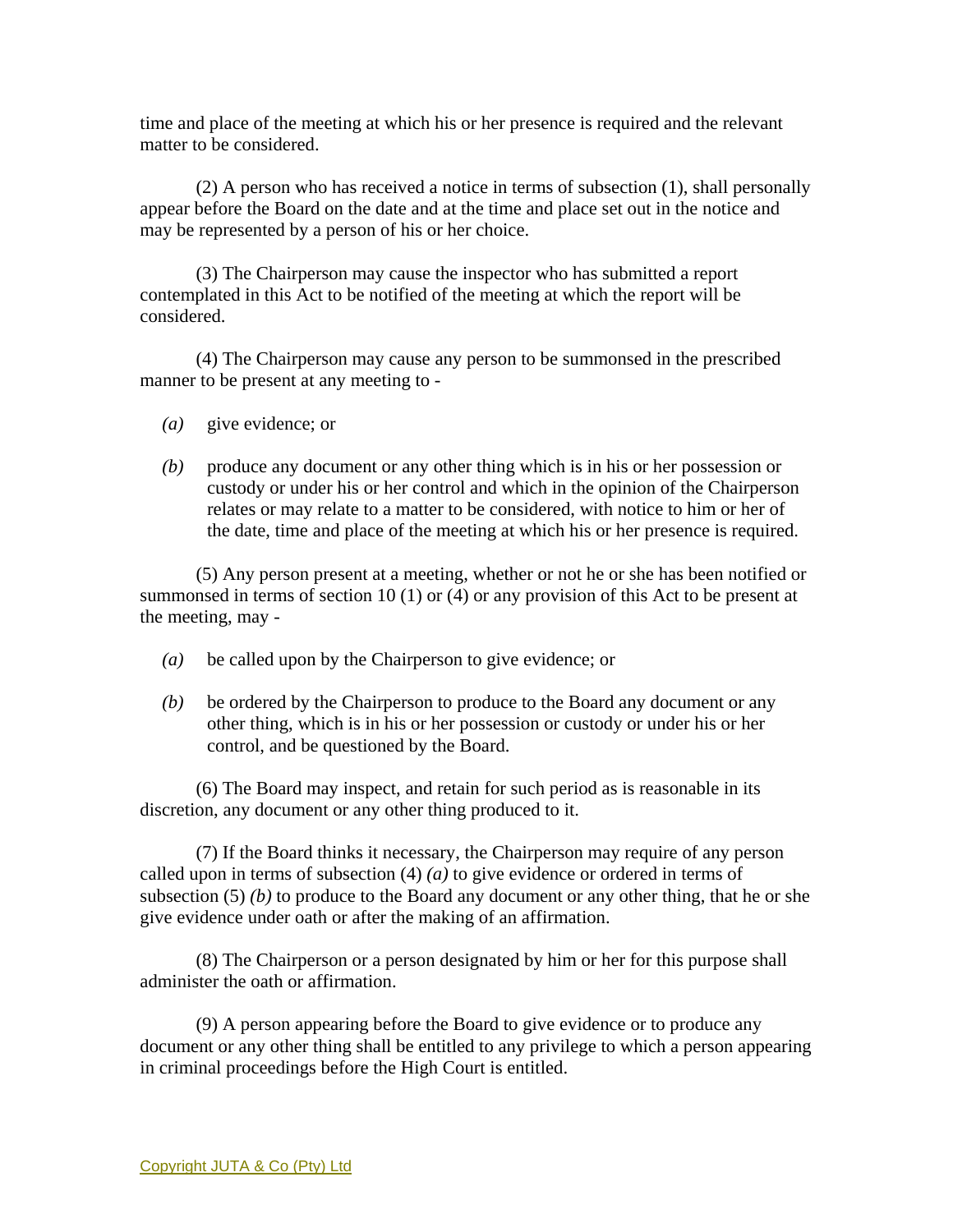(10) The Board may, in considering any application, of its own accord take cognisance of any matter which in its opinion may be a ground for an objection to the granting of the application.

 (11) The Chairperson shall inform the applicant concerned of the matter contemplated in subsection (10) and shall, if the applicant so requests, postpone the consideration of the application for such period as the Chairperson may think fit so as to afford the applicant the opportunity of stating his or her case in connection therewith.

## **11 Accessibility of meetings**

 (1) Subject to subsections (2) and (3), any meeting of the Board shall be accessible to the public.

 (2) The Chairperson may direct that any person, whose presence is in his or her opinion not desirable at the relevant meeting, may not attend the meeting or shall leave the meeting.

 (3) The deliberations and voting on any matter at a meeting shall take place behind closed doors.

## **12 Staff of the Board**

 (1) The Board shall in the performance of its functions be assisted by a secretary, officers and employees placed at the disposal of the Board under the provisions of the Public Service Act, 103 of 1994.

 (2) The secretary shall become an ex officio member of the Board and shall have no voting rights.

## **13 Committees to Assist the Board**

 (1) *(a)* The Board may appoint at least two of its members and the secretary as an Executive Committee of the Board which shall have the power to perform such functions of the Board during the periods between meetings of the Board, subject to paragraphs *(b)*, *(c)*, and any other directions of the Board.

*(b)* Except in so far as the Board may direct otherwise, the Executive Committee shall not have the power to set aside or amend any decision of the Board.

*(c)* Any act performed or decision taken by the Executive Committee shall be of force and effect except in so far as is set aside or amended by the Board at its next meeting.

 (2) *(a)* The Board may appoint one or more committees to inquire into any matter referred to it by the Board and to report on that matter to the Board.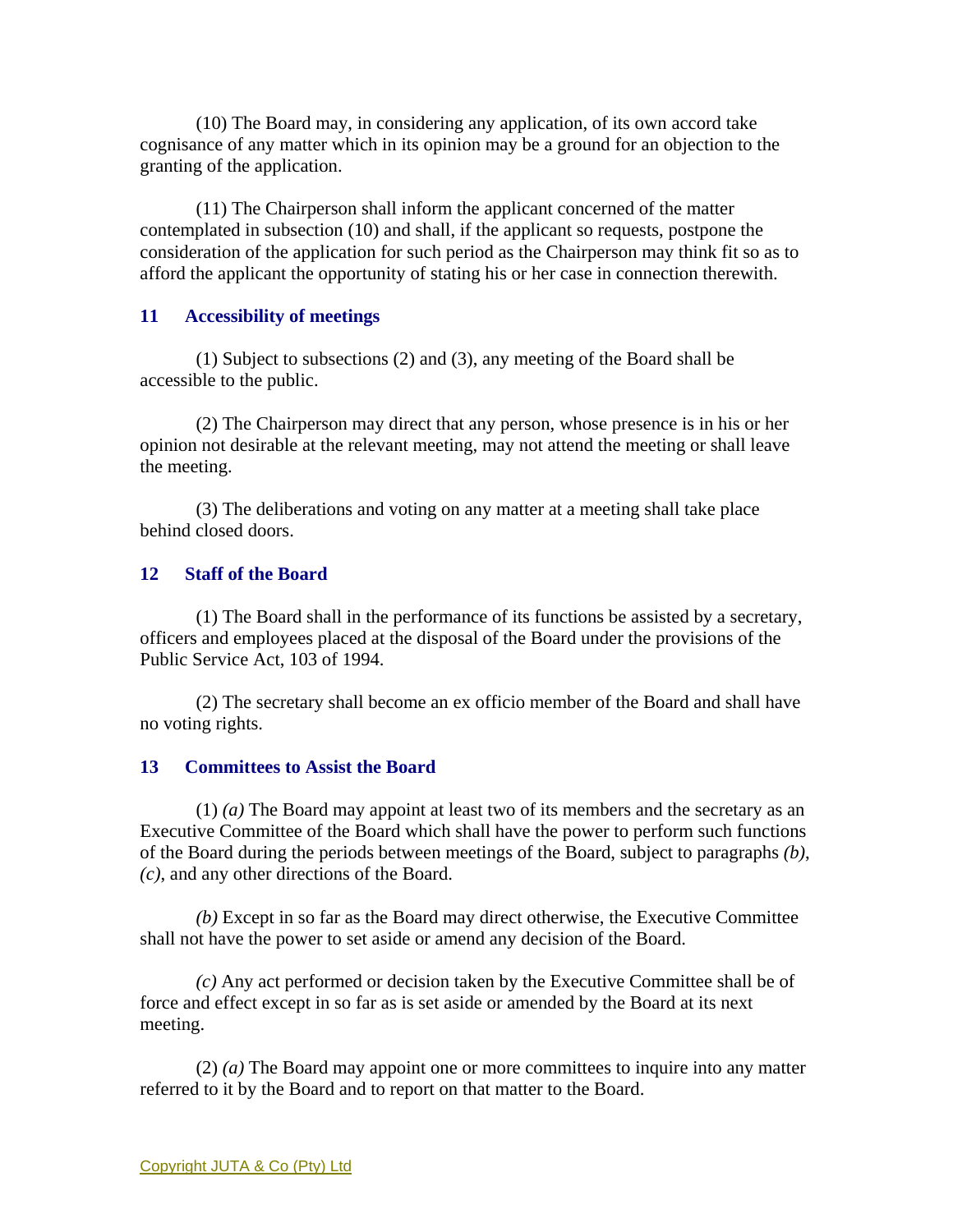*(b)* Such a committee shall consist of so many members of the Board or so many other persons, or so many members and other persons, as the Board my deem necessary and the Board may from time to time dissolve or reconstitute such a committee.

(3) Board shall appoint a member as the chairperson of such a committee.

(4) A member of a committee contemplated in  $(2)(a)$ , shall receive such remuneration and allowance from the funds of the Board as it, after consultation with the Member of the Executive Council, may determine.

## **14 Expert and other assistance**

 (1) The Board may appoint such experts or other persons as it may deem necessary with a view to assisting it in the exercise and performance of its powers, functions and duties.

 (2) The terms, conditions, remuneration and allowance applicable to any expert or person appointed under subsection (1), and the work to be performed or services to be rendered shall be determined by the Board with the concurrence of the Member of the Executive Council, and be contained in a written agreement entered into for that purpose between the Board and the expert or person concerned.

 (3) The experts or other persons appointed under subsection (1) will not be entitled to vote on any decision taken by the Board.

## **15 Delegations**

 (1) The Board may, with the approval of the Member of the Executive Council and subject to the provisions of this section, delegate its powers, functions and duties to any member of the Board or any committee of the Board or any local committee of the Board, on such terms as the Board may determine.

[Subsec (1) substituted by sec 2 of Act 9 of 2003 wef 16 January 2004.]

(2) A delegation under this section may at any time be revoked or withdrawn.

 (3) Any thing done in the exercise or performance of a delegated power, function or duty shall be deemed to have been done by the Board, as the case may be.

# **16 Funds of the Board**

(1) The funds of the Board shall consist of -

- *(a)* money appropriated by the Provincial Legislature; and
- *(b)* money accruing to the Board from any other source approved by the Member of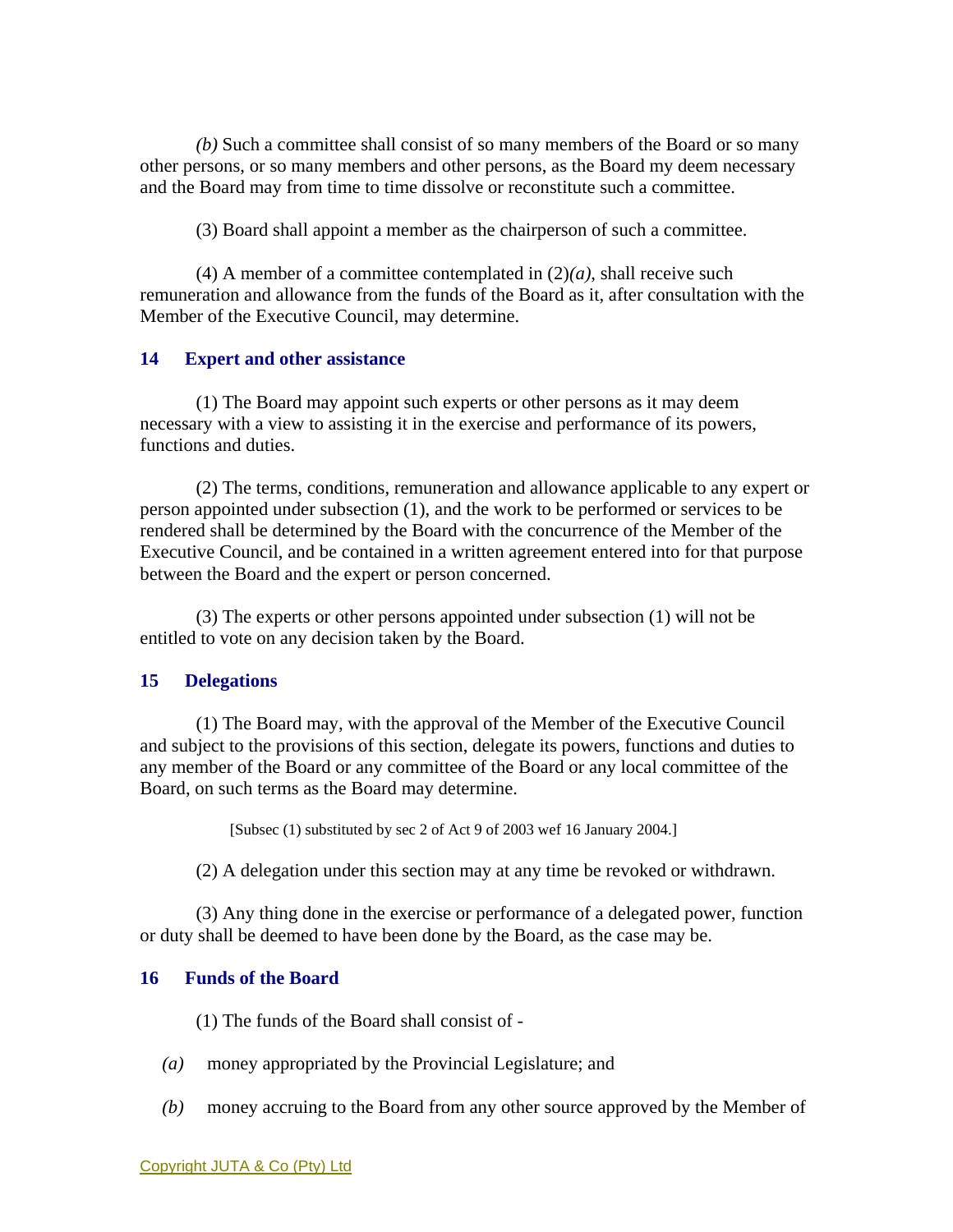the Executive Council, including fees paid in terms of this Act.

 (2) The Board shall, for the purposes of appropriations contemplated in subsection (1)*(a)*, submit to the Member of the Executive Council such estimates of expenditure and other inputs in respect of budget matters, including a business plan, as the Member of the Executive or the Provincial Treasury may require.

## **17 Accounting Responsibility**

 The accounting responsibilities of the Board shall be as prescribed in the Public Finance Management Act, 1999 (Act 1 of 1999).

## **18 Annual Report**

 The annual reports and financial statements of the Board shall be prepared and submitted as required by the Public Finance Management Act, 1999 (Act 1 of 1999).

## **19 Establishment of local committees of the Board**

 There is hereby established local committees of the Board in each of the areas of the municipalities in the Province, known as Metropolitan Councils and District Councils.

## **20 Constitution of the local committee**

 (1) Each local committee shall consist of not less than five (5) members and not more than seven (7), being fit and proper persons, appointed by the Member of the Executive Council, as follows:

- *(a)* one or more persons admitted as Attorney or Advocate with at least five years experience in the legal profession or administration of justice;
- *(b)* a representative of the Local Government Municipality or Council, being a senior employee experienced in or in charge of town or city planning or similar function;
- *(c)* a representative of the Local Government Municipality or Council, being a senior employee experienced in or in charge of Local Economic Development or similar function;
- *(d)* one or more representatives appointed from the community in the area of the local committee appointed by reason of his or her knowledge in the field of welfare or socio-economic development or social services; and

[Para *(d)* substituted by sec 3 of Act 9 of 2003 wef 16 January 2004.]

*(e)* a secretary seconded to the local committee.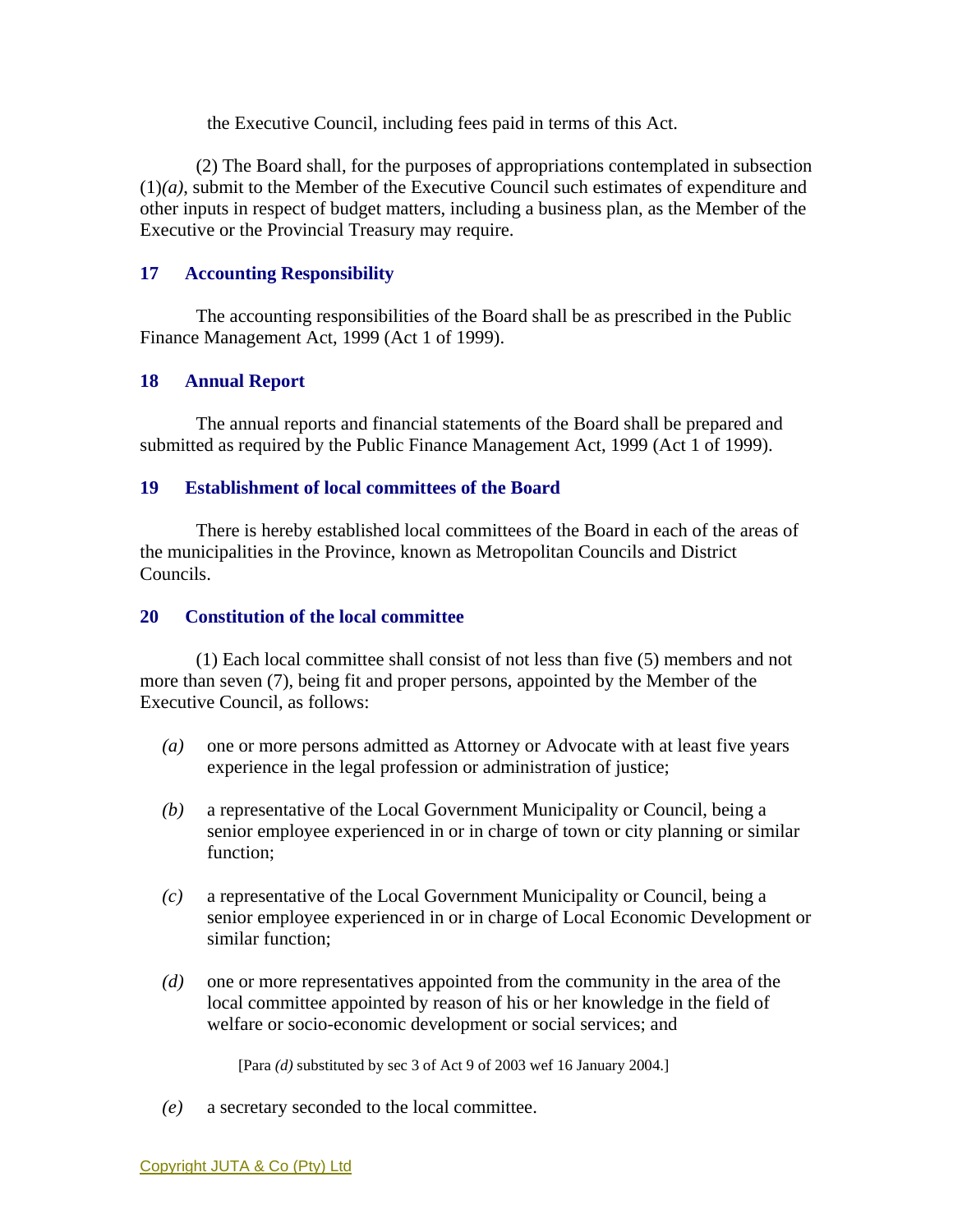(2) No person shall be appointed as a member of the local committee if such person-

- *(a)* is not a citizen of the Republic resident in the Province;
- *(b)* is an unrehabilitated insolvent;
- *(c)* is subject to an order of a court declaring such person to be mentally ill or disordered;
- *(d)* has at any time been convicted, whether in the Republic or elsewhere, of theft, fraud, forgery or uttering, perjury, an offence under this Act or the Corruption Act, 94 of 1992, or any offence involving dishonesty;
- *(e)* has at any time been removed from an office of trust on account of misconduct; or
- *(f)* has a direct or indirect financial interest in any liquor business or is a spouse of such a person.

 (3) The Member of the Executive Council shall appoint one member of the local committee as a Chairperson and another as a Deputy-Chairperson.

## **21 Powers and functions of local committee**

 (1) The local committee shall consider all applications for licences, transfer of licences, amendment of conditions and any other application in terms of this Act within twenty-one (21) days of receipt or such longer period as may be determined by the secretary of the Board in the event of objections lodged against the granting of a particular licence.

 (2) The local committee shall make recommendations in respect of all applications and submit them to the Board immediately after consideration of the applications.

 (3) The local committee may advise the Board or furnish a report or recommendation to the Board on any matter referred to it by the Board for consideration and arising from the application of this Act or relating to the control over or the distribution of liquor.

 (4) The local committee shall perform such other functions as may be assigned to it in terms of this Act.

# **22 General Provisions relating to local committees**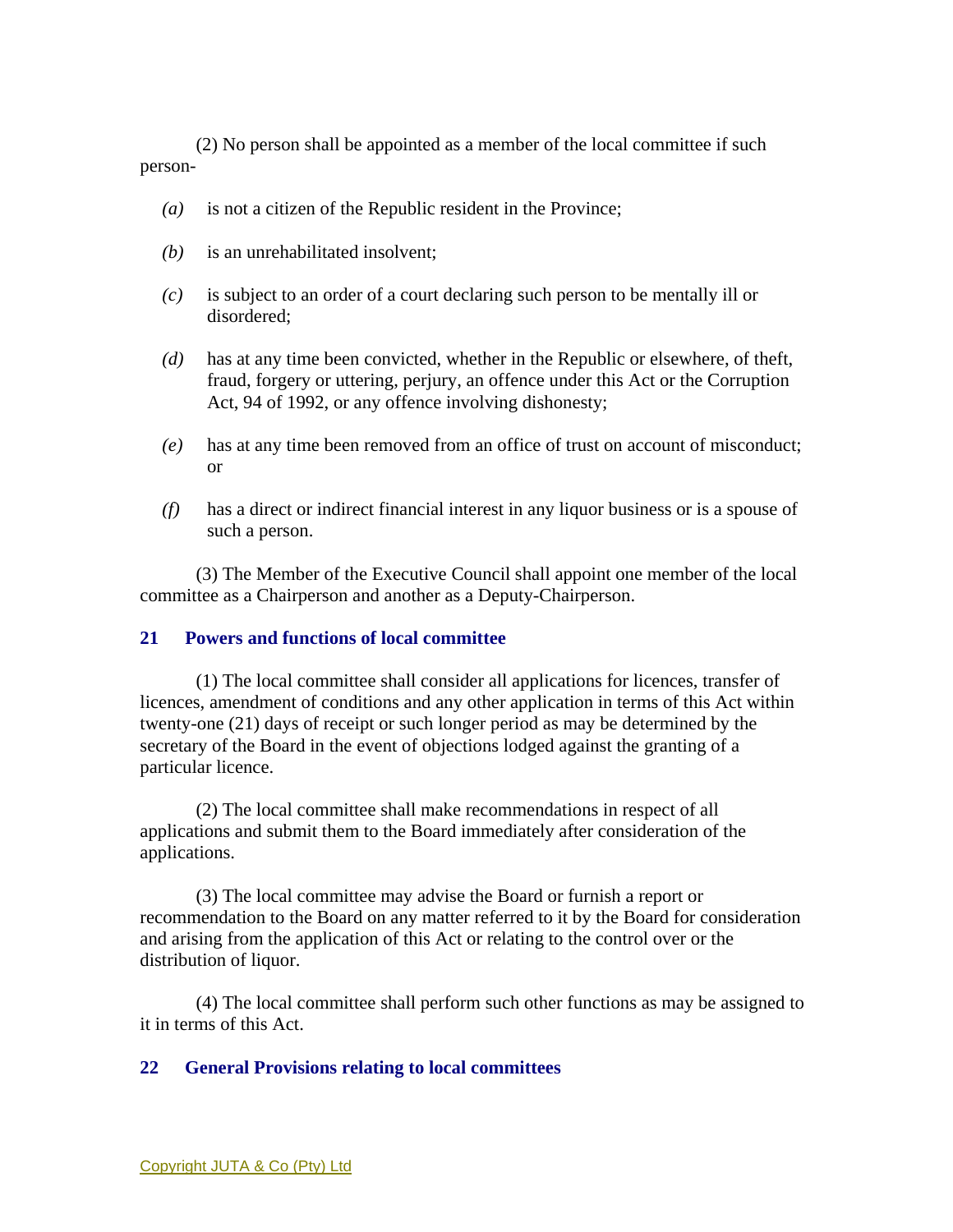The provisions of sections 5 to 12 of Chapter 2 similarly apply to the local committees with the necessary changes.

## **CHAPTER 3 APPLICATIONS FOR LICENCES [sec 3-36]**

# **23 Applications**

 (1) Every application for a new licence shall be made to the relevant local committee of the district or metropolitan area in which the licence is sought, in the prescribed form by lodgement with the secretary of the local committee and shall provide or be accompanied by -

- *(a)* a detailed written motivation in support of the licence applied for;
- *(b)* a detailed sketch plan of the premises showing the rooms, services, buildings, construction material and other pertinent information;
- *(c)* a detailed written description of the premises to which the application relates, together with colour photographs of the external and internal features of the premises;
- *(d)* a report of an inspector and reports of any inspection required by any law or bylaw;
- *(e)* proof of publication of notices in the newspaper in terms of section 24;
- *(f)* a certificate of suitability on the person of the applicant and the application issued by South African Police Services;
- *(g)* the full business address and location of the premises to which the application relates, identity number or registration number of the applicant, residential address or address of registered office of the applicant;
- *(h)* proof of affiliation to an association referred to in section 38;
- *(i)* proof of payment of the prescribed fee; and
- *(j)* clearance certificate by the South African Revenue Services that the applicant complies with tax laws.

 (2) For purposes of considering a licence under subsection (1), the local committee may cause an inspection to be made of the premises to which the application relates and any other investigation the local committee thinks necessary.

(3) Where an application for a licence has been refused by the Board, no new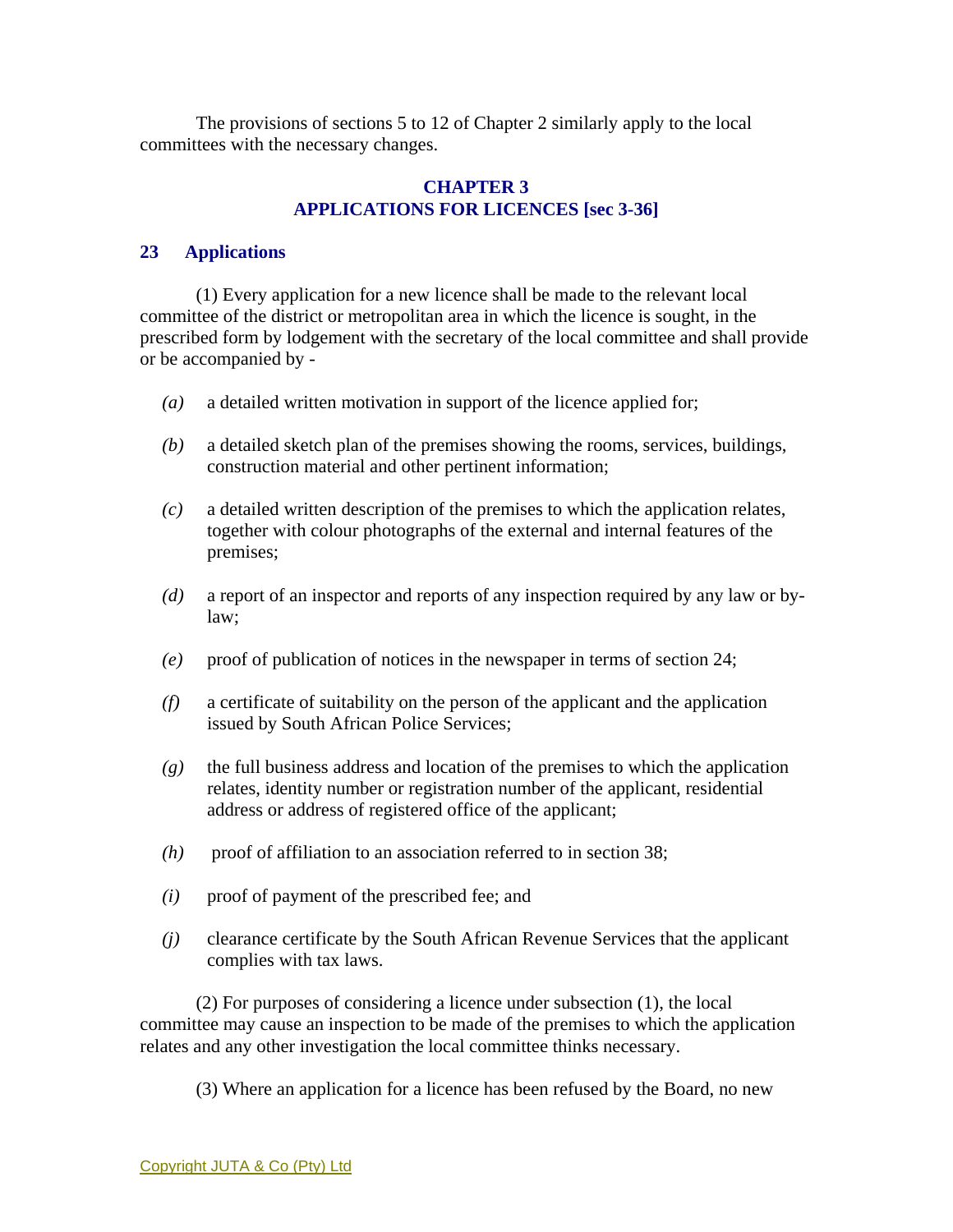application may be made in respect of the same premises within a period of one (1) year from the date of refusal, except by special leave granted at the discretion of the Board.

 (4) Applications for tavern, pool club, pub, liquor store and night club liquor licences shall also be accompanied by unequivocal approval by the relevant department of the relevant metropolitan or district council, in addition to any zoning or planning or environmental laws requirements.

# **24 Notice of application**

 (1) Every applicant shall give notice of an application by publication in no less than two newspapers circulating in the area in which the premises are situated, in the prescribed manner, and in the Provincial Gazette as well as causing the notice to be affixed at the premises.

 (2) The notice of application shall be made within seven (7) days prior to lodgement of the application.

 (3) Notice of the application shall include the full names of the applicant, intended trading name, identity number or registration number of the applicant, full address and location of the premises, the type of licence applied for, names and nature of educational institutions, names of and distances to similar licensed premises and places of worship within a radius of one (1) kilometre from the premises.

 (4) The notice contemplated in subsection (1) shall invite interested persons to lodge any objections in terms of section 25.

# **25 Objections**

 (1) Any person may lodge an objection to the granting of a licence in terms of this Act, in the prescribed manner, with the local committee and the applicant within twentyone (21) days from date of lodgement of the application with the secretary of the local committee referred to in section 23.

[Subsec (1) substituted by sec 4 of Act 9 of 2003 wef 16 January 2004.]

 (2) The objection shall fully state the reasons thereof and contain the full names of the person or institution objecting, together with the full address and contact details and be accompanied by any supporting documentation.

# **26 Response by the applicant to objections**

 The applicant shall, within a period of seven (7) days of receipt of the objection, lodge his or her written response, if any, to the objections lodged in terms of section 25 by submitting a copy thereof to both the local committee and the persons who lodged the objections.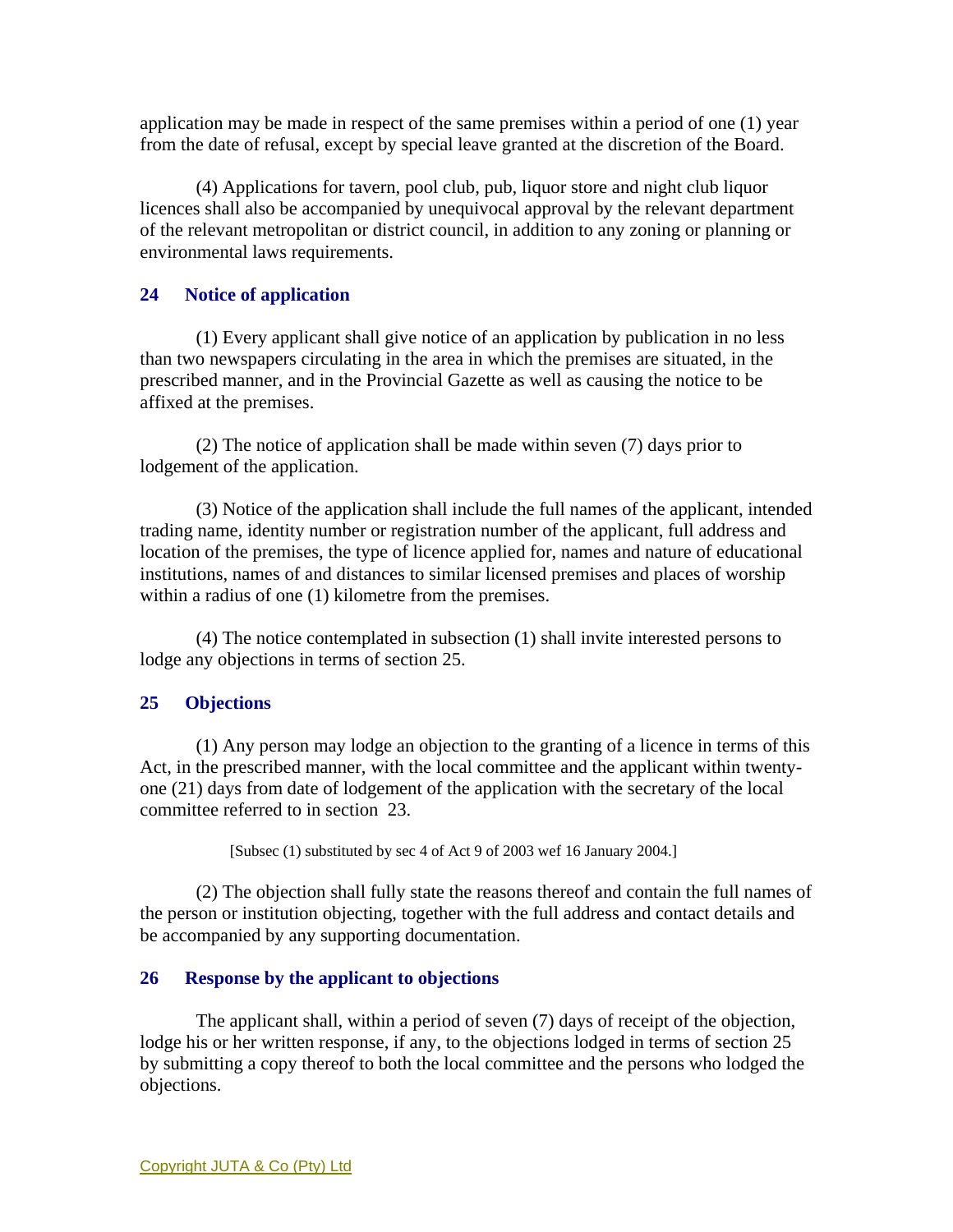## **27 Hearing of applications**

 (1) The local committee or the Board may convene a hearing to consider any application and objections to the application in question, on such date, time and place as shall be determined by it.

 (2) All interested persons, including the applicant and any person who has lodged an objection to an application, shall be afforded an opportunity to be heard and may be represented by a person of their choice.

 (3) A hearing may be adjourned and resumed on such date and at such time and place as the local committee or the Board may determine.

### **28 Kinds of licences**

(1) The following licences may be granted for the sale and supply of liquor -

- *(a)* for consumption on the licensed premises concerned
	- (i) hotel liquor licences;
	- (ii) restaurant liquor licences;
	- (iii) theatre liquor licences;
	- (iv) club liquor licences;
	- (v) night club liquor licences;
	- (vi) gaming premises liquor licences;
	- (vii) sports ground liquor licences;
	- (viii) pub liquor licences;
	- (ix) dance hall liquor licences;
	- (x) tavern liquor licences;
	- (xi) pool club liquor licences;
	- (xii) sorghum beer licences (on consumption); and
- (xiii) catering or occasional permits.
- *(b)* for consumption off the licensed premises concerned -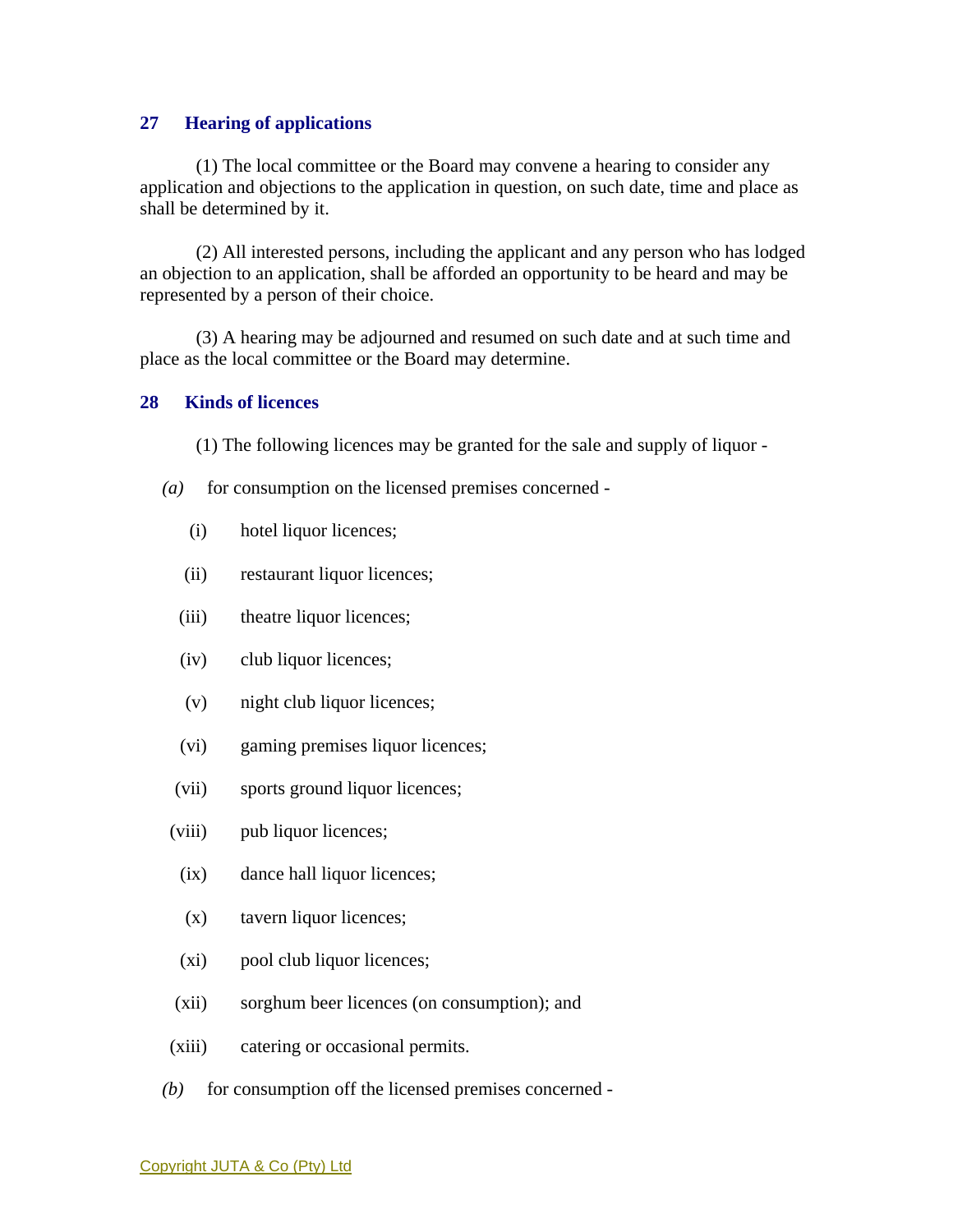- (i) wholesale liquor licences;
- (ii) liquor store licences;
- (iii) grocers' wine licences; and
- (iv) micro-manufacturer liquor licence; and
- (v) sorghum beer licences (off consumption)
- *(c)* Any other licence that the Board, in its discretion will deem appropriate.

[Para *(c)* added by sec 5 of Act 9 of 2003 wef 16 January 2004.]

## **29 Content of licences**

 (1) A licence grants to the licensee such rights and privileges and subjects him or her to such obligations and responsibilities as may by virtue of this Act be regulated thereby or issue from the holding thereof.

(2) A licence indicates proof of payment of fees.

# **30 Consideration of applications for licences**

 (1) An application for a licence shall be considered by the local committee and referred to the Board with recommendations whereafter the Board shall consider the application, and it may -

- *(a)* refuse the application; or
- *(b)* grant the application.

(2) The Board shall grant an application for any licence if -

- *(a)* the premises are or will, on completion, be suitable for the purposes for which they will be used under the licence;
- *(b)* the applicant concerned is of good character and is otherwise fit to be the holder of the licence;
- *(c)* the granting of the licence is in the public interest;
- *(d)* the possibility does not exist that the granting of the application may cause a harmful monopolistic condition to arise or be aggravated; or
- *(e)* the premises, accommodation, equipment and facilities in respect of which the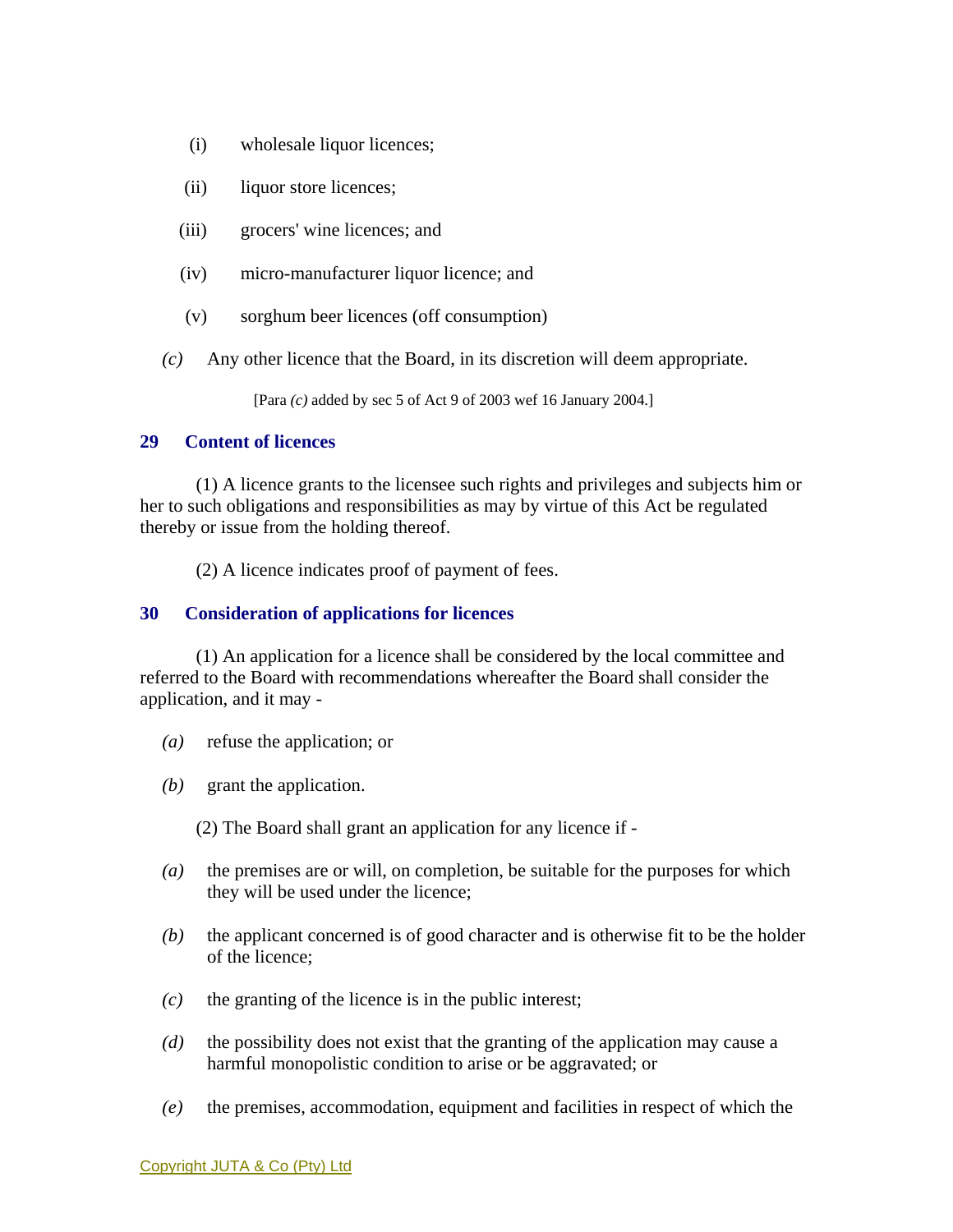licence is to be issued are, or will be, if the applicant is licenced, in compliance with this Act and regulations.

 (3) The Board shall grant an application in the case of premises not situated within a radius of five hundred (500) metres in the vicinity of a place of worship, educational institution, similar licensed premises, public transport facility, or such further distance as the Board may determine or as may be prescribed from time to time.

# **31 Applications for catering or occasional permits**

 (1) An application for a catering or occasional permit shall be considered by the local committee, and the local committee may grant or refuse the application concerned.

[Subsec (1) substituted by sec 6*(a)* of Act 9 of 2003 wef 16 January 2004.]

 (2) The local committee shall not grant a catering or occasional permit under subsection (1) unless the applicant can show exceptional circumstances that warrant the granting of the catering or occasional permit for a period not longer than seven (7) consecutive days.

[Subsec (2) substituted by sec 6*(b)* of Act 9 of 2003 wef 16 January 2004.]

 (3) A catering or occasional permit shall also be granted on application by the secretary, manager, principal, director or designated senior office-bearer of a bona fide exhibition, sports club, sports ground, cultural or welfare organisation, educational institution, race or sports meeting.

 (4) The local committee shall be satisfied that the distribution or sale of liquor is not the principal business of the applicant, but incidental to the occasion held by the applicant.

[Subsec (4) substituted by sec 6*(c)* of Act 9 of 2003 wef 16 January 2004.]

 (5) The local committee shall approve the plan of the premises and may specifically exclude the sale of liquor on certain places on the premises and may determine the kind of liquor to be sold.

[Subsec (5) substituted by sec 6*(d)* of Act 9 of 2003 wef 16 January 2004.]

# **32 Death or incapability of an applicant**

 If a person who has made an application for a licence dies, becomes insolvent, is placed under judicial management or is declared incapable of handling his or her own affairs on or before the date on which the application is considered -

*(a)* the administrator of the deceased or insolvent estate, judicial manager or curator concerned or, if such an administrator, manager or curator has not yet been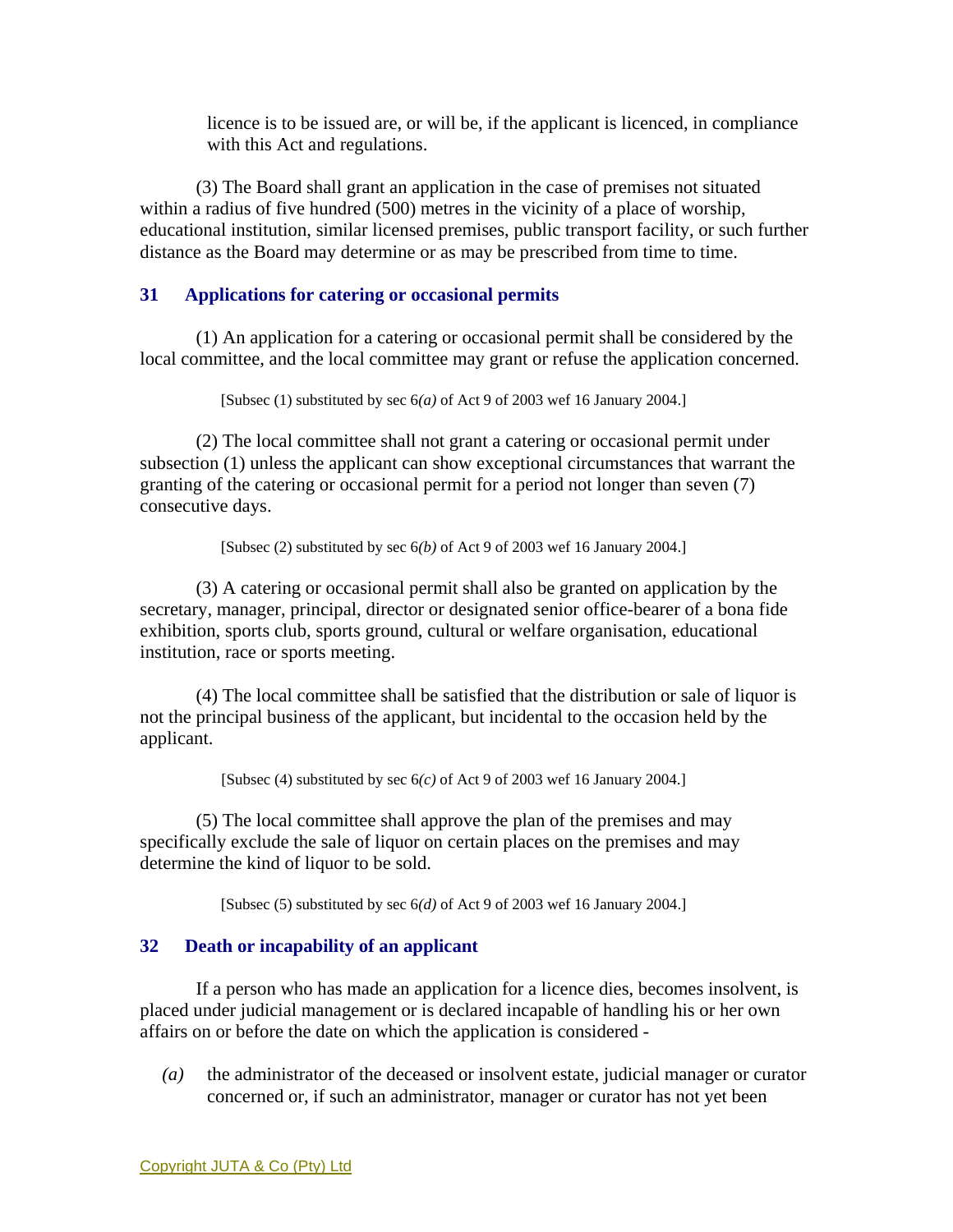appointed or the holder of that office is unable or unwilling to act, a person who has an interest in the application and is authorized thereto by a competent authority, shall, subject to the law regarding deceased estates, insolvency, judicial management or mental health, have all such rights as the applicant would have had if he or she had not died, become insolvent, been placed under judicial management or been declared so incapable; and

*(b)* the Board may, subject to this Act and the said law, in its discretion consider the application and grant the licence in favour of such an administrator, manager, curator or person or refuse the application.

# **ISSUE OF LICENCES AND PERMITS**

### **33 Licences and permits**

 (1) After the Board has granted an application in terms of this Act, it shall, subject to section 35, issue the licence through the local committee to the applicant to sell the kind of liquor provided for in this Act in respect of the kind of licence concerned, or, in the case of a catering or occasional permit, the kind of liquor determined by the local committee and specific places on the premises which have been excluded by the local committee in terms of section 31(5).

[Subsec (1) substituted by sec 7*(a)* of Act 9 of 2003 wef 16 January 2004.]

 (2) The Board or local committee may at any time after the issue of a licence or permit in terms of subsection (1) or section 37, by a notice delivered to the licensee concerned-

- *(a)* declare the licence or permit to be subject to such conditions or further conditions set out in the notice it may in its discretion impose; or
- *(b)* suspend, withdraw or amend any condition or declaration imposed or made in terms of this Act.

[Subsec (2) substituted by sec 7*(b)* of Act 9 of 2003 wef 16 January 2004.]

#### **34 Duplicate licences**

 (1) The Board may at any time after the issue of a licence under section 33 issue a duplicate licence to the licensee on payment of the prescribed fee and on proof of the destruction or loss of the original licence.

 (2) A licence issued under subsection (1), shall be subject to the same conditions set out in the original licence.

#### **35 Incomplete premises**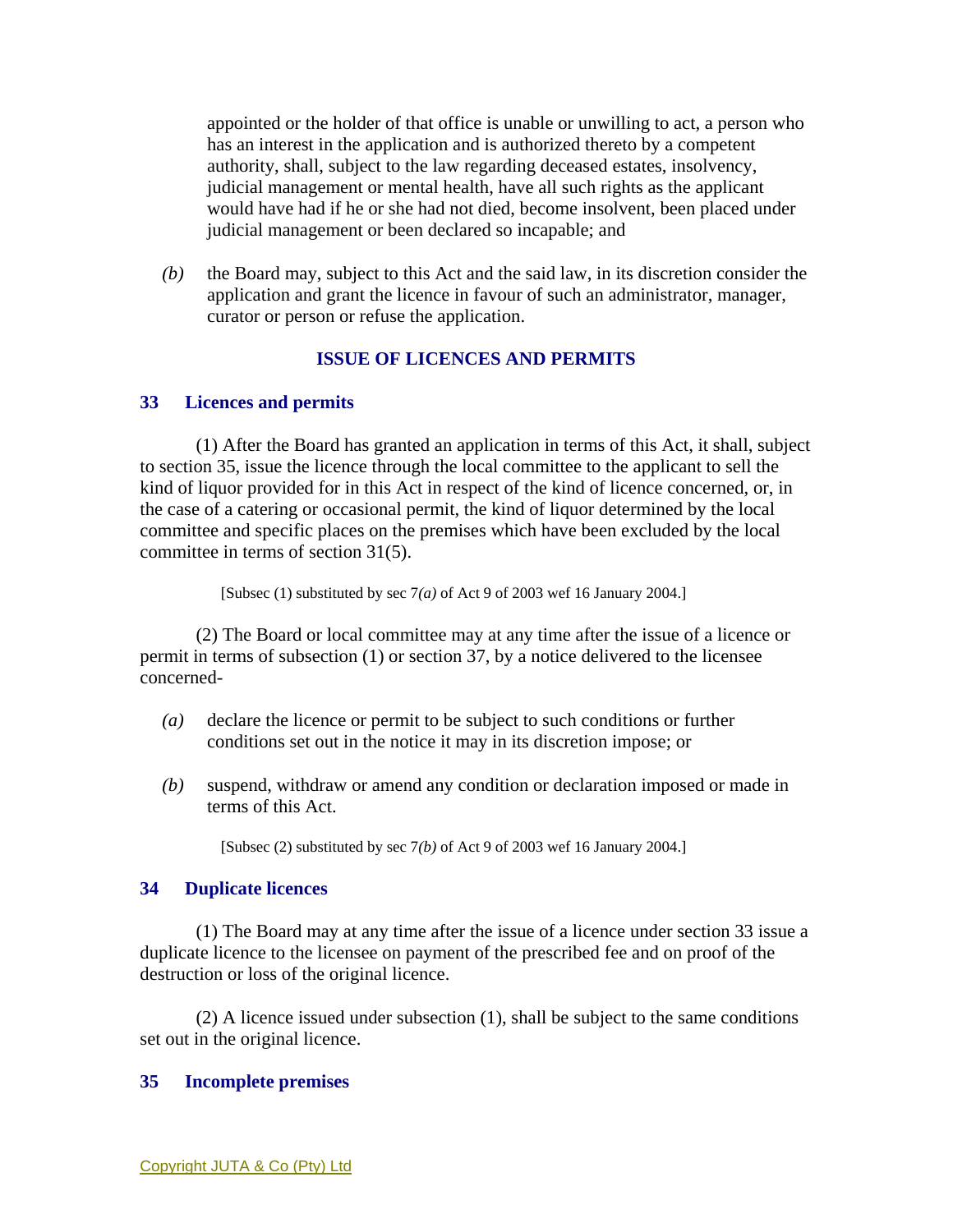(1) If an application for a licence (excluding a catering or occasional permit) is granted by the Board in respect of premises not yet erected, or premises requiring any structural alteration, addition or reconstruction to be effected so as to make them suitable for the purposes for which they will be used under the licence, the Board shall issue a notice to the applicant concerned in which he or she shall be ordered to comply with such conditions or requirements, referred to in the notice, with regard to those premises as the Board may determine, within such period as may likewise be determined.

 (2) The Board may at any time after the issue of such a notice, on application by the applicant concerned -

- *(a)* withdraw or amend any condition or requirement determined under subsection  $(1);$
- *(b)* extend the period determined under subsection (1); or
- *(c)* approve an amended plan in respect of the premises.

 (3) The period determined under subsection (1), shall not be longer than twelve (12) months.

 (4) When the Board is satisfied that the premises in respect of which a notice has been issued in terms of subsection (1), have been completed in accordance with the plan thereof approved by the Board, the conditions and requirements determined by the Board have been complied with and the premises are suitable for the purposes for which they will be used under the licence concerned, it shall issue the licence in accordance with section 37.

 (5) If the licence is not issued before the expiration of the period determined under subsection  $(1)$ , or extended under subsection  $(2)(b)$ , the notice concerned shall lapse and the application for the licence shall be deemed not to have been granted.

 (6) If an applicant to whom a notice has been issued under subsection (1) dies, becomes insolvent, is placed under judicial management or is declared incapable of handling his or her own affairs -

- *(a)* the administrator of the deceased or insolvent estate, judicial manager or curator concerned or, if such an administrator, manager or curator has not yet been appointed or the holder of that office is unable or unwilling to act, a person who has an interest in the application and is authorized thereto by the Board, shall, subject to the law regarding deceased estates, insolvency, judicial management or mental health, have all such rights as that applicant would have had if he or she had not died, become insolvent, been placed under judicial management or been declared so incapable; and
- *(b)* the administrator, manager, curator or person contemplated in paragraph *(a)* of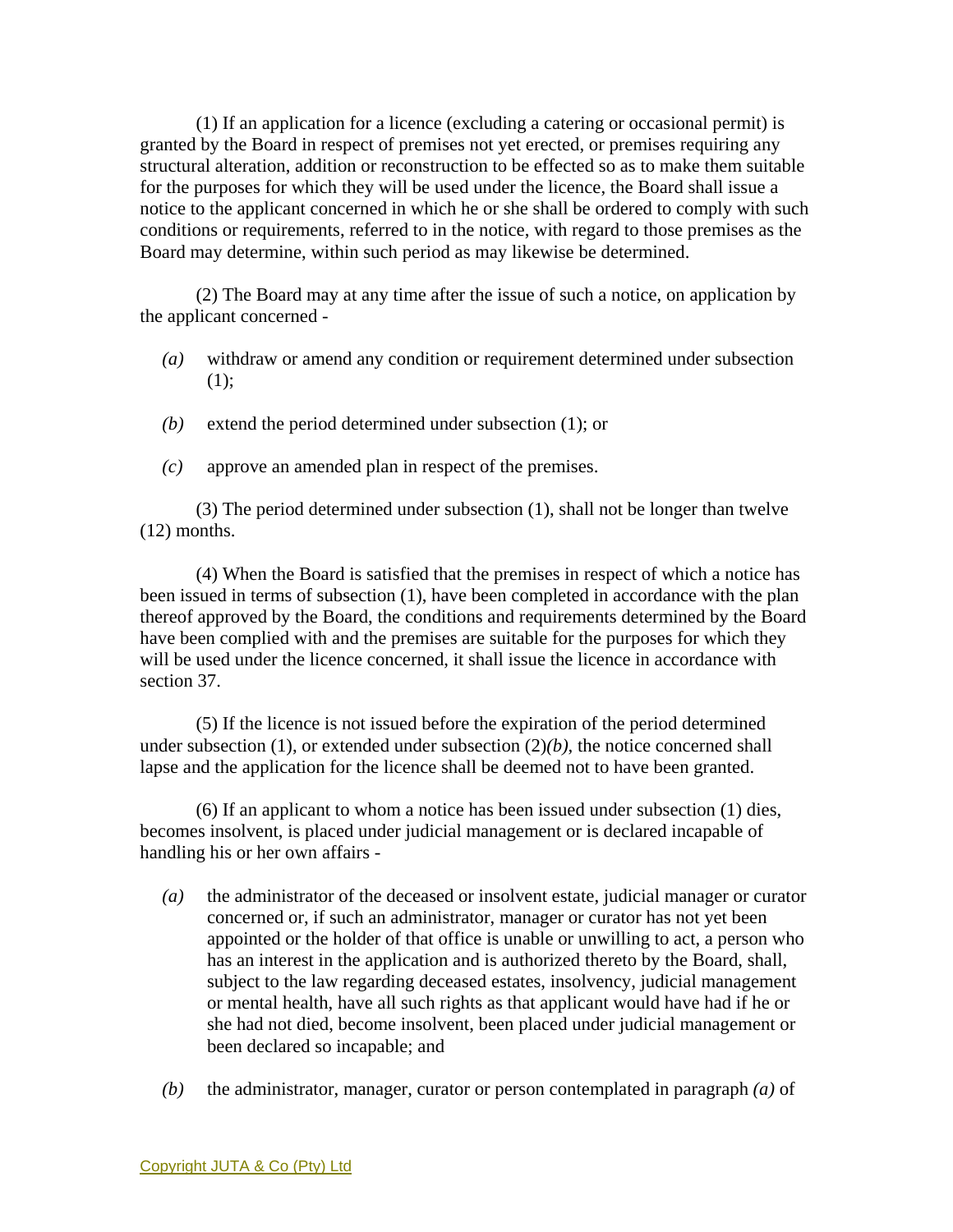this subsection may do anything that he or she may by virtue of the notice be required to do so as to satisfy the Board as to the matters contemplated in subsection (4).

#### **36 Disqualification and other incompetence**

 A licence shall not be issued nor transferred to a person who is disqualified or otherwise incompetent in terms of this Act to hold the licence concerned.

## **CHAPTER 4 GENERAL CONDITIONS FOR LICENCES [sec 37-104]**

#### **37 Conditions for licences and permits**

 (1) A licence or permit provided for in this Act shall not be granted to any person who -

- *(a)* has in the Republic or elsewhere in the preceding ten (10) years been convicted and sentenced for any offence to imprisonment without the option of a fine, unless the Board is of the opinion that the offence was of such a nature that it does not imply that such a person is unsuitable to hold the licence or unless the sentence has been set aside by a court or such a person has received a grant of amnesty or a free pardon;
- *(b)* has in the preceding five (5) years been convicted of an offence in terms of this Act or the Liquor Act, 1989 (Act 27 of 1989), and was sentenced to a fine of not less than R200 or to imprisonment without the option of a fine or both imprisonment and fine or has paid an admission of guilt fine of not less than R200 unless the Board exercises its discretion in favour of granting the licence or unless the sentence has been set aside by a court or such a person has received a grant of amnesty or a free pardon in respect of any one of the sentences or the fine has been remitted.

[Para *(b)* substituted by sec 8 of Act 9 of 2003 wef 16 January 2004.]

- *(c)* is an unrehabilitated insolvent;
- *(d)* is a minor on the date of the consideration of the application concerned;
- *(e)* is the spouse of a person contemplated in paragraph *(a)*, *(b)* or *(c)*;
- *(f)* is a liquor producer or the agent of a liquor producer;
- *(g)* is a manufacturer of beer, other than a micro-manufacturer or the agent of such person;
- *(h)* is a person who has a financial interest in the business of a producer or a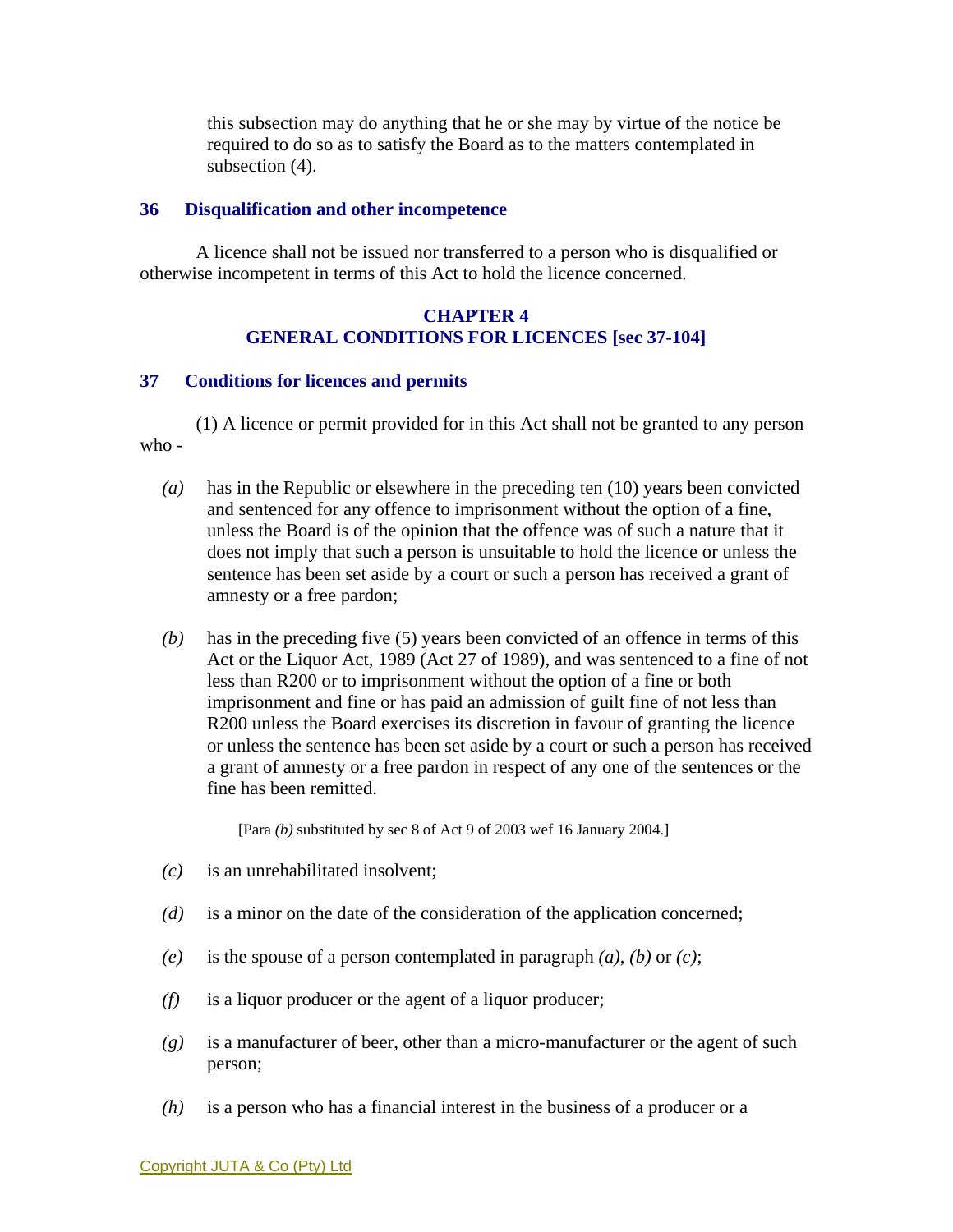manufacturer of beer, or the agent of such a person;

- *(i)* is a company in which shareholders having a financial interest in the business of a producer or a manufacturer of beer, together hold a controlling interest, or the agent of such a company; or
- *(j)* is a company in which a company contemplated in paragraph *(i)* holds a controlling interest, or the agent of such a company;
- *(k)* is not domiciled in the Republic.

(2) If a person who is in terms of subsection (1) disqualified to hold a licence -

- *(a)* has a controlling interest in a company, close corporation or trust;
- *(b)* is a partner in a partnership; or
- *(c)* is the main beneficiary under a trust, a licence shall also not be granted to that company, corporation, partnership or trust.

 (3) A licence issued in terms of this Act shall be subject to such conditions set out in the licence as the Board may in its discretion impose.

 (4) A licensee shall, as a condition of a licence issued in terms of this Act, permit and enable the inspection and a search of licensed premises at all reasonable times by an inspector.

 (5) The licence shall at all times be kept on the licensed premises, be displayed on a conspicuous place on the premises and be produced on demand by a person authorized thereto by this Act or any law.

# **38 Liquor Trade Association**

 (1) There is established a Liquor Trade Association in the Province to be known as the Gauteng Liquor Traders Association.

 (2) *(a)* All other Associations active in the liquor trade must affiliate to the Liquor Trade Association.

*(b)* All licensees and applicants for licences who are not members of Associations referred to in paragraph *(a)* must be members of the Gauteng Liquor Traders Association.

 (3) The Member of the Executive Council may prescribe a Minimum Standard Constitution for the Liquor Trade Association.

(4) An Association referred to in subsection (1) may have branches in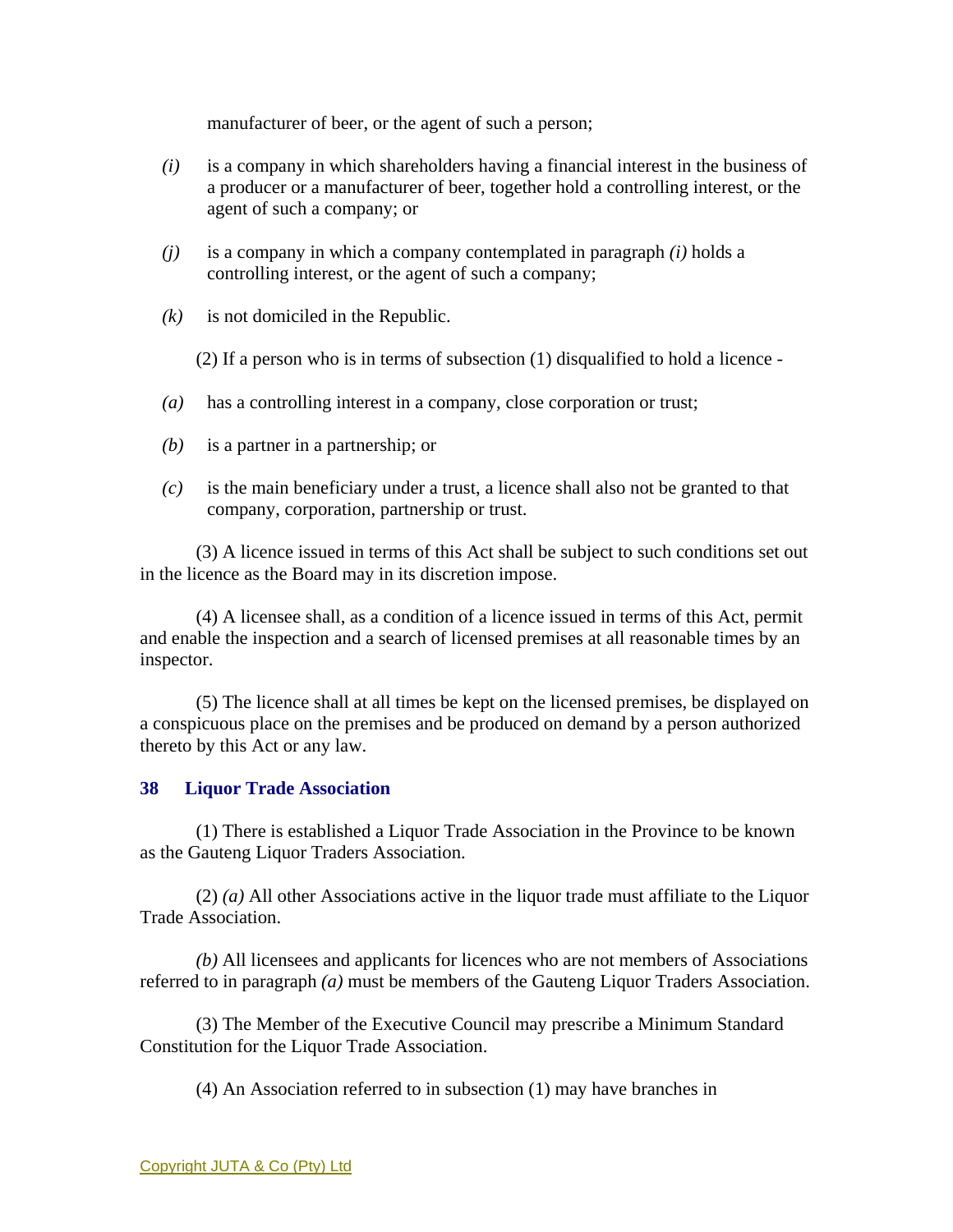metropolitan councils or district councils.

 (5) The Association shall promote an organized trade in liquor within the Province through-

- *(a)* diligence amongst its members and affiliates;
- *(b)* compliance with all laws and policies relating to the regulation of liquor;
- *(c)* responsible consumption of liquor; and
- *(d)* any other matter ancillary thereto.

[Subsec (5) substituted by sec 9 of Act 9 of 2003 wef 16 January 2004.]

 (6) The Association shall be funded out of the funds of the Board at a percentage determined by the Member of the Executive Council.

 (7) The Association shall, as soon as practicable after the close of the financial year but not later than three months, submit to the Member of the Executive Council an annual report on its activities during the preceding financial year.

## **39 Financial and controlling interests**

 (1) Subject to the provisions of section 37, a producer, a manufacturer of beer or a person who has a controlling interest in a company, partnership or close corporation which is a producer or a manufacturer of beer, shall not without the consent of the Member of the Executive Council, be permitted on application and on such conditions as he or she may think fit, to directly or indirectly procure a financial interest in the business to which a licence referred to in section 28 relates.

 (2) The holder of a licence contemplated in subsection (1) or a person who has a controlling interest in a company, partnership or close corporation which is a licensee, shall not without the consent of the Member of the Executive Council, be permitted on application and on such conditions as he or she may think fit, to directly or indirectly procure a financial interest in the business of a producer or a manufacturer of beer.

 (3) A licensee shall not permit any other person to procure a financial or controlling interest in the business to which the licence relates, unless the Board has, on application by the licensee, as prescribed, granted consent that such a person may procure such an interest in that business.

 (4) The Member of the Executive Council shall not grant consent under subsection (1)-

*(a)* in the case of a business to which a club liquor licence relates;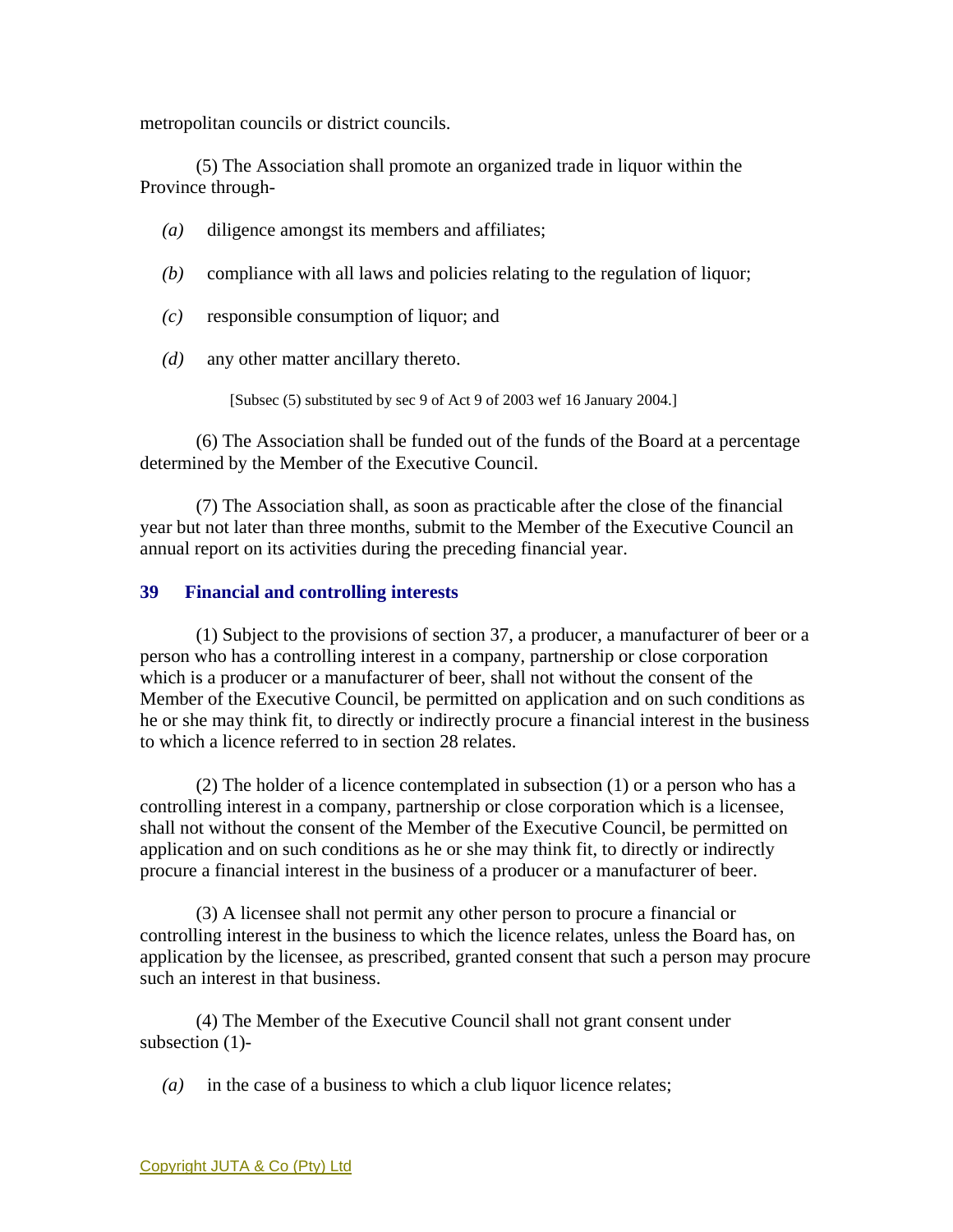- *(b)* where the person who is the subject of the application, is disqualified in terms of this Act or other laws to hold a licence; or
- *(c)* If in his or her opinion the possibility exists that the granting of the application may cause a harmful monopolistic situation to arise or be aggravated in the liquor trade or a branch thereof.

[Para *(c)* substituted by sec 10 of Act 9 of 2003 wef 16 January 2004.]

### **40 Management**

 (1) A person other than a natural person shall not conduct any business under a licence unless a natural person who permanently resides in the Republic and who is not disqualified in terms of this Act to hold a licence is appointed by him or her in the prescribed manner to manage and be responsible for its business.

 (2) A natural person who is a licensee may in the prescribed manner appoint another natural person who permanently resides in the Republic and who is not disqualified in terms of this Act to hold a licence, to manage and be responsible for the business to which the first-mentioned licence relates.

 (3) *(a)* A person managing and responsible for a business to which a licence relates, shall be subject to the same obligations and liabilities as the licensee concerned.

*(b)* Where an offence under this Act or the regulations is committed by a juristic person, a person managing and responsible for a business to which a licence relates, shall be guilty of the same offence as the juristic person and be jointly and severally liable to the penalty prescribed for the offence.

*(c)* Nothing in this subsection relieves the juristic person or the person who commits the offence from liability therefore nor releases the licensee from any obligation or liability to which he or she is subject in law.

## **41 Nature of premises**

 (1) Subject to section 91 and without derogating from section 42, a licensee shall not conduct his or her business under the licence on premises on which any other business, including a business to which any other licence relates, or any trade or occupation is carried on or pursued.

 (2) Two or more premises under the same roof shall for the purposes of subsection (1) be deemed to be one if those premises are not completely separated from each other by a wall in which there is no door, window or other aperture.

 (3) The public area of on-consumption premises shall not be less than the prescribed size, unless the Board, on the recommendation of the local committee, determines otherwise.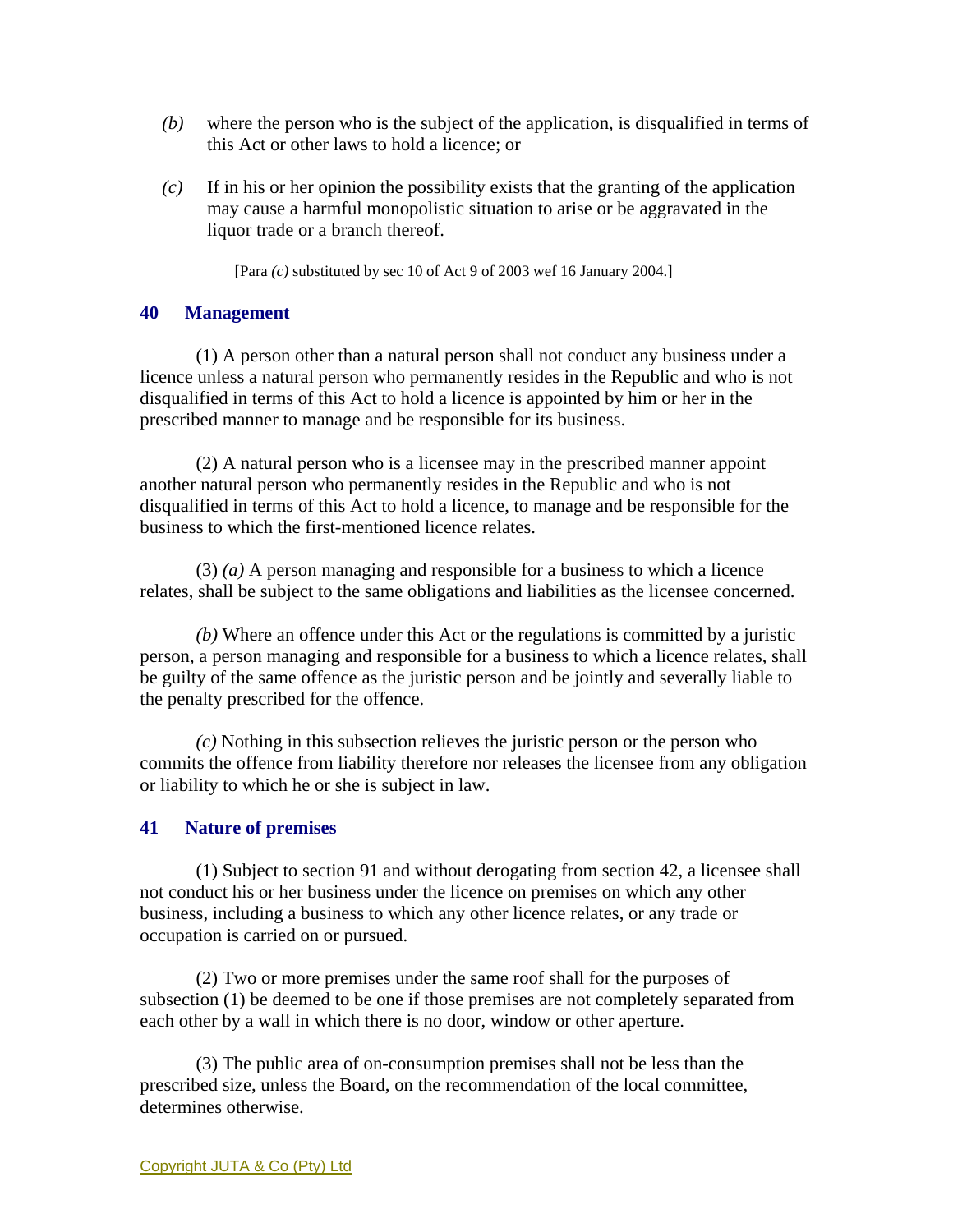(4) The total floor area of off-consumption premises shall not be less than the prescribed size, unless the Board, on the recommendation of the local committee, determines otherwise.

 (5) Premises shall at all times comply with all laws, metropolitan or district council by-laws and regulations, including health and smoking laws.

### **42 Nature of business**

(1) Notwithstanding any law to the contrary -

- *(a)* the holder of an on-consumption licence may also sell or supply newspapers, light refreshments and smokers' requisites on the licensed premises, or conduct such other business thereon as the Board, on application, when granting the licence concerned may, on application, at any time thereafter, approve subject to such conditions as the Board may think fit; and
- *(b)* the holder of a liquor store licence referred to in section 28 may also sell or supply mineral waters, other drinks, tobacco, cigars, cigarettes, matches, cooler bags and such other articles as the Board may authorise.

#### **43 Alterations to and extension of licensed premises**

 (1) A licensee shall not effect any structural alteration, addition or reconstruction of or to the licensed premises or extend the licensed premises, except with the consent of the Board, granted on application by him or her, as prescribed and on such conditions as the Board may think fit.

#### **44 Place for sale of liquor**

(1) A licensee shall not sell liquor at any place other than the licensed premises.

 (2) The Board may, on application by the holder of an on-consumption licence, grant consent to that holder, on such conditions as the Board may think fit and for such period as it may determine, to carry on his or her business on only a part of the licensed premises.

#### **45 Employees**

(1) A licensee shall not -

- *(a)* in or in connection with the sale or supply of liquor, or
- *(b)* during the times when he or she may sell or supply liquor, in any restricted part (if any) of the licensed premises, employ any person -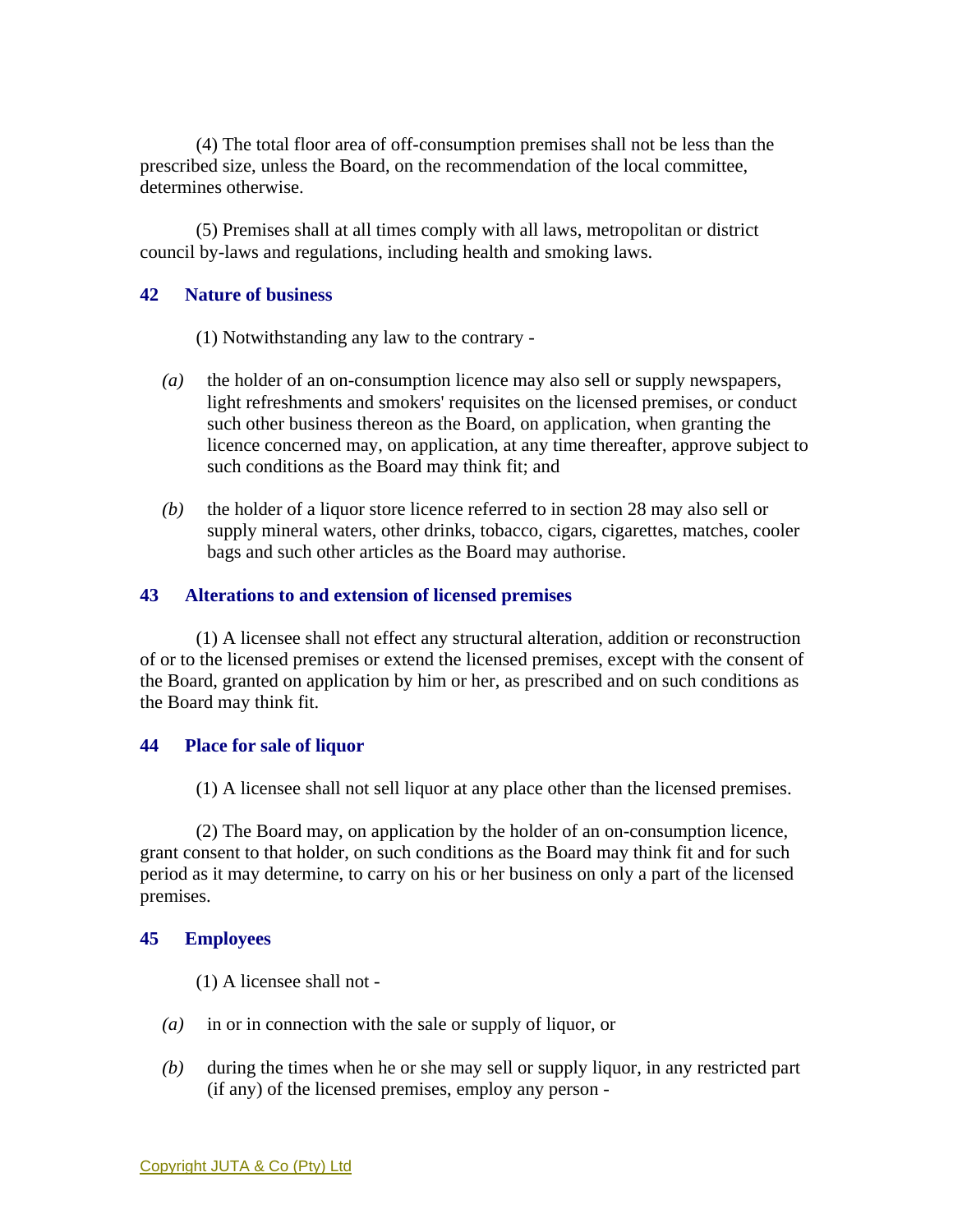- (i) who is a minor; or
- (ii) who to his or her knowledge has within the preceding two years been convicted of a contravention of any law governing the sale of liquor and has been sentenced therefore to imprisonment without the option of a fine or a fine or both imprisonment and a fine.
	- (2) Subsection (1) shall not apply -
- *(a)* to any person of or above the age of 18 years who is undergoing or has undergone training in catering services, and who is employed on the premises of the licensee to whom he or she is duly apprenticed in any capacity in connection with the management of the business to which the licence relates; or
- *(b)* to a member of the family of the licensee or of the manager of the business, who is above the age of 18 years, to which the licence relates.

#### **46 Minors**

 A licensee shall not sell or supply liquor on the licensed premises to persons under the age of 18 years nor allow such a person who is not a person contemplated in section 45 (2), to be in any restricted part of those premises.

#### **47 Intoxicated persons**

 (1) A licensee shall refuse to admit to the licensed premises or any part thereof, or sell or supply liquor to an intoxicated person and shall have such person removed from the licensed premises or any part thereof.

 (2) A licensee may request any police officer to remove or assist in removing from the licensed premises any person contemplated in subsection (1).

### **48 Records**

 (1) The holder of a licence shall keep the prescribed records in the prescribed manner.

- (2) The Board may at any time by a notice delivered to the licensee -
- *(a)* direct that licensee to keep such additional records as may be determined in the notice, in such manner as may likewise be determined; or
- *(b)* withdraw or amend any direction contemplated in paragraph *(a)*.

#### **49 Furnishing of information and documents**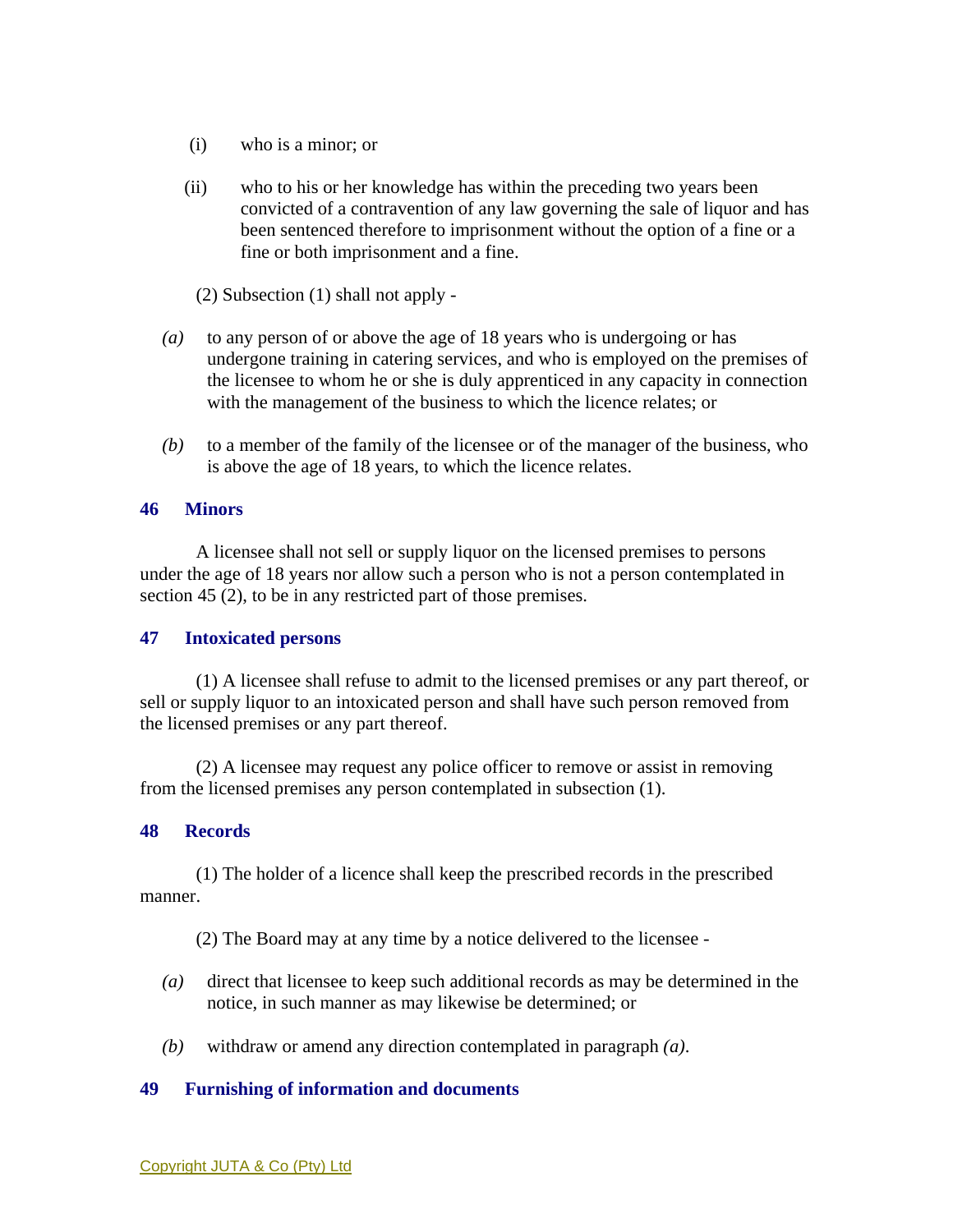A licensee shall, at the request of the Board, furnish such information and documents in connection with the licensed premises including a description and plan thereof, the business to which the licence relates or that licensee's interests in the liquor trade or a branch thereof as the Board may require.

## **50 Quality of liquor**

A licensee shall not sell or supply any illegal or counterfeit liquor.

#### **SPECIAL CONDITIONS APPLICABLE TO ON-CONSUMPTION LICENCES**

### *Overall conditions*

#### **51 Place for consumption of liquor**

 (1) The holder of an on-consumption licence shall ensure that liquor sold thereunder be consumed on the licensed premises only.

 (2) Not withstanding any provision of this Act, the holder of an on-consumption licence may remain open for purposes stated in the licence from 21h00 of the evening of December 31 until 02h00 in the morning of January 1, unless otherwise prescribed.

[Subsec (2) substituted by sec 11 of Act 9 of 2003 wef 16 January 2004.]

#### *Hotel liquor licences*

#### **52 Nature of business**

 (1) The holder of a hotel liquor licence shall at all times maintain on the licensed premises a bona fide hotel at which accommodation and meals are regularly supplied to guests.

(2) A record of all lodgers shall be kept on the licensed premises at all times.

#### **53 Times of business**

 The holder of a hotel liquor licence may, notwithstanding any law to the contrary, on any day during the prescribed times, sell liquor on the licensed premises to a lodger or guest for consumption by the lodger or guest in the hotel room or to any person taking a meal purchased on those premises and consuming the liquor at or immediately before or after the meal.

#### *Restaurant liquor licence*

## **54 Nature of business**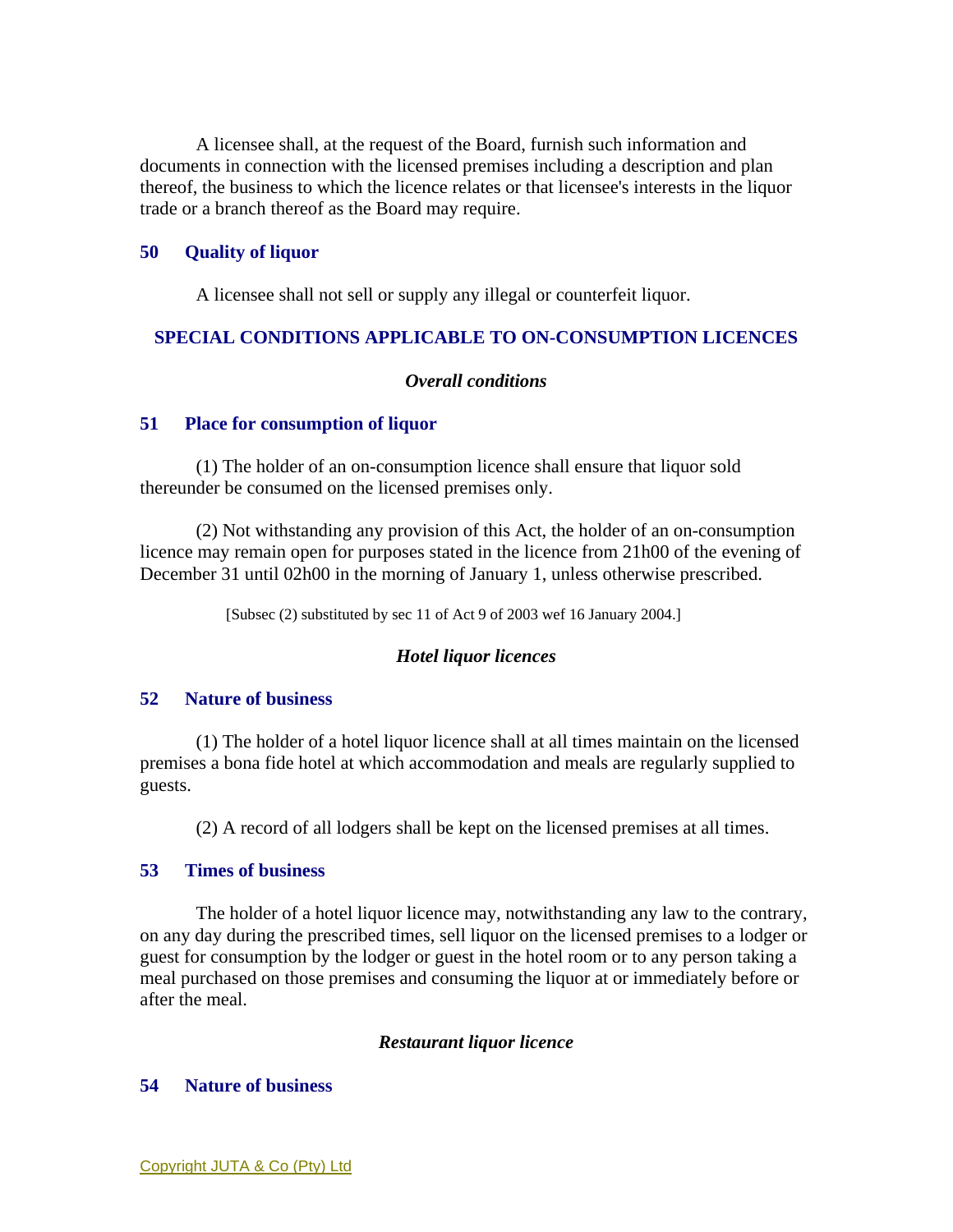The holder of a restaurant liquor licence shall at all times maintain on the licensed premises a bona fide restaurant at which meals are regularly supplied to guests.

#### **55 Times of business**

 The holder of a restaurant liquor licence may, notwithstanding any law to the contrary, sell liquor on any day during the prescribed times, only to a person taking an ordinary meal purchased on the licensed premises and consuming the liquor at or immediately before or after the meal.

#### *Theatre liquor licences*

#### **56 Nature of business**

 (1) The holder of a theatre liquor licence shall at all times maintain on the licensed premises a bona fide theatre at which dramatic performances, plays, concerts or films are regularly presented or shown to the public.

 (2) The holder of such a licence shall not sell or supply liquor at or immediately before or after a particular presentation or show to a person who has not been granted access to that presentation or show.

#### **57 Times of business**

 The holder of a theatre liquor licence may, notwithstanding any law to the contrary, sell liquor on any day during the prescribed times.

#### *Club liquor licences*

### **58 Nature of business**

 (1) A club liquor licence shall not be granted except to a club in respect of which the Board is satisfied that it is a bona fide club and that, according to the constitution or rules thereof -

- *(a)* the club consists of at least fifteen 15 ordinary members;
- *(b)* its management is elected by its members and regularly holds meetings of which proper minutes are kept;
- *(c)* only its members including bona fide reciprocity members are permitted to pay for facilities, liquor or refreshments supplied on the premises of the club;
- *(d)* in so far as the use of its facilities by guests excluding family members of its members is permitted by those rules, the number of guests of any member may not on any occasion exceed the number so permitted;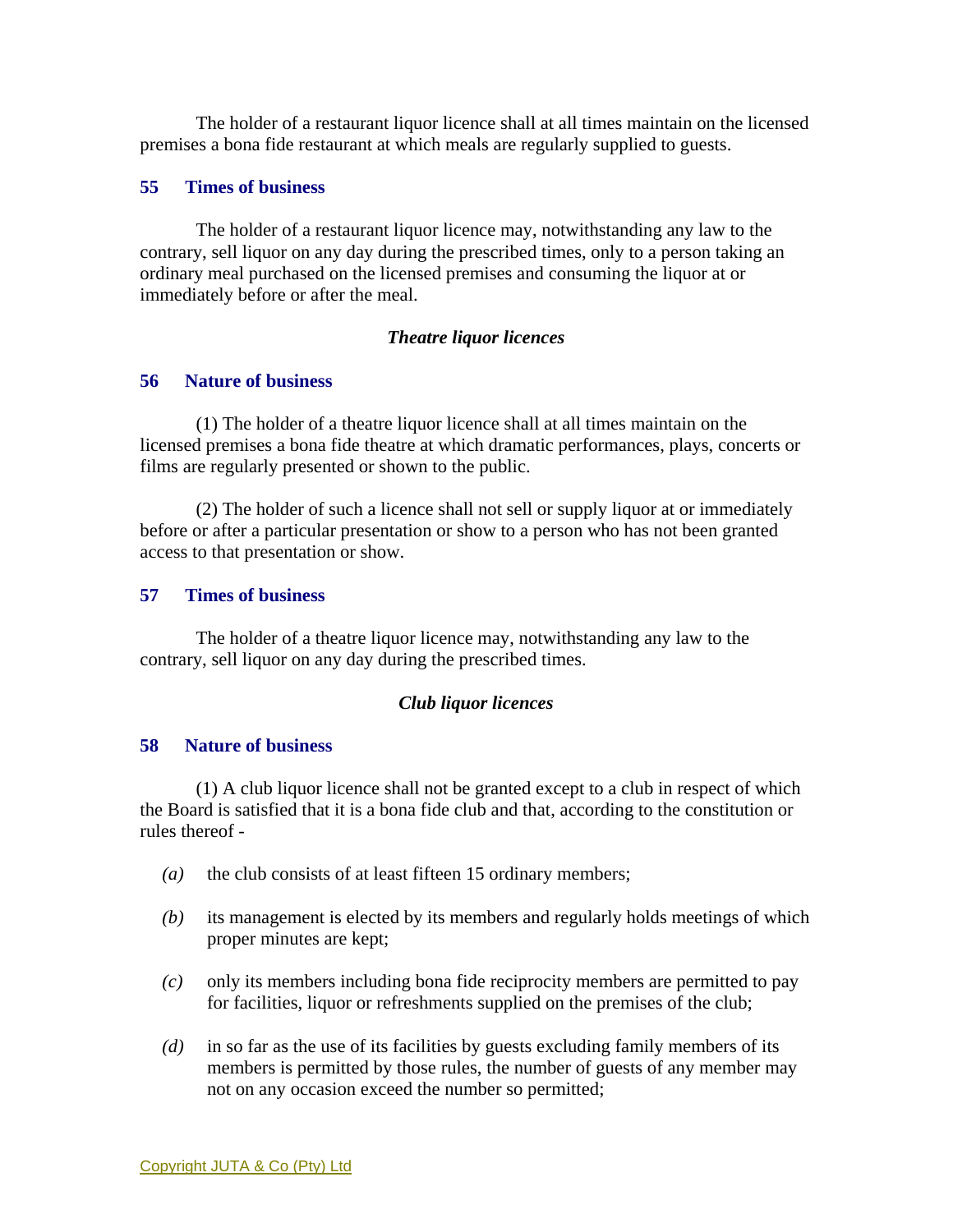- *(e)* proper records, including a register of members, are kept;
- *(f)* members pay an annual subscription fee; and
- *(g)* no profit from the sale of liquor by the club accrues to any individual.

 (2) The holder of a club liquor licence shall at all times maintain on the licensed premises a bona fide club in respect of which the requirements of this Act are being complied with.

### **59 Times of business**

 The holder of a club liquor licence may, notwithstanding any law to the contrary, sell liquor on any day during the prescribed times.

#### **60 Records**

 The holder of a club liquor licence shall not sell or supply liquor to a member of the club for consumption by that member's guest unless that member has entered his or her name and the name and address of that guest clearly and indelibly in the applicable records which that holder is required to keep by virtue of this Act.

#### *Tavern liquor licences*

### **61 Nature of business**

 (1) The holder of a tavern licence shall at all times ensure that the licensed premises is separate from any other dwelling, especially a residential dwelling or if attached to any dwelling, it shall be separated by means of walls and securable doors.

 (2) The licensee shall at all times provide food and various forms of entertainment, of acceptable standards, on the licensed premises.

#### **62 Times of business**

 The holder of a tavern liquor licence may, notwithstanding any law to the contrary, sell liquor on any day during the prescribed times.

#### *Pool club liquor licences*

#### **63 Nature of business**

 The holder of a pool club licence shall maintain on the licensed premises a bona fide pool club providing games defined in this Act.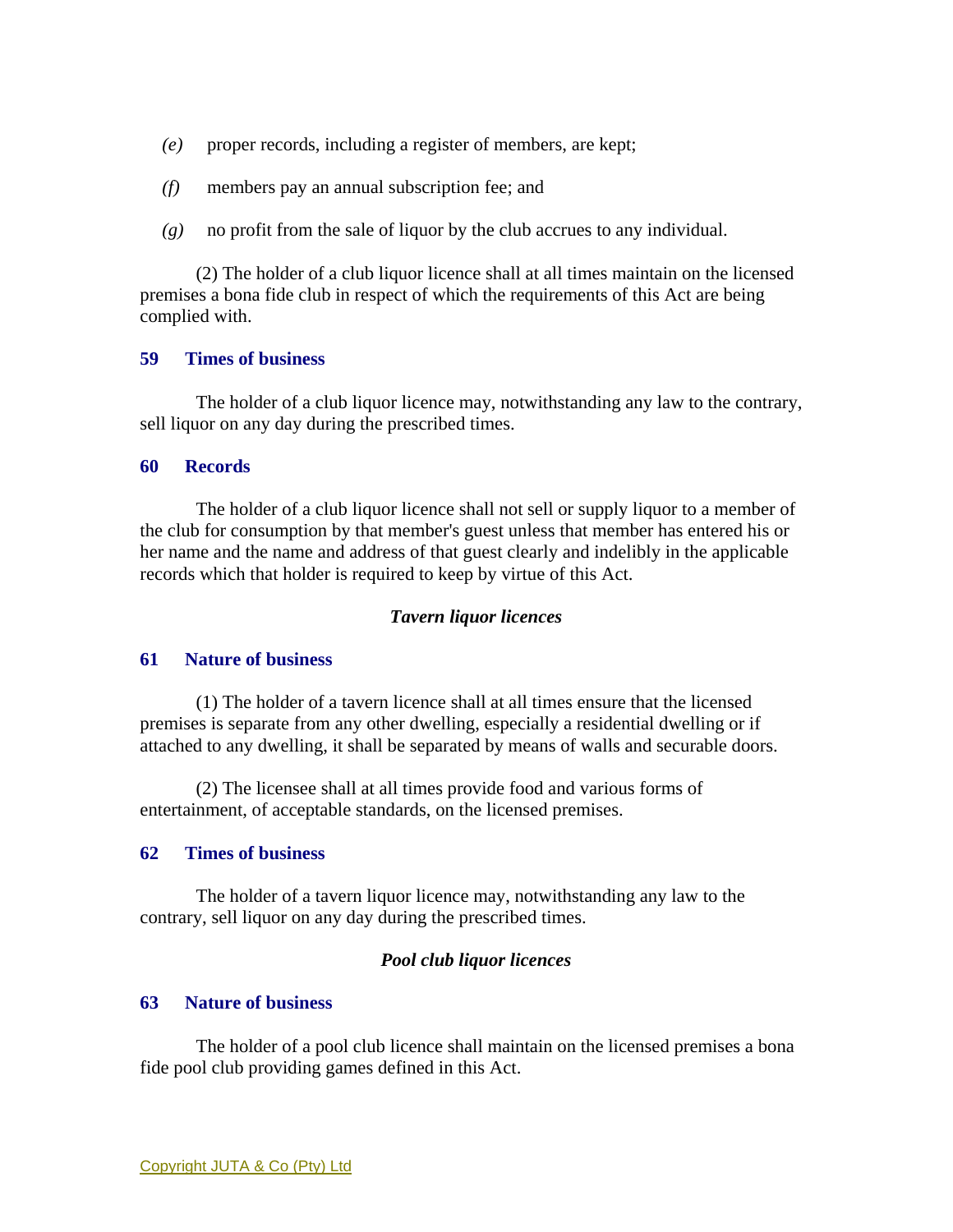#### **64 Times of business**

 (1) The holder of a pool club liquor licence may, notwithstanding any law to the contrary, sell liquor on any day during the prescribed times.

### *Dance hall liquor licences*

#### **65 Nature of business**

 The holder of a dance hall liquor licence shall conduct on the licensed premises the business as defined in this Act.

### **66 Times of business**

 The holder of a dance hall liquor licence may, notwithstanding any law to the contrary, sell liquor on any day during the prescribed times.

## *Nightclub liquor licences*

## **67 Nature of premises**

 The holder of a nightclub liquor licence shall maintain on the licensed premises facilities, which include the provision of light meals, dancing and entertainment

## **68 Times of business**

 The holder of a night club liquor licence may, notwithstanding any law to the contrary, sell liquor on any day during the prescribed times to a person visiting the nightclub and consuming the liquor on the premises.

## *Pub liquor licences*

## **69 Nature of business**

 The holder of a pub liquor licence shall at all times ensure that liquor is sold and consumed on the premises together with the provision of snacks or light meals.

### **70 Times of business**

 The holder of a pub liquor licence may, notwithstanding any law to the contrary, sell liquor on any day during the prescribed times.

## *Gaming Premises liquor licences*

## **71 Nature of business**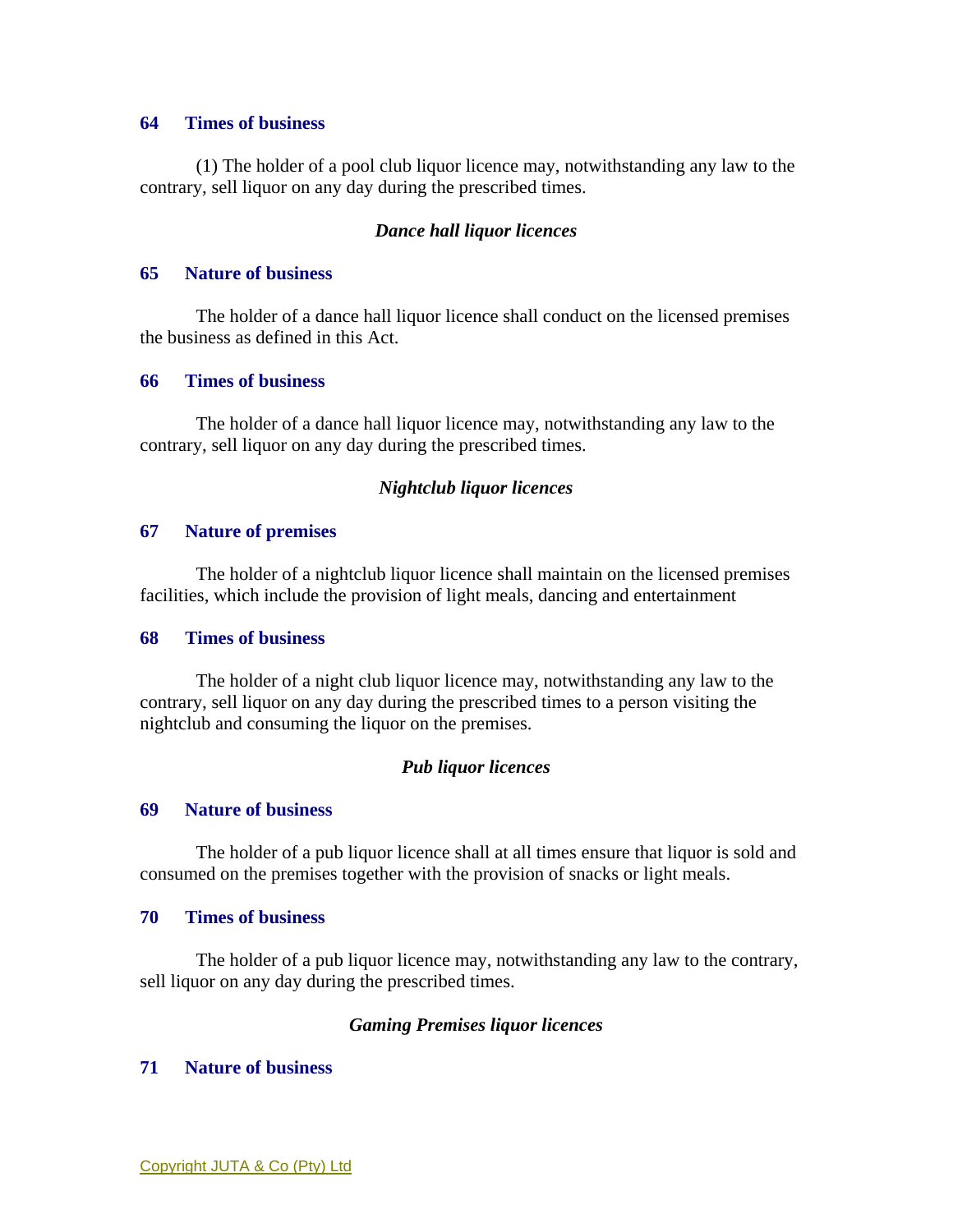(1) The holder of a gaming premises liquor licence shall supply all kinds of liquor for consumption on the licensed premises.

 (2) The holder of a gaming premises liquor licence shall conduct a lawful gaming business, including betting, on the licensed premises.

## **72 Times of Business**

 The holder of a gaming premises liquor licence may, notwithstanding any law to the contrary, sell or supply liquor on any day during the prescribed times.

#### *Sorghum beer licences*

## **73 Nature of business**

 (1) The holder of a sorghum beer licence referred to in this Act shall sell only sorghum beer for consumption on the licensed premises or off the licensed premises.

 (2) The holder of a sorghum beer licence who supplies sorghum beer for consumption on the licensed premises shall provide ordinary meals.

## **74 Times of Business**

 The holder of a sorghum beer licence may, notwithstanding any law to the contrary, sell sorghum beer on any day during the prescribed times.

## *Catering or occasional permit*

#### **75 Nature of business**

 The holder of a catering or occasional permit, which has been granted in respect of any premises, shall ensure that liquor provided to members or guests at the event is for on-consumption only.

#### **76 Times of business**

 The holder of a catering or occasional permit may, notwithstanding any law to the contrary, sell or supply liquor on any day during the prescribed times.

#### *Sports ground liquor licences*

#### **77 Nature of business**

 The holder of a sports ground liquor licence shall at all times maintain on the premises a bona fide sports club on which public sports games or recreations are regularly held.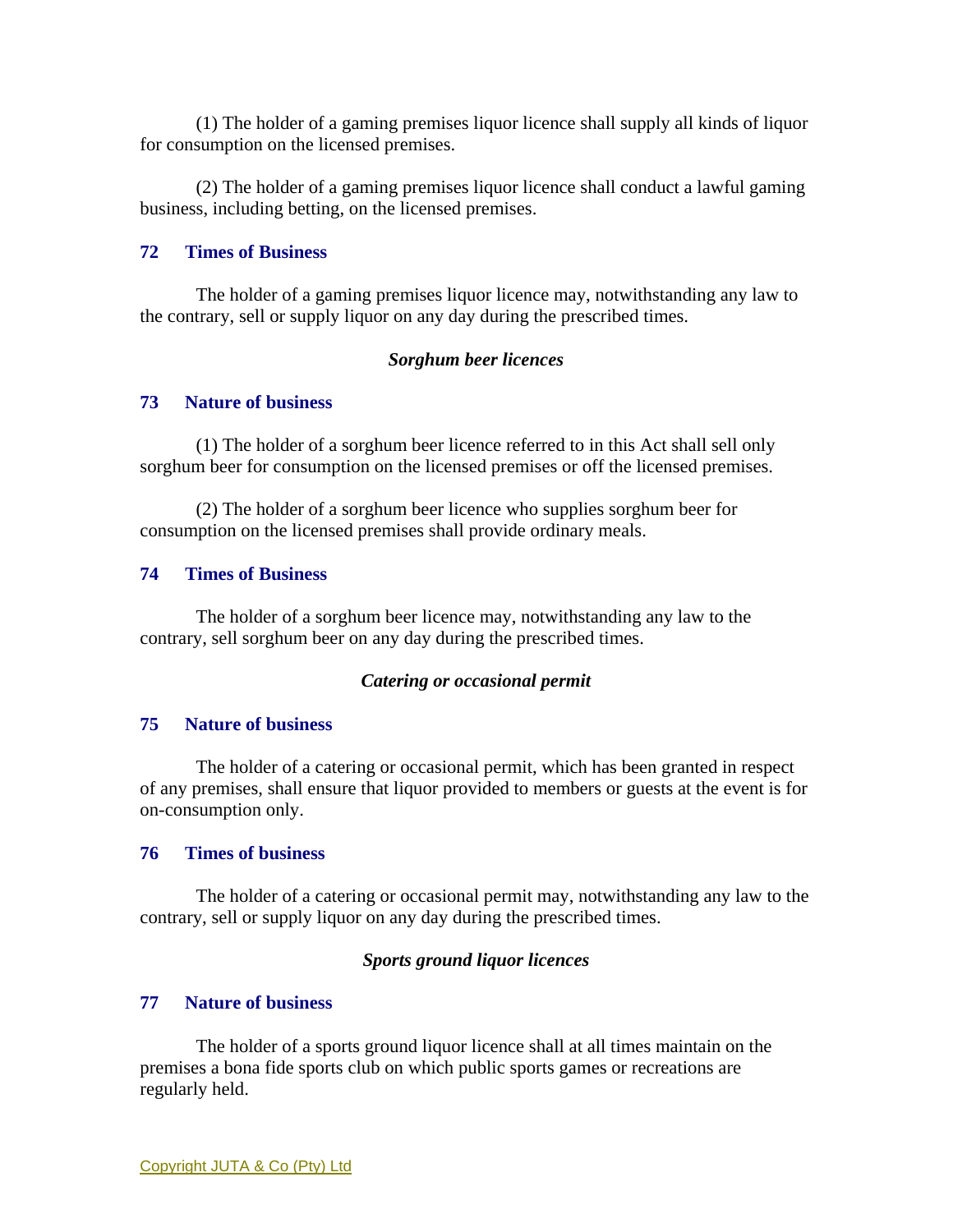#### **78 Times of business**

 The holder of a sports ground liquor licence may, notwithstanding any law to the contrary, sell liquor on any day during the prescribed times on which public sports are held on the sports games or recreations ground concerned.

## **SPECIAL CONDITIONS APPLICABLE TO OFF-CONSUMPTION LICENCES**

## *Overall conditions*

## **79 Place for consumption of liquor**

 (1) Subject to subsection (2), the holder of every off-consumption licence shall ensure that no liquor be consumed on the licensed premises.

 (2) The holder of a wholesale liquor licence, micro-manufacturer's licence or liquor store licence shall ensure that liquor supplied in terms of a licence granted in terms of this Act, be only consumed in the place for such supply determined under the applicable section.

## **80 Delivery of liquor**

(1) The holder of an off-consumption licence shall not -

- *(a)* deliver any liquor from or by any vehicle or other receptacle or induce any person to do so, unless, before the despatch of the liquor, that liquor was ordered and an invoice, in the prescribed form if any form is prescribed, was made out in respect of the order, the original of which shall be retained on the premises from which the liquor is despatched;
- *(b)* convey liquor for delivery in any vehicle or other receptacle unless he or she retains a copy of the invoice, contemplated in paragraph *(a)*, in respect of that liquor in that vehicle or receptacle; or
- *(c)* deliver liquor to an address not given in that invoice.

 (2) Subsection (1) shall not apply to the delivery of liquor in the ordinary course of business to the holder of a licence or an exempted person.

## *Wholesale liquor licences*

#### **81 Nature of business**

 (1) The holder of a wholesale liquor licence shall not sell or supply liquor to a person who is not the holder of a licence or an exempted person.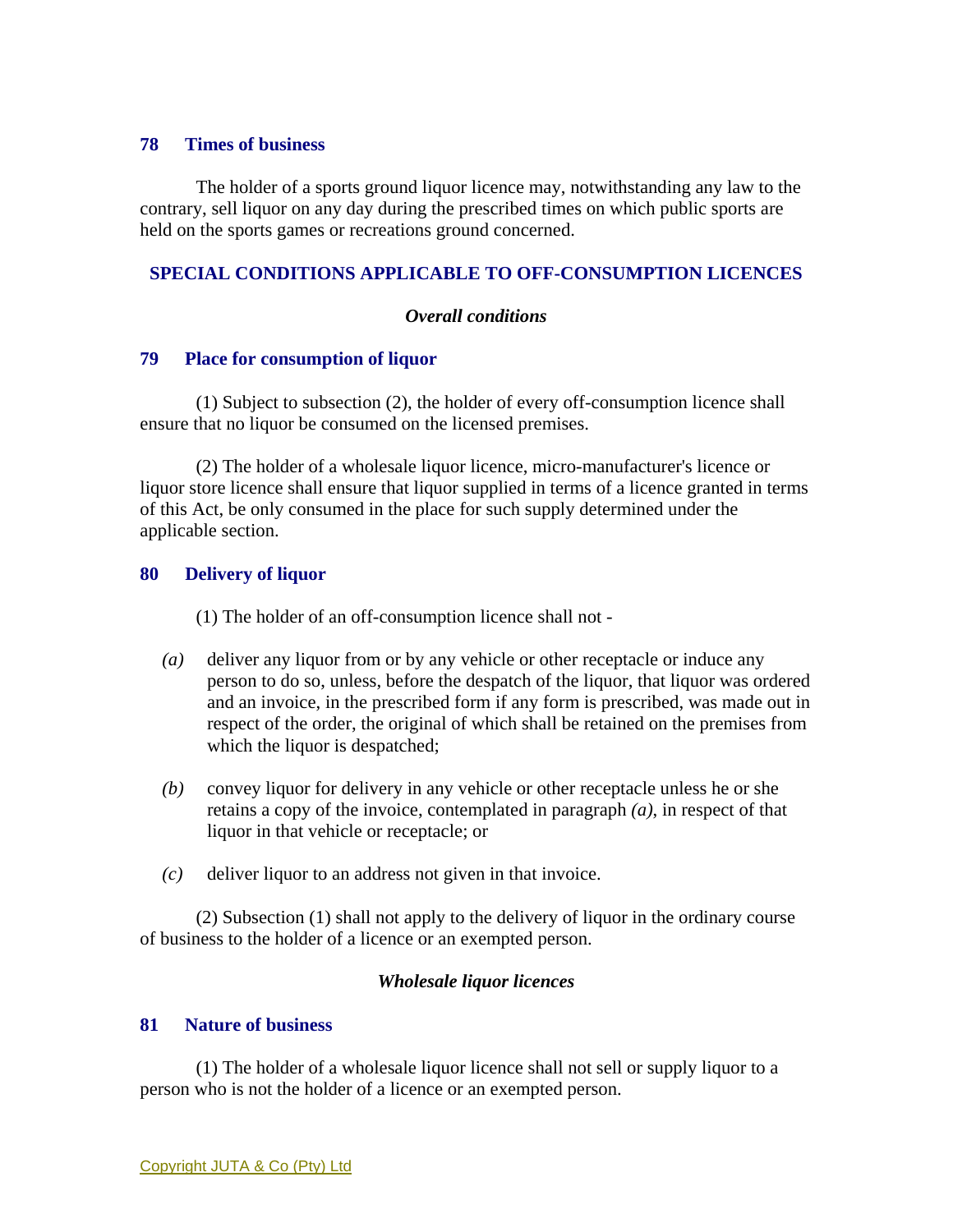(2) Subsection (1) of this section shall not apply to the supply of liquor for the purpose of section 83.

## **82 Times of business**

 The holder of a wholesale liquor licence may, notwithstanding any law to the contrary, sell or deliver liquor on any day during the prescribed times.

### **83 Supply of liquor for on-consumption**

 (1) An approval may, on application, be granted by the Board when granting a wholesale liquor licence or at any time after a wholesale liquor licence was issued to the holder of such wholesale liquor licence to supply his or her liquor free of charge in such place on the licensed premises, to be set apart for that purpose, as the Board may determine, to -

- *(a)* a *bona fide* visitor to those premises;
- *(b)* a *bona fide* guest; or
- *(c)* subject to section 125*(g)*, a person employed in connection with the carrying on of the business to which the licence relates, for consumption in that place, except an employee contemplated in section 45(2).

 (2) The Board may issue such approval subject to conditions set out in the approval as the Board may in its discretion impose.

 (3) The Board may at any time after the issue of such approval, by a notice delivered or to the holder of the licence concerned -

- *(a)* declare the approval to be subject to such conditions or further conditions set out in the notice as in its discretion impose;
- *(b)* withdraw or amend any condition or declaration imposed or made by the Board under this section;
- *(c)* on application, redetermine the place contemplated in subsection (1); or
- *(d)* withdraw any approval granted under subsection (1).

#### *Micro-manufacturer's licences*

### **84 Nature of business**

(1) Micro-manufacturers shall be prescribed and a micro-manufacturer's licence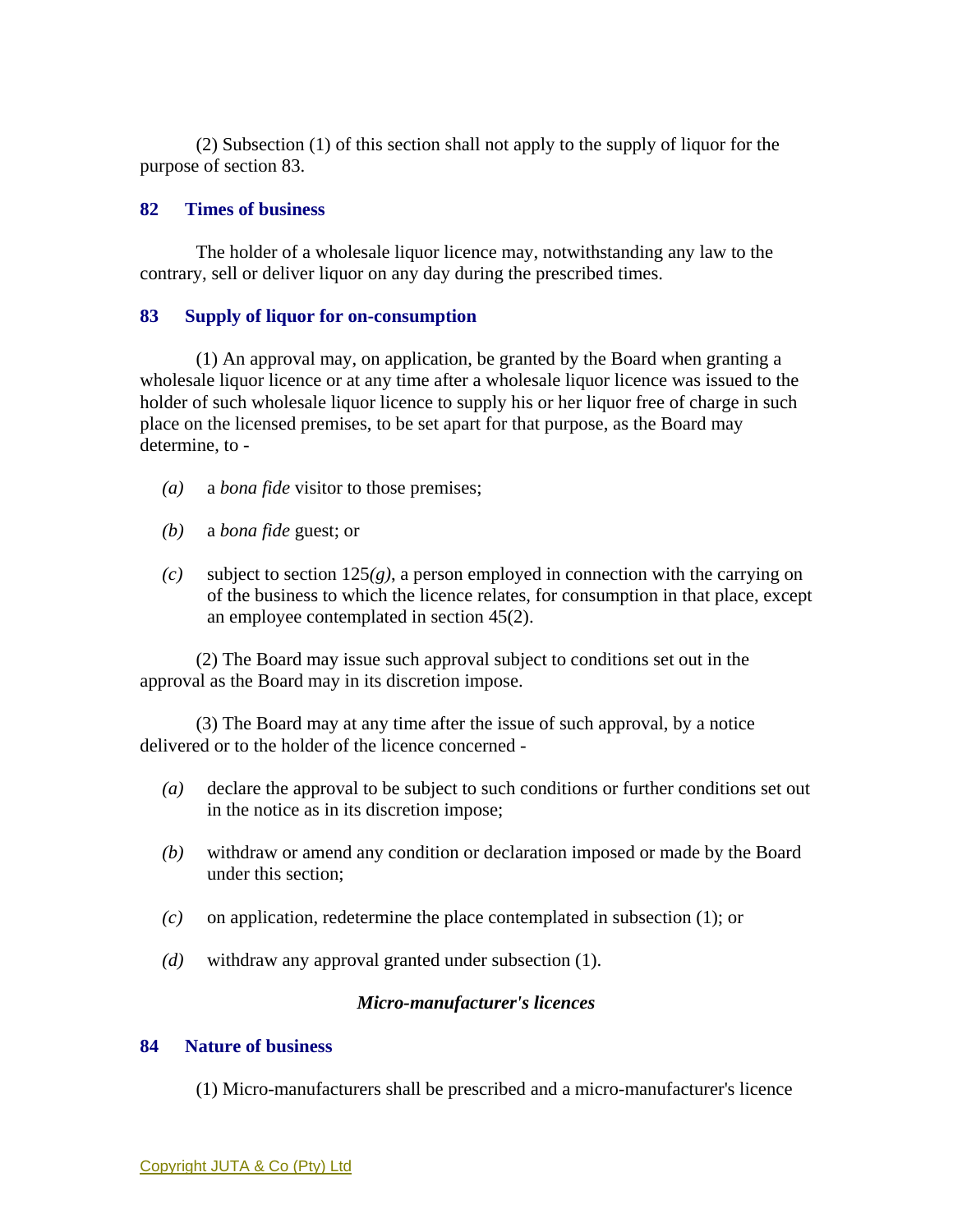shall not be granted except to a person who engages in the manufacturing of any other prescribed fermented beverage.

 (2) Subject to subsection (4), the holder of a micro-manufacturer's licence shall not sell or supply liquor to a person who is not the holder of a licence or an exempted person.

 (3) Subsection (2) of this section shall not apply to the sale of liquor for the purpose of section 89.

 (4) An approval may, on application, be granted by the Board when granting a micro-manufacturer's licence or at any time after such a licence was issued to the licensee to sell liquor to persons referred to in subsection (2), subject to such conditions set out in the approval as it may in its discretion impose.

 (5) The Board may at any time after the issue of such approval, by a notice delivered to the holder of the licence concerned -

- *(a)* declare the approval to be subject to conditions or further conditions set out in the notice as it may in its discretion impose; or
- *(b)* withdraw or amend any condition or declaration imposed or made by it under this section.

## **85 Times of business**

 The holder of a micro-manufacturer's licence may, notwithstanding any law to the contrary sell or deliver liquor on any day during the prescribed times.

## **86 Supply of liquor for on-consumption**

 (1) An approval may, on application, be granted by the Board when granting a micro-manufacturer's licence to supply any liquor free of charge in such place on the licensed premises to be set apart for that purpose, as the Board may determine, to -

- *(a)* a *bona fide* visitor to those premises;
- *(b)* a *bona fide* guest; or
- $(c)$  Subject to 125 $(a)$ , a person employed in the carrying on of the business to which the licence relates, except an employee contemplated in section 45(2), for consumption in that place.

[Para *(c)* substituted by sec 12 of Act 9 of 2003 wef 16 January 2004.]

 (2) The Board may issue such approval subject to conditions set out in the approval as it may in its discretion impose.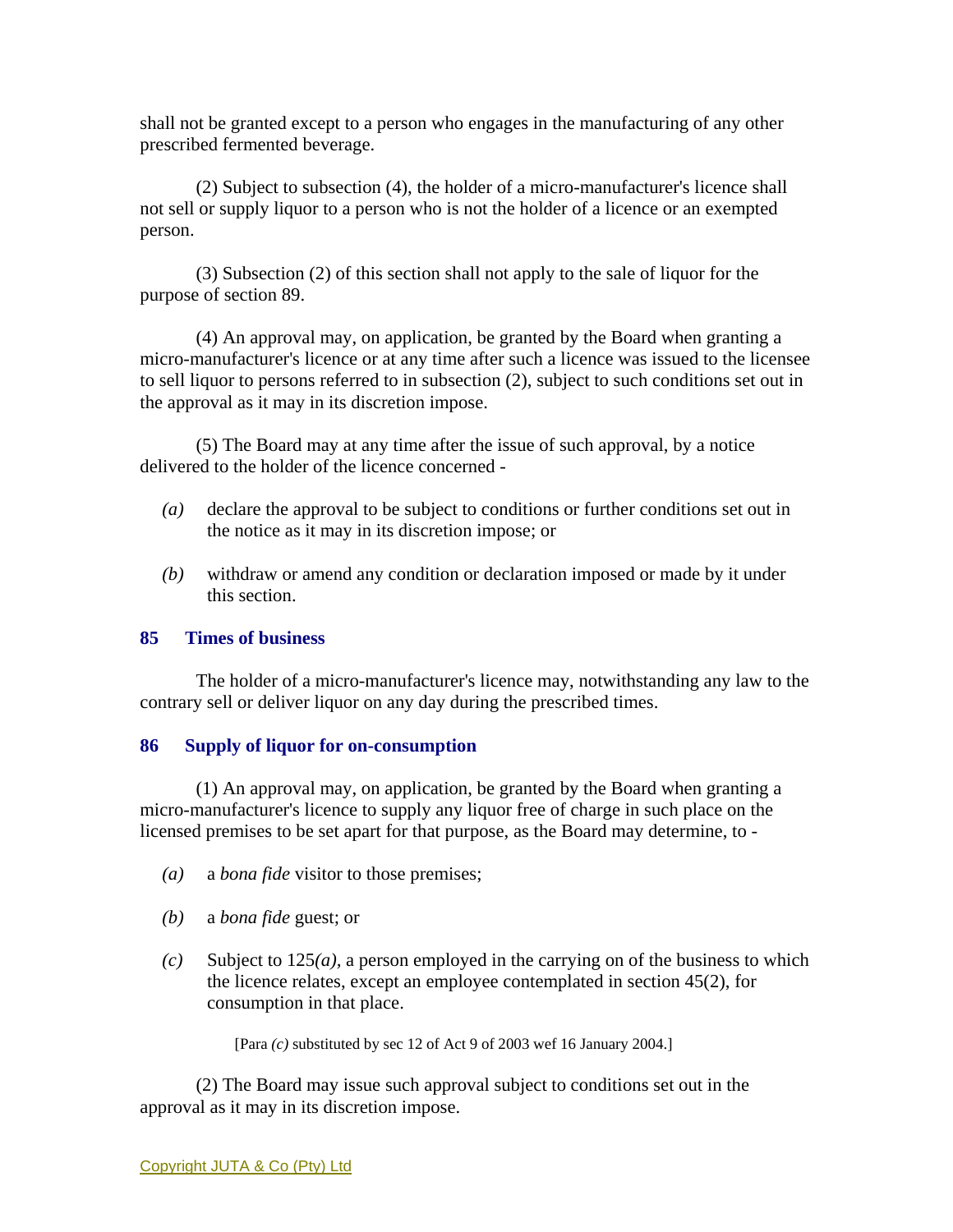(3) The Board may at any time after the issue of the approval, by a notice delivered to the holder of the licence concerned -

- *(a)* declare the approval to be subject to such conditions or further conditions set out in the notice as it may in its discretion impose;
- *(b)* withdraw or amend any condition or declaration imposed or made by the Board under this section;
- *(c)* on application, redetermine the place contemplated in subsection (1); or
- *(d)* withdraw any approval granted under subsection (1).

## *Liquor store licences*

### **87 Capacity and condition of receptacles**

 The holder of a liquor store licence shall not sell liquor in a receptacle, which is not properly and securely sealed and shall not sell liquor other than beer in a receptacle, which has a capacity of more than five  $(5)$  litres.

### **88 Times of business**

 The holder of a liquor store licence may, notwithstanding any law to the contrary, sell or supply liquor on any day during the prescribed times.

#### **89 Supply of liquor for on-consumption**

 (1) An approval may, on application, be granted by the Board when granting a liquor store licence to supply liquor free of charge to a prospective client for consumption, solely for the purpose of tasting, in such place on the licensed premises, to be set apart for that purpose, as the Board may determine.

 (2) The Board may issue such an approval subject to such conditions set out in the approval as it may in its discretion impose.

 (3) The Board may at any time after the issue of such approval, by a notice, delivered to the holder of the licence concerned -

- *(a)* declare the approval to be subject to such conditions or further conditions set out in the notice as he or she may in his or her discretion impose;
- *(b)* withdraw or amend any condition or declaration imposed or made by it under this section;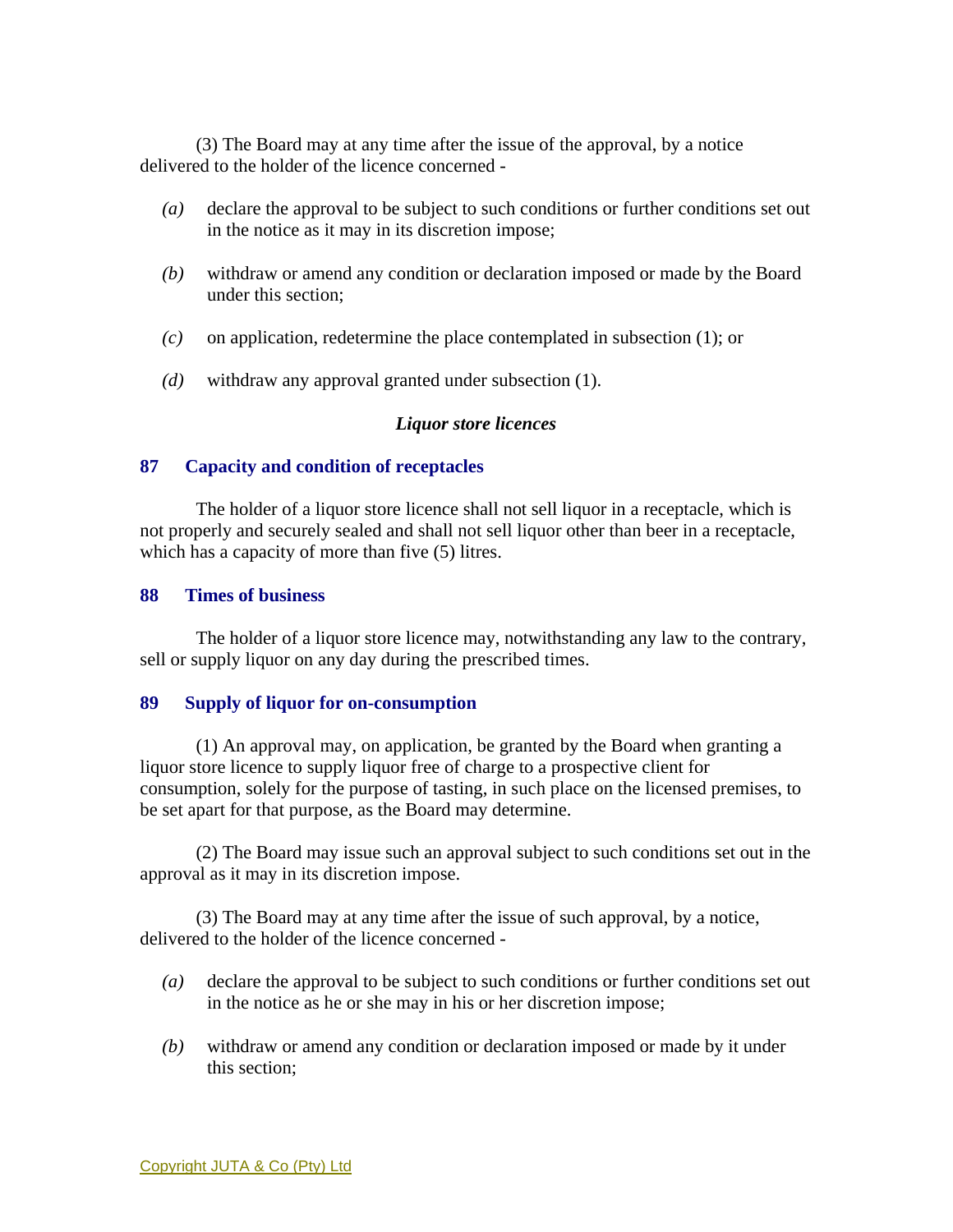- *(c)* on application, redetermine the place contemplated in subsection (1); or
- *(d)* withdraw any approval granted under subsection (1).

## *Grocers' wine licences*

#### **90 Nature of premises**

 The holder of a grocer's wine licence shall at all times carry on the business of a grocer on the licensed premises.

## **91 Kind of liquor**

The holder of a grocer's wine licence shall not sell liquor other than table wine.

### **92 Capacity and condition of receptacles**

 The holder of a grocer's wine licence shall not sell liquor in a receptacle which has a capacity of more than five litres and which is not properly and securely sealed.

### **93 Times of business**

 The holder of a grocer's wine licence may, notwithstanding any law to the contrary, sell or supply liquor on any day during the prescribed times.

## *Sorghum beer licences (Off consumption)*

#### **94 Capacity and condition of receptacles**

 The holder of a sorghum beer licence shall not sell sorghum beer in a receptacle, which is not properly and securely sealed and shall not sell sorghum beer other than sorghum beer in a receptacle, which has a capacity of more than five (5) litres.

#### **95 Nature of business**

 The holder of a sorghum beer licence may with the approval of the Board and on the recommendation of the local committee concerned, conduct other business on the licensed premises.

### **96 Times of business**

 The holder of a sorghum beer licence may, notwithstanding any law to the contrary, sell sorghum beer on any day during the prescribed times.

# **VALIDITY OF LICENCES AND PERMITS**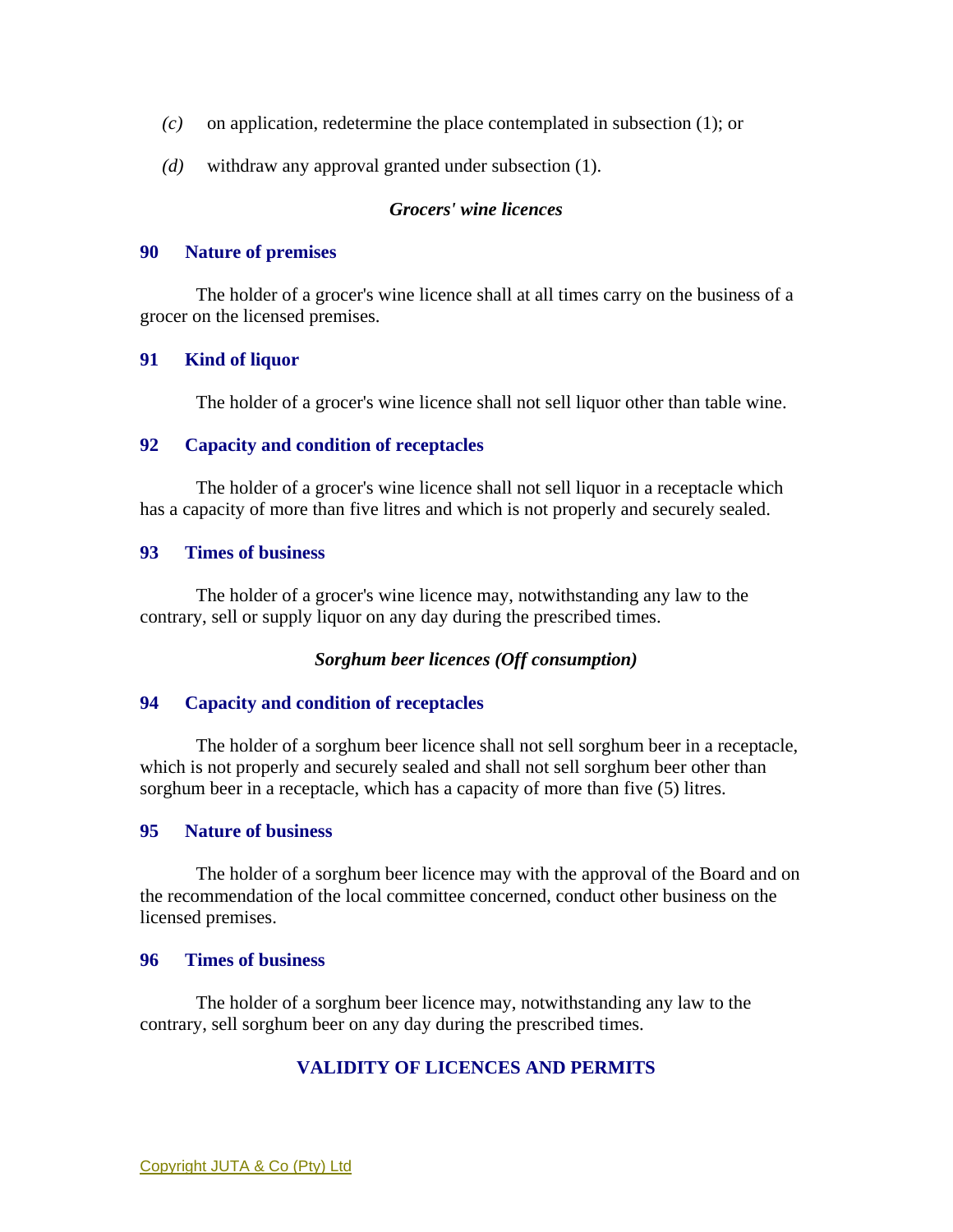## **97 Commencement of licences and permits**

 A licence or permit which has been issued, shall be valid from the date of payment of the prescribed fee.

#### **98 Renewal of licences**

 Every licence shall be renewed annually within twelve (12) months from date of issue by payment of an annual prescribed fee.

## **99 Lapse of licences and permits**

- (1) A licence shall lapse -
- *(a)* on a date on which the licensee abandons it in writing; or
- *(b)* within two (2) months after the lapse of the renewal period in respect of which the applicable prescribed fees under section 98 are not paid, or
- *(c)* on a date otherwise determined by the Board.

(2) A permit shall lapse on a date set by the Board on granting the permit.

#### **100 Restoration of lapsed licences**

 The validity of a licence which has lapsed, and the rights, privileges, obligations and liabilities which were attached thereto immediately before the date on which it lapsed, shall be restored from the date of payment of, where the licence has lapsed under the circumstances contemplated in section 96, the prescribed fee -

- *(a)* plus a surcharge of 50% if paid within one (1) month after the lapse of the renewal period; or
- *(b)* plus a surcharge of 100% if paid within two (2) months after the lapse of the renewal period, of the preceding year in respect of which those fees should have been paid;

#### **101 Sale of liquor after lapse or suspension of licences**

 The holder of a licence which has lapsed or has been suspended may, within a period of 30 days after the date on which it has lapsed or the suspension thereof has commenced, through a licensed auctioneer sell by public auction, held on the licensed premises concerned or the premises of that auctioneer, any liquor which was on those premises on that date.

#### **102 Fees not refundable**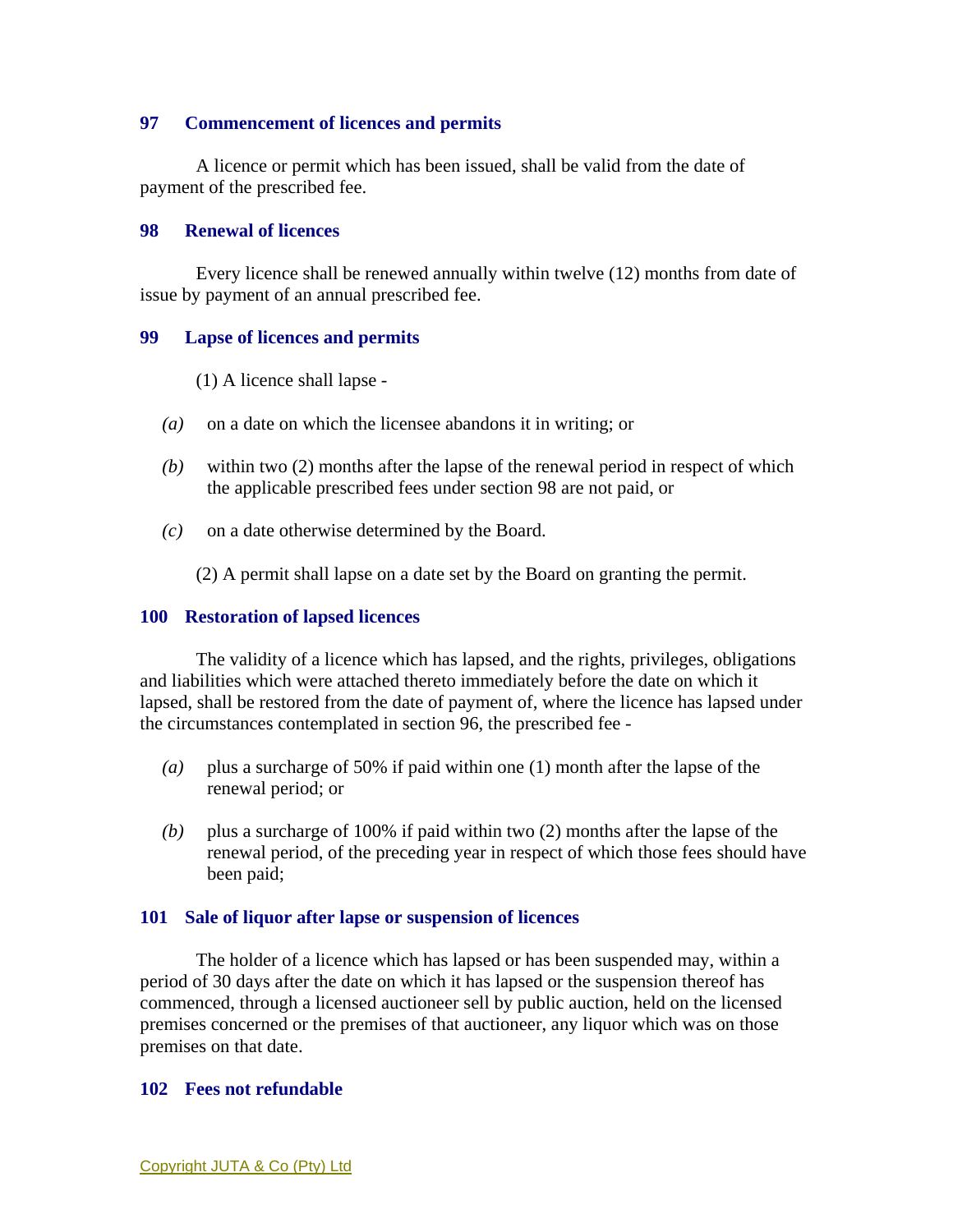The fact that a licence has lapsed or has been suspended or has again become valid shall not entitle the person who was or is the holder thereof, as the case may be, to a refund of any prescribed fees, or any part thereof, already paid in connection with the licence concerned.

## **TRANSFER OF LICENCES AND PERMITS**

### **103 Non-transferability of permits**

A permit issued in terms of this Act shall not be transferable to another person.

### **104 Applications for transfer of a licence**

 (1) A licensee may at any time make application for the transfer thereof to another person, the prospective holder.

 (2) The application in subsection (1) shall be made to the local committee on payment of the prescribed fee and in the prescribed manner.

 (3) The application shall be accompanied by a certificate of suitability on the person of the transferee issued by South African Police Services and such other details as may be prescribed.

 (4) The Board shall consider each application for the transfer of a licence and may refuse or grant the application.

(5) The Board shall not grant such an application -

- *(a)* unless the prospective holder concerned
	- (i) is of good character and is otherwise fit and proper to be issued a licence in terms of this Act; and
	- (ii) is not disqualified in terms of this Act; or
- *(b)* if the possibility exists that the granting of the application may cause a harmful monopolistic condition to arise or be aggravated in the liquor trade or a branch thereof.

 (6) Upon granting an application for the transfer of a licence the Board shall issue a licence to the transferee who then becomes the licensee, with all rights and obligations of a licensee in terms of this Act.

[Subsec (6) substituted by sec 13 of Act 9 of 2003 wef 16 January 2004.]

(7) The provisions of section 32 shall also apply in respect of prospective licence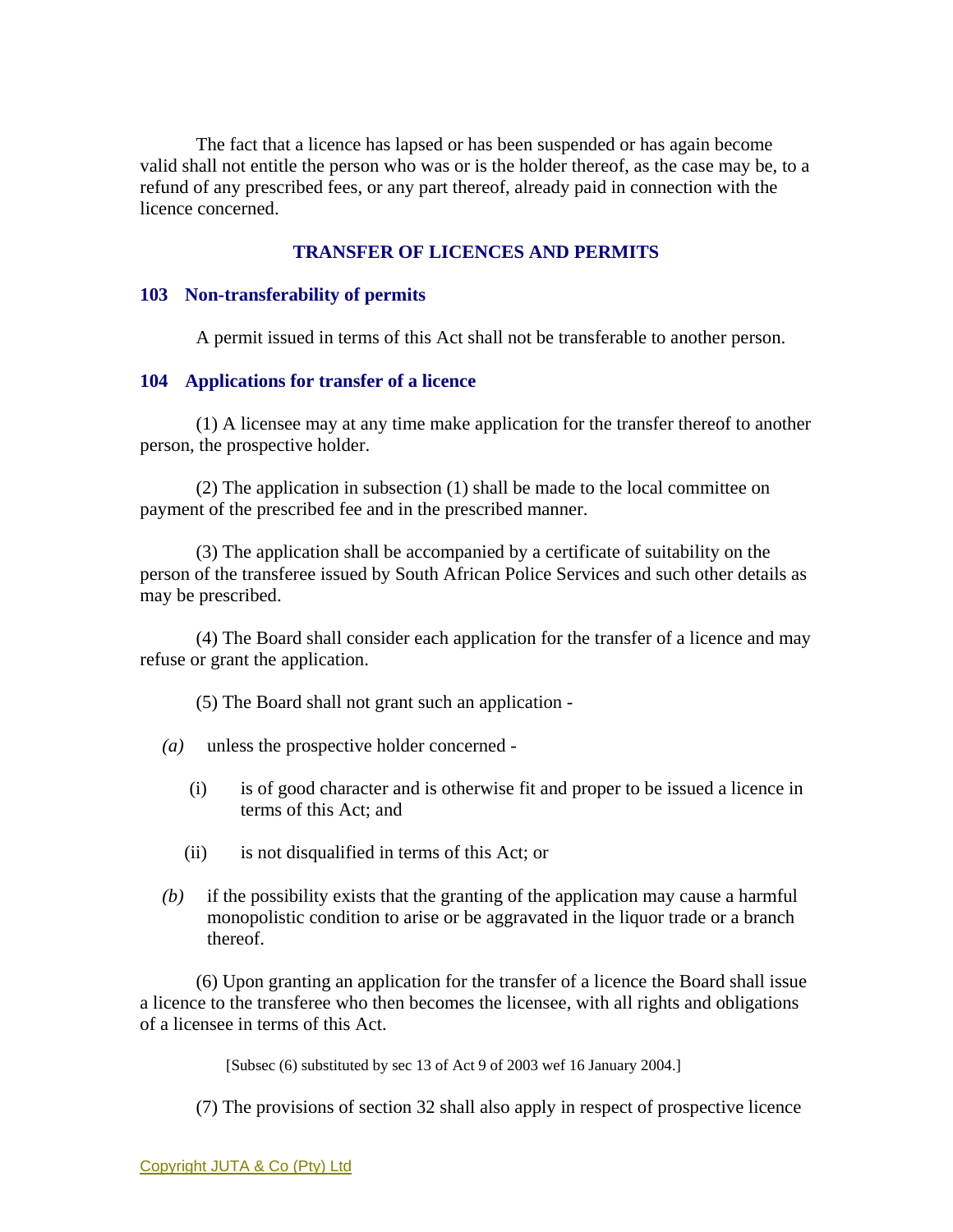holders.

# **CHAPTER 5 ENFORCEMENT AND JUDICIAL PROCEEDINGS [sec 105-121]**

# **SANCTIONS BY THE BOARD**

## **105 Investigation by the Inspectorate**

 (1) Members of the inspectorate appointed in terms of section 105 may establish and investigate any suspected or reported failure to comply with or a contravention of any term or condition of a licence or permit or a provision of this Act.

 (2) The Inspectorate may summons any person who may be able to give information concerning the subject of the investigation or who is believed to have in his or her possession, custody or control any book, document or thing which has or might have a bearing on the subject to appear before it at a time and place specified in the summons to be questioned or to produce such book, document or thing.

 (3) The Inspectorate may retain for examination, for such period as is reasonable in its discretion any book, document or thing produced.

## **106 Inquiry by the Board**

(1) The Board shall convene an inquiry for purposes of section 105.

[Subsec (1) substituted by sec 14 of Act 9 of 2003 wef 16 January 2004.]

 (2) The provisions of sections 10 and 11 shall apply in respect of proceedings in terms hereof.

 (3) The licensee shall be afforded an opportunity to be heard at such hearing and may be assisted by any person of his or her choice.

(4) The Board shall keep a record of the proceedings of the hearing.

 (5) Notwithstanding any provision herein, the Board may, at any time before or during the investigation or hearing, suspend the licence concerned subject to any conditions it may deem necessary, if there is reason to believe that the non-compliance or contravention in question is of such a nature that public interest requires the licence to be suspended without delay.

# **107 Sanctions by the Board**

(1) The Board may suspend for a specified period or revoke a licence if -

*(a)* any information in the application for such a licence is or was false in any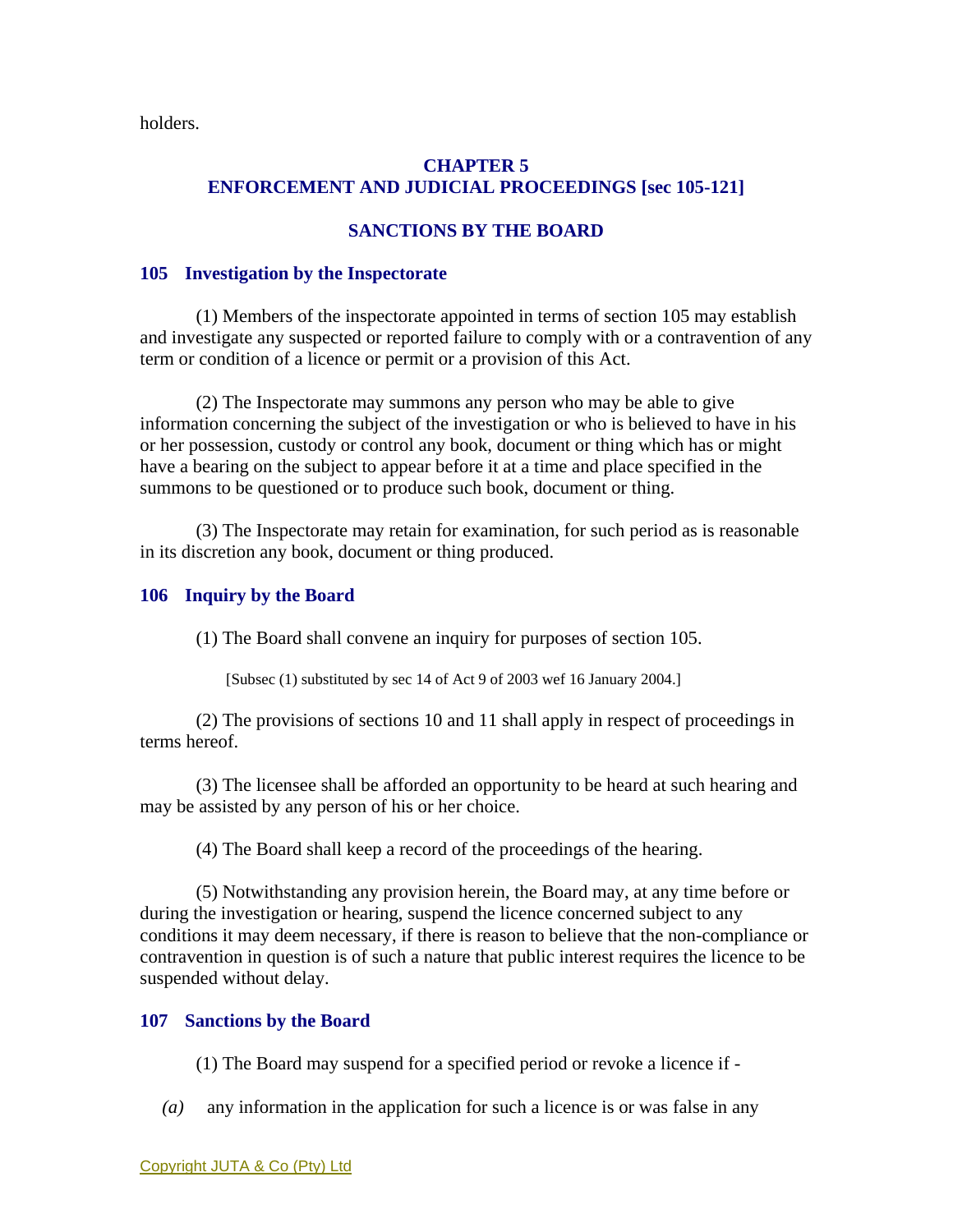material respect or subject to a material omission;

- *(b)* the licensee or any person or manager in control of the business of the licensee has been convicted of an offence in terms of this Act;
- *(c)* the licensee or any person or manager in control of the business of the licensee has become the subject of a disqualification in terms of section 35 of this Act; or
- *(d)* the licensee fails to pay a fine contemplated by the Board in subsection (2).

 (2) The Board may impose on the licensee a fine not exceeding R200 000,00 or suspend for a specified period or revoke a licence if the licensee has failed to comply with or contravened any term or condition of a licence or permit or a provision of this Act.

 (3) An order by the Board in terms of subsection (2) shall have the effect of a civil judgement.

## **INSPECTIONS**

## **108 Appointment of inspectors**

 (1) Subject to any other law, the Member of the Executive Council or a person designated by him or her shall appoint inspectors who will be an inspectorate.

(2) An appointment in terms of subsection (1) may be general or specific.

 (3) An inspector shall be a public servant and shall be accountable to the Head of Department.

 (4) A certificate of appointment in the prescribed form issued by the Member of the Executive Council, certifying that a person has been appointed an inspector, shall be *prima facie* proof of the appointment

 (5) The MEC may prescribe the criteria and procedure for appointment of inspectors.

#### **109 Powers and duties of inspectors**

 (1) An inspection shall be conducted by an inspector at the premises in respect of every new application for a liquor licence.

 (2) An inspector may conduct an inspection and monitor and enforce compliance with this Act and any other law which authorises him or her to conduct an inspection or monitor and enforce compliance of any liquor related matter.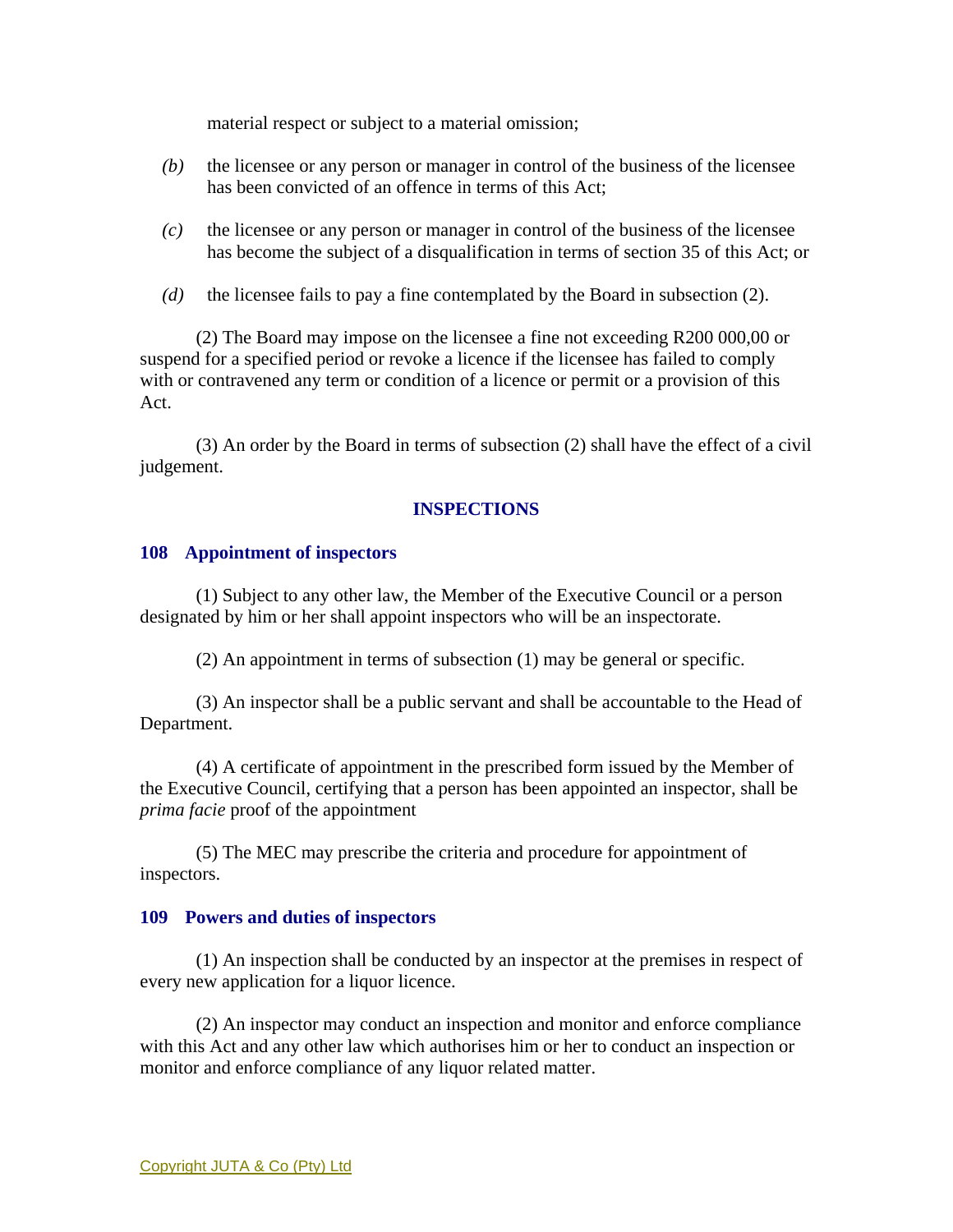(3) Subject to sections 107 and 108 and any other law, an inspector who conducts an inspection may -

- *(a)* question any person present on any land or premises in respect of any matter which may be relevant to the inspection;
- *(b)* question any person whom the inspector believes may have information relevant to the inspection;
- *(c)* inspect any document that a person is required to maintain in terms of this Act or any other law or which may be relevant to any liquor related inspection;
- *(d)* copy any document referred to in paragraph *(c),* or if necessary, remove the document in order to copy it.

[Para *(d)* substituted by sec 15 of Act 9 of 2003 wef 16 January 2004.]

- *(e)* take samples of any substance that is relevant to the work or inspection;
- *(f)* take photos or make audio-visual recordings of anything or any person, process, action or condition on or regarding any land or premises; and
- *(g)* do all things necessary for conducting the inspection.

 (4) An inspector who removes anything other than a substance contemplated in subsection  $(3)(e)$  from land or premises being inspected, shall -

- *(a)* issue a receipt for it to the owner or person in control of the premises; and
- *(b)* return it as soon as practicable after achieving the purpose for which it was removed.

#### **110 Entry with warrant**

 (1) An inspector may enter any land or premises if a magistrate has issued a warrant in accordance with subsection (2) to enter or inspect the land or premises, and the warrant is still valid.

 (2) A magistrate may issue a warrant to enter and inspect any land or premises, if, from information in writing on oath, the Magistrate has reason to believe that -

- *(a)* it is necessary to obtain information, in the interest of the public, that cannot be obtained without entering the land or those premises; or
- *(b)* there is non-compliance with this Act.

(3) A warrant in terms of subsection (2) may be issued at any time and shall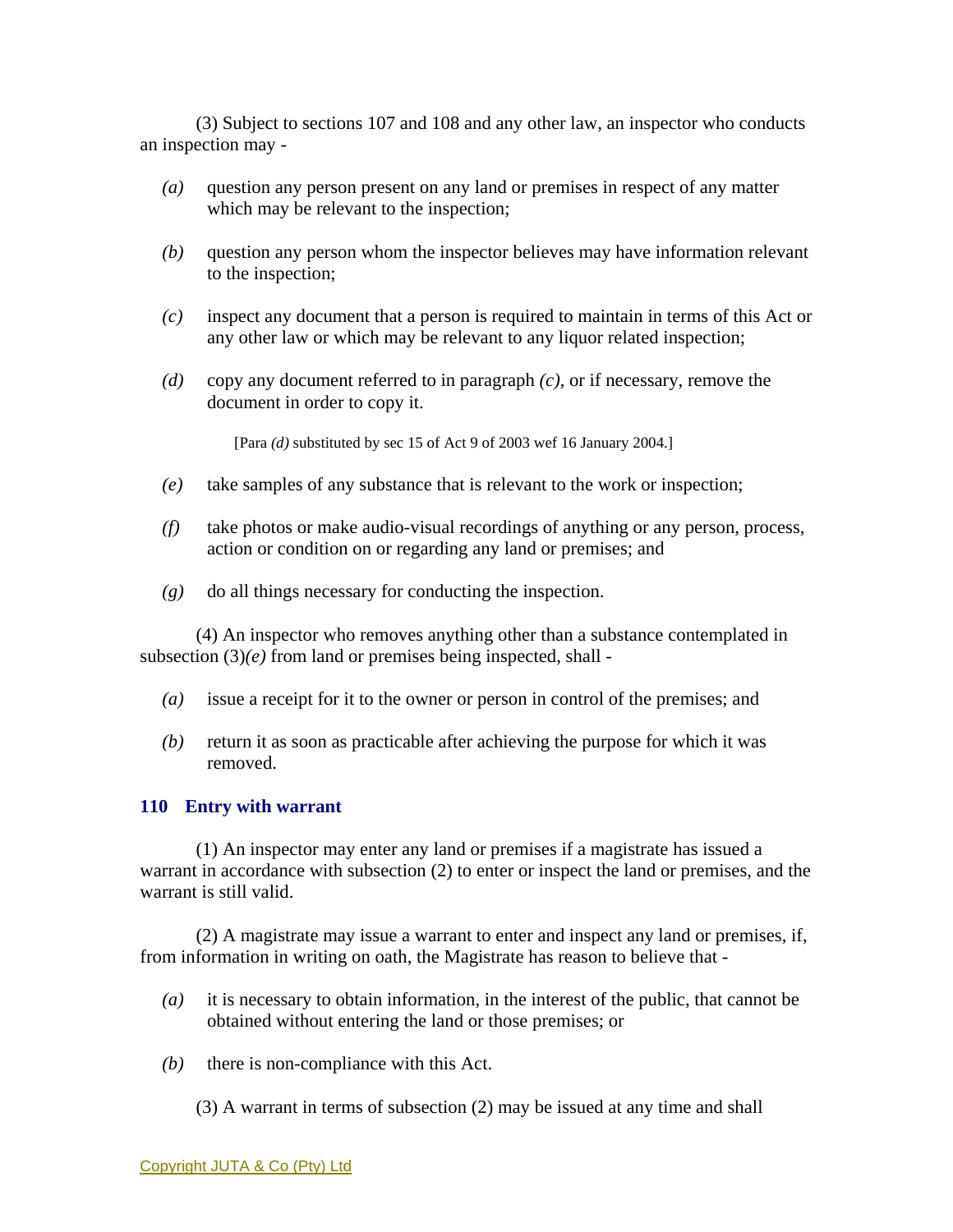specifically -

- *(a)* identify the land or premises that may be entered and inspected; and
- *(b)* authorise the inspector to enter and inspect the land or premises and to do anything contemplated in sections 108, 109 and 110.
	- (4) A warrant in terms of subsection (2) is valid until -
- *(a)* it is executed;
- *(b)* it is cancelled by the magistrate who issued it or, if that magistrate is not available, by another magistrate;
- *(c)* the purpose for which it was issued has lapsed; or
- *(d)* 90 days have passed since the date it was issued.

 (5) Before entering a premises and commencing any inspection, an inspector who carries out a warrant shall -

- *(a)* if the owner of or a person apparently in control of the land or premises is present -
	- (i) identify himself or herself and explain his or her authority to that person and furnish proof of his or her designation; and
	- (ii) hand a copy of the warrant to that person named in it; or
	- (ii) if the owner or person apparently in control of the land or premises is absent or refuses to accept a copy, attach a copy of the warrant to the land or premises in a prominent and visible place.

#### **111 Entry without warrant**

 (1) An inspector who does not have a warrant in his or her possession may enter and inspect any land or premises with the consent of the owner or person apparently in control of the land or those premises.

 (2) In addition to the entry permitted in terms of subsection (1), an inspector may enter any land or premises without a warrant -

- *(a)* if authorised to do so by any other law; or
- *(b)* in respect of which there is an outstanding non-compliance notice issued in terms of section 113, for the purpose of determining whether that notice has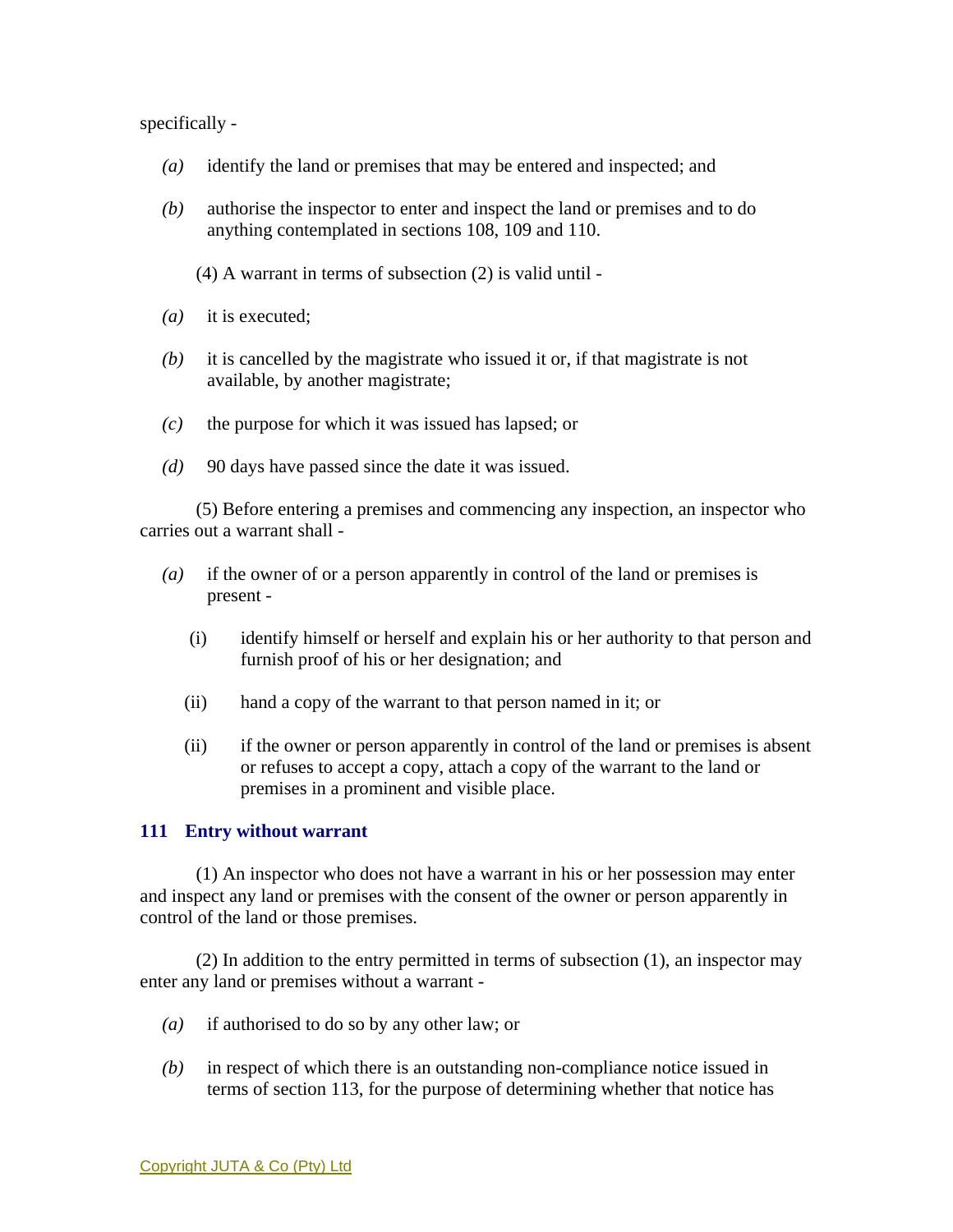been complied with.

 (3) Before commencing an inspection on any land or premises in terms of this section, an inspector shall identify himself or herself and explain his or her authority and furnish proof of his or her designation to the person apparently in control of the land or premises or the person who gave permission to enter.

 (4) An entry and inspection without a warrant shall be carried out only during prescribed normal hours of business.

## **112 Use of force**

 (1) An inspector executing a warrant in terms of section 110 may overcome any resistance to entry or inspection by using the force that is reasonably required, including breaking a lock, door or window of the land or premises to be entered.

[Subsec (1) substituted by sec 16 of Act 9 of 2003 wef 16 January 2004.]

 (2) Before using force, the person executing the warrant shall audibly demand admission and shall announce his or her purpose, unless he or she reasonably believes that doing so may induce someone to destroy, dispose of, or tamper with any object or document that is the object of the inspection.

 (3) Subject to any other law or in the case of an emergency, force may not be used to effect an entry or conduct an inspection in terms of section 108.

## **113 Inspector may be accompanied**

 A member of the South African Police Service, Metro Police, South African National Defence Force or any law enforcement agency may accompany an inspector during an inspection, or any other person reasonably required to assist in conducting the inspection, or all of them.

## **114 Duty to produce documents**

 Any person, who is in possession of any document relevant to an inspection, shall produce it at the request of the inspector.

## **115 Duty to answer questions and assist inspector**

 (1) Any person who is questioned by an inspector in terms of this Act shall first be informed of his or her constitutional rights before any questioning commences and any voluntary answer thereafter by that person shall be truthful and to the best of his or her ability.

 (2) An answer or explanation given to an inspector may not be used or admitted in criminal proceedings against the person who provides it, except in proceedings against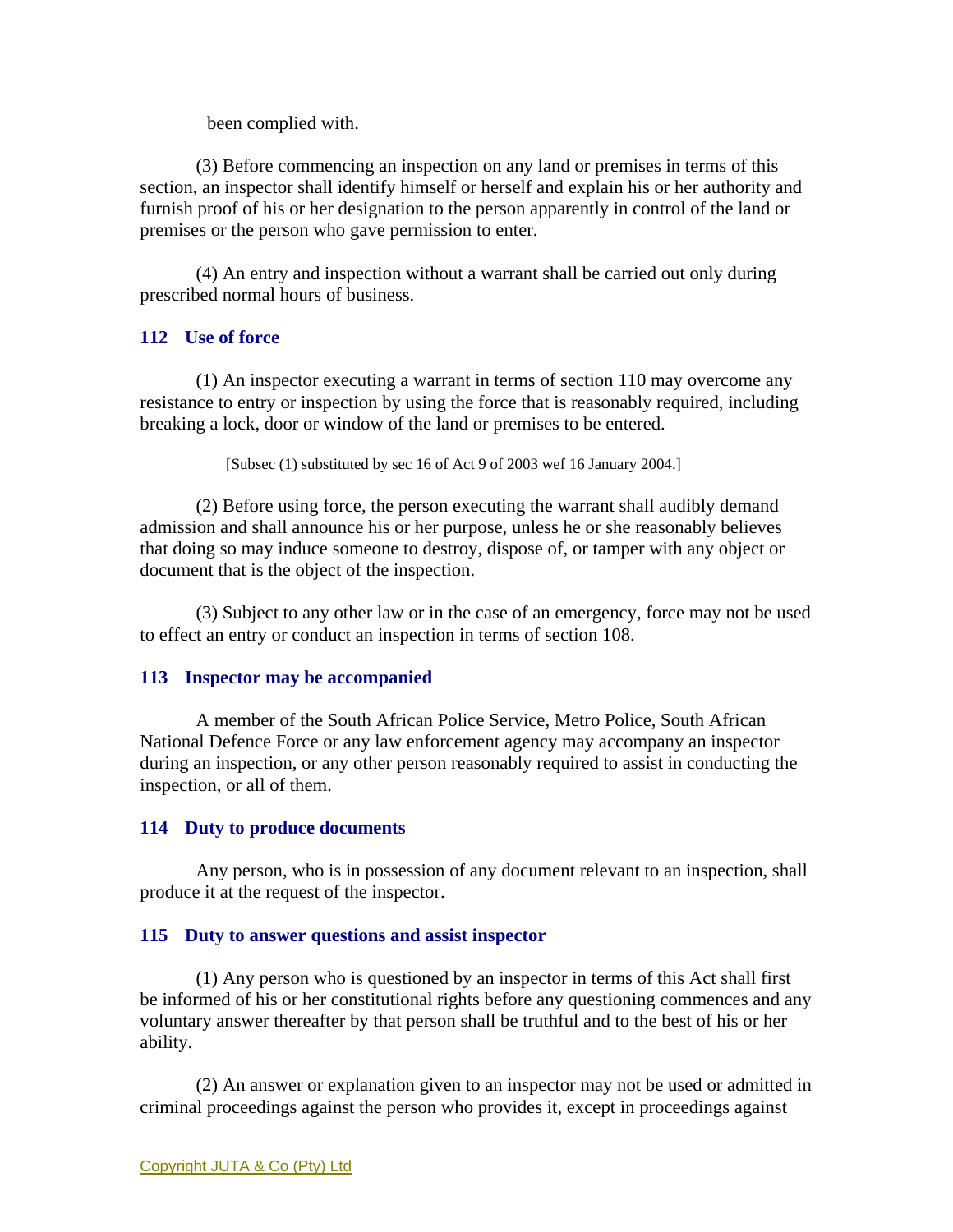that person on a charge relating to -

- *(a)* the administration or taking of an oath;
- *(b)* the making of false statements; or
- *(c)* the failure to answer a lawful question fully and satisfactorily.

 (6) An owner or occupier of any land or premises shall provide any facility and assistance that is reasonably required by an inspector to perform his or her functions effectively.

### **116 Non-compliance notices**

 (1) An inspector who is of the opinion that any provision of this Act has not been complied with, may, subject to subsection (2), issue a non-compliance notice in the prescribed form to the owner or person apparently in control of the relevant land or premises.

(2) A non-compliance notice contemplated in subsection (1) shall set out -

- *(a)* the provision that has allegedly not been complied with;
- *(b)* details of the nature and extent of the alleged non-compliance;
- *(c)* any steps that are required to be taken and the period within which those steps shall be taken; and
- *(d)* any penalty that may be imposed in terms of section 133 in the event of noncompliance with those steps.

[Para *(d)* substituted by sec 17 of Act 9 of 2003 wef 16 January 2004.]

 (3) A non-compliance notice contemplated in subsection (1) shall remain in force until an inspector issues a compliance certificate contemplated in subsection (4) in respect of that notice and shall be submitted to the Board.

 (4) An inspector who is satisfied that the owner or person apparently in control of any land or premises has satisfied the terms of a non-compliance notice may issue a compliance certificate to indicate that compliance and inform the board.

## **117 Closing of licensed and other premises**

 (1) An inspector or a member of the Board may, if he or she is of the opinion that a strike or lock-out or public disturbance, disorder, riot or public violence is occurring or threatening at or near any licensed premises or any premises on or place in which liquor may be sold without a licence, in such manner as may appear to him or her in the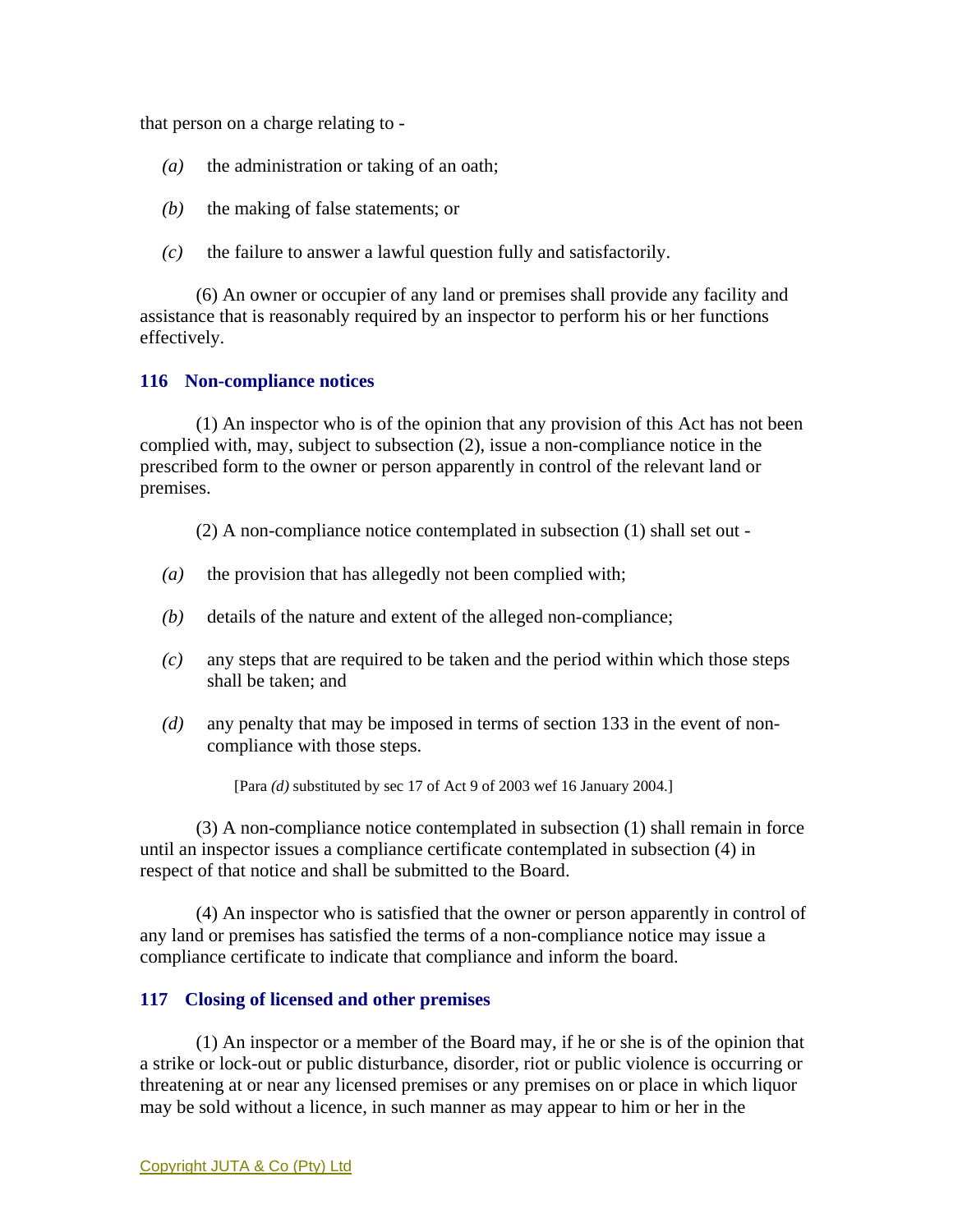circumstances of the case to be the most effective, order the licensee or the person concerned, as the case may be, or the manager or agent of the person, to close the premises or place concerned during the times or for the periods that the inspector or member may deem fit

 (2) A licensee or his or her manager or agent, shall, on receipt of an order given under subsection (1), forthwith comply therewith and if he or she fails to do so, the person who has given the order may take the steps and use or cause to be used the force that he or she may deem necessary to close the premises or place concerned.

 (3) Any order given under subsection (1), may at any time be withdrawn by the person who gave such an order.

### **118 Reports on applications**

- (1) An inspector shall -
- *(a)* in respect of every application made in terms of this Act, make a report to the local committee and the Board on such matters as may be prescribed or which ought, in the opinion of that inspector, to be taken into consideration in respect of the application concerned; and
- *(b)* at the request of the local committee or the Board, furnish such information or further information in connection with any matter to the local committee or the Board as may be requested from him or her.

#### **119 Reports on certain licensees and premises**

- (1) A inspector shall, as soon as possible submit to the Board a report -
- *(a)* on any failure by the licensee to discharge an obligation which is attached to the licence or permit concerned;
- *(b)* if such a licensee becomes disqualified or otherwise incompetent in terms of this Act to hold the licence or permit concerned;
- *(c)* if he or she is of the opinion that alterations or repairs ought to be effected to any licensed premises to which a licence relates; or
- *(d)* on any other matter which in the opinion of that officer ought to be brought to the notice of the Board.

#### **120 Reports on certain convictions**

 When the holder of a licence or a person who has been appointed in terms of this Act to manage and be responsible for a business under a licence has been convicted of an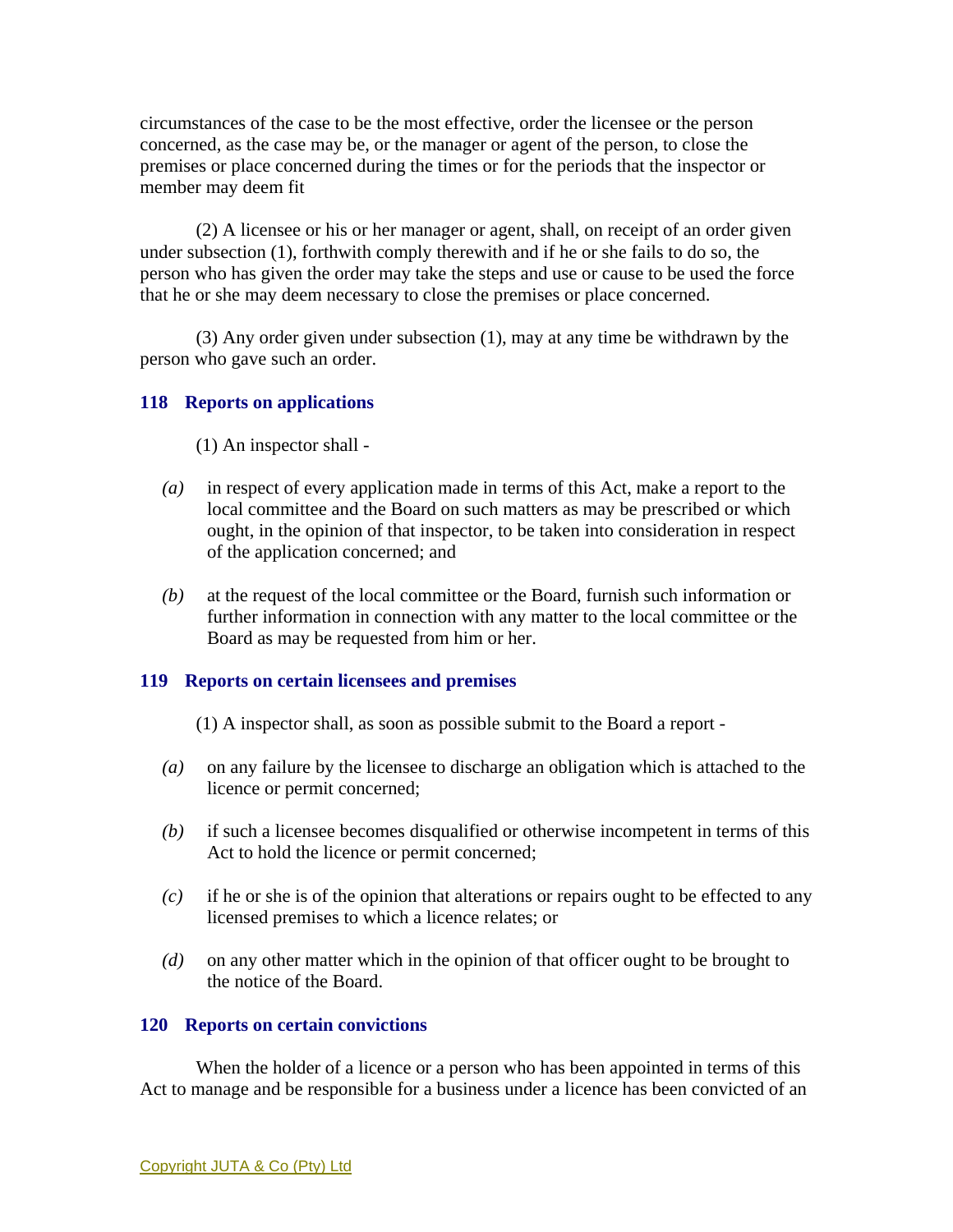offence in terms of either this Act or any other law or the common law and is convicted and sentenced therefore to a fine or to imprisonment without the option of a fine or both imprisonment and fine, the South African Police Services shall submit to the Board a report on the conviction and the circumstances of the offence.

#### **SEIZURE**

#### **121 Seizure**

 (1) A police officer or inspector may seize any item, including liquor if he or she reasonably suspects that the item -

- *(a)* will afford evidence of a contravention of any term or condition of a licence or permit or a provision of this Act or an offence under this Act;
- *(b)* was used or is being used in connection with the contravention of any term or condition of a licence or permit or a provision of this Act or an offence under this Act; and
- *(c)* unless seized, is likely to be used or continued to be used in the contravention of any term or condition of a licence or permit or a provision of this Act or an offence under this Act;

 (2) A person seizing anything will issue, to the person from whom the item is seized, a receipt of the item seized and explain the reasons for the seizure to the said person.

 (3) The item seized shall, where practically possible, be preserved until the Board or a court of law has determined the matter.

#### **CHAPTER 6 COSTS [sec 122]**

#### **122 Costs incurred by Board or local committee**

 All reasonable costs incurred by the Board, a local committee or any State Department, in the inspection of premises in respect of any application or investigation or other incidental matter, in terms of this Act may be recovered from an applicant for a licence or a licensee.

#### **CHAPTER 7 PROHIBITED AND CONTROLLED LIQUIDS [sec 123-124]**

#### **123 Prohibited concoctions and drinks**

(1) No person shall manufacture, have in his or her possession or custody or under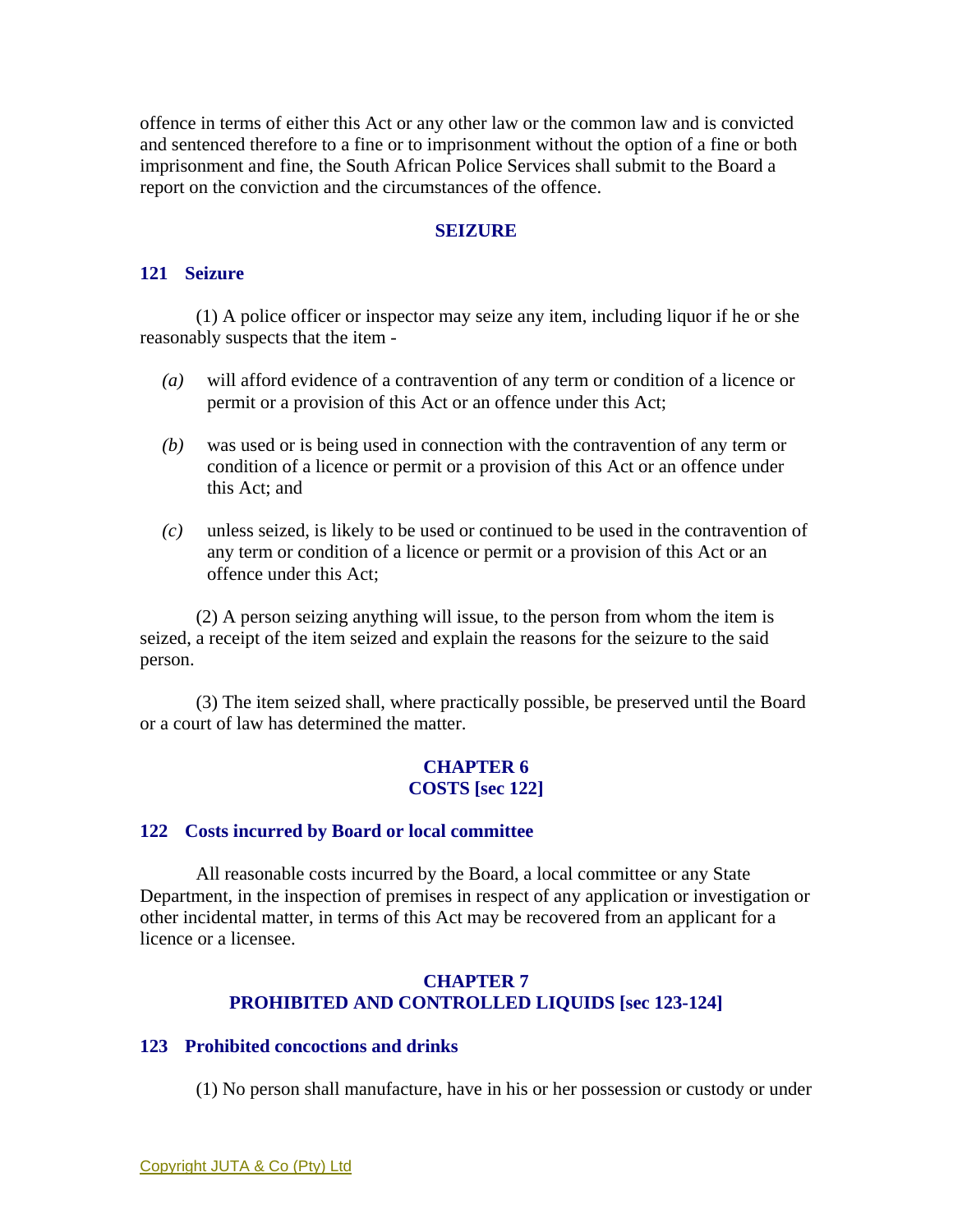his or her control or consume or sell, supply or give to any person -

- *(a)* any concoction manufactured by the fermentation of treacle, sugar or other substances, by whatever name they are known;
- *(b)* any concoction which, though called by another name is similar or substantially similar to any of the concoctions referred to in paragraph *(a)*;
- *(c)* any concoction manufactured by the fermentation of any substance the consumption of which would, in the opinion of the Member of the Executive Council, be prejudicial to the health and well-being of the population of the Province, and specified by him or her by a notice in the Provincial Gazette; or
- *(d)* any drink manufactured by the distillation of any concoction referred to in paragraph *(a)*, *(b)*, or *(c)*.

 (2) The Member of the Executive Council may at any time by a like notice withdraw or amend any notice issued under subsection (1)*(c)*.

## **124 Methylated spirit**

(1) The Member of the Executive Council may make regulations regarding -

- *(a)* the regulation and restriction of the importation, transhipment, conveyance, transmission, keeping, sale, supply or use of methylated spirit;
- *(b)* the categories of persons who may sell methylated spirit;

[Para *(b)* substituted by sec 18 of Act 9 of 2003 wef 16 January 2004.]

- *(c)* the keeping of records or other documents in respect of any dealing in methylated spirit, the form and manner in which the records or other documents shall be kept and the particulars to be entered therein;
- *(d)* the custody and retention of records or other documents contemplated in paragraph *(c)*;
- *(e)* the denaturation, odorisation, colouring and rendering impotable of methylated spirit sold or kept for sale, and the manner in which this shall be done;
- *(f)* the quantities of methylated spirit which may be sold on any occasion to any person and the receptacles in which it shall be sold; and
- *(g)* the prohibition or restriction of the purchase or possession of methylated spirit, including the granting of permits for the purchase or possession thereof.
	- (2) A regulation made under this section may for a contravention thereof or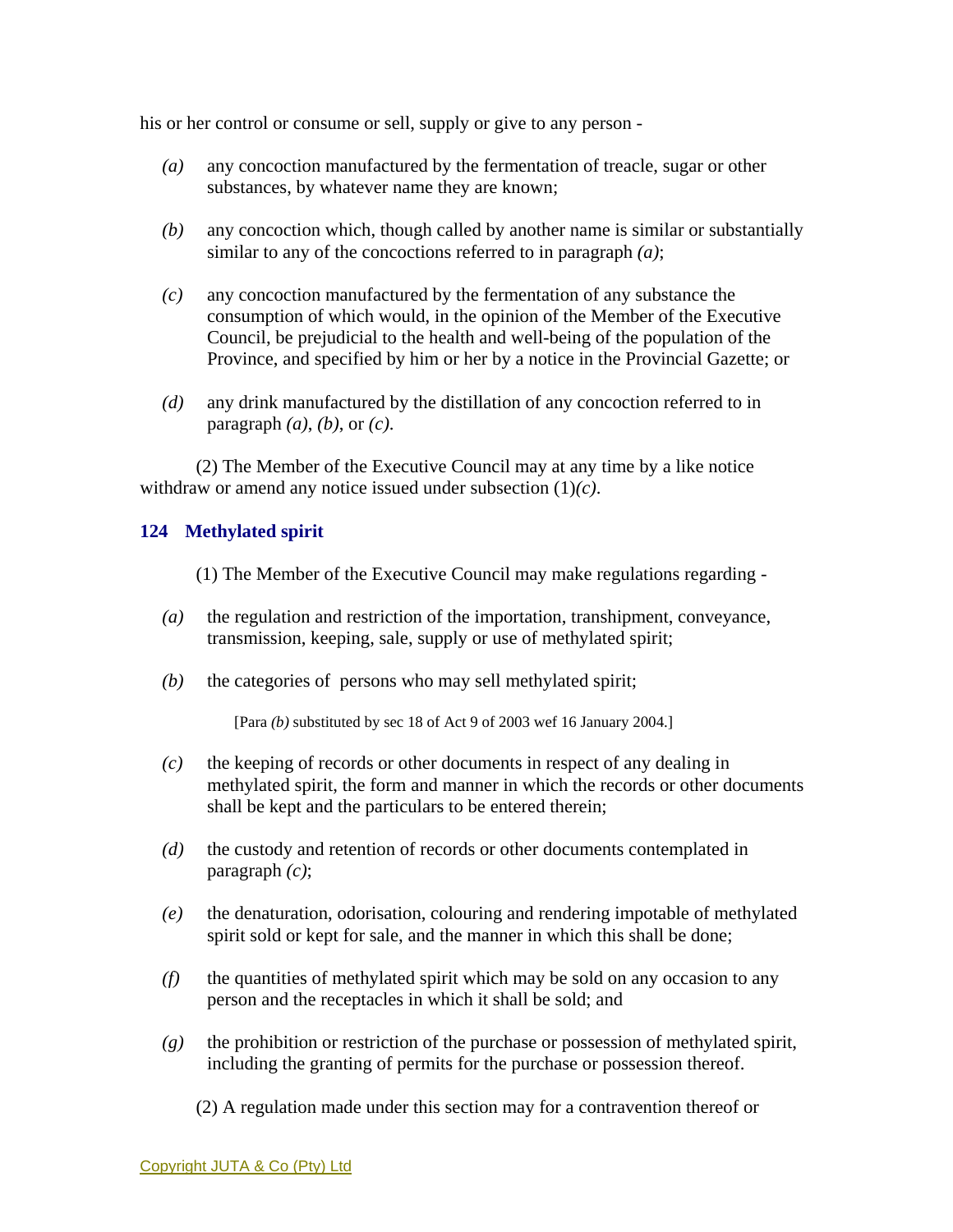failure to comply therewith prescribe a penalty which shall not exceed imprisonment for a period of six months.

 (3) Different regulations may be made under this section in respect of different categories of persons or different areas.

# **CHAPTER 8 EXEMPTIONS [sec 125-126]**

## **125 Exemptions by declaration of the Board**

 (1) The Board may, on application and if circumstances so warrant, declare that this Act, excluding such provisions as it may determine, shall not apply to the sale, by a person named in the declaration, of liquor -

- *(a)* on premises occupied, controlled or maintained by a department or organ of State:
- *(b)* to employees of the institution concerned referred to in this subsection and their bona fide guests, for consumption on those premises;
- *(c)* on behalf of the principal of an educational institution in a restaurant used for the training of persons in catering services on premises occupied, controlled or maintained by the institution concerned, for consumption in that restaurant;
- *(d)* if that person is a bona fide museum and is licensed as a special customs and excise warehouse in terms of Item 810.20.10 of Schedule 8 of the Customs and Excise Act, 1964 (Act 91 of 1964);
- *(e)* if that person is a collector of wine and that liquor consists of his or her collection of wine or any part thereof; or
- *(f)* if that person is a licensed auctioneer acting on behalf of a bona fide cultural or welfare organisation, an educational institution, an insurer or a person contemplated in section 124 (1) *(b)*.

 (2) A declaration issued under subsection (1) shall be subject to such conditions set out therein as the Board may in its discretion impose.

 (3) The Board may at any time after the issue of a declaration under subsection (1) by a notice delivered to the person named in the declaration concerned -

- *(a)* impose such conditions or further conditions as may be set out in the notice, to which the notice shall be subject;
- *(b)* withdraw or amend any condition imposed by it under this section; or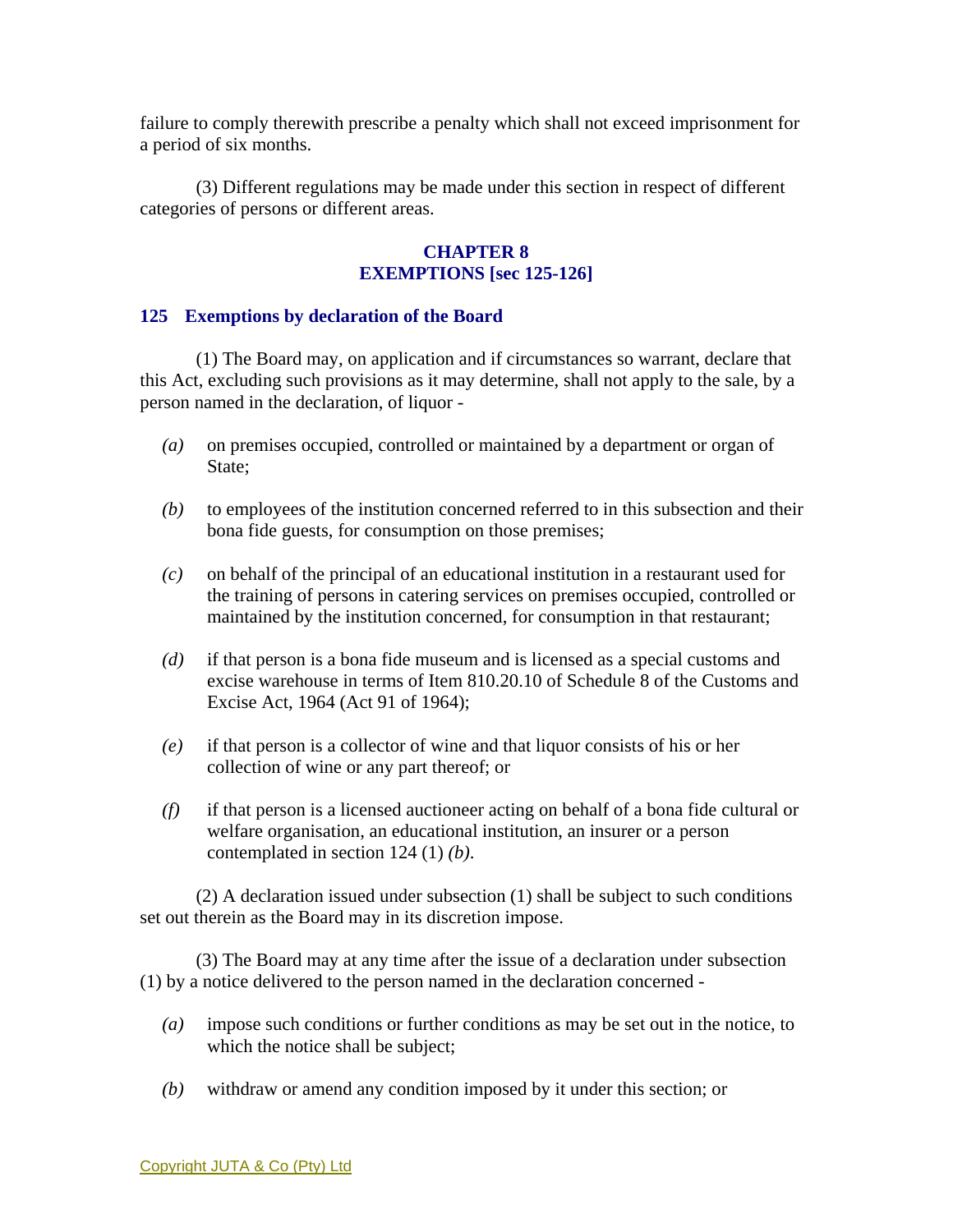*(c)* withdraw or amend the declaration.

### **126 Exemption from the provisions of Act**

(1) This Act shall not apply to -

- *(a)* an officer as defined in section 1 of the Customs and Excise Act, 1964 (Act 91 of 1964), in the performance of his or her functions as such;
- *(b)* a sheriff or deputy sheriff or any other officer acting in terms of an order of a court, judge or magistrate, in the performance of his or her functions as such;
- *(c)* a person selling liquor under the authority of the Minister of Defence
	- (i) to members of the South African National Defence Force on the premises of a trading institution contemplated in section 149 of the Defence Act, 1957 (Act 44 of 1957), for consumption off those premises;
	- (ii) to such members and their bona fide guests on the premises of a club or mess so contemplated, for consumption on those premises; or
	- (iii) in connection with a base, camp, station or ship for any part of the South African National Defence Force;
- *(d)* a person selling liquor under the authority of the Minister concerned on premises under the control of the South African Police Service, the Department of Correctional Services or the National Intelligence Service, to members of the institution concerned and their bona fide guests;
- *(e)* the convenor of a bona fide wine-tasting function, with regard to the sale of wine in quantities of less than 200 millilitres at that function lasting not more than two hours, for consumption at the function;
- *(f)* a person, with regard to the sale of any spirituous or distilled perfumery or medicated spirit, which perfumery or spirit is not methylated spirit; or
- *(g)* the manufacturer of sweets containing more than two per cent by mass of alcohol and manufactured in the Republic, with regard to the sale of those sweets to the holder of a licence or an exempted person.

## **CHAPTER 9 OFFENCES AND PENALTIES [sec 127-138]**

#### **127 Offences in general**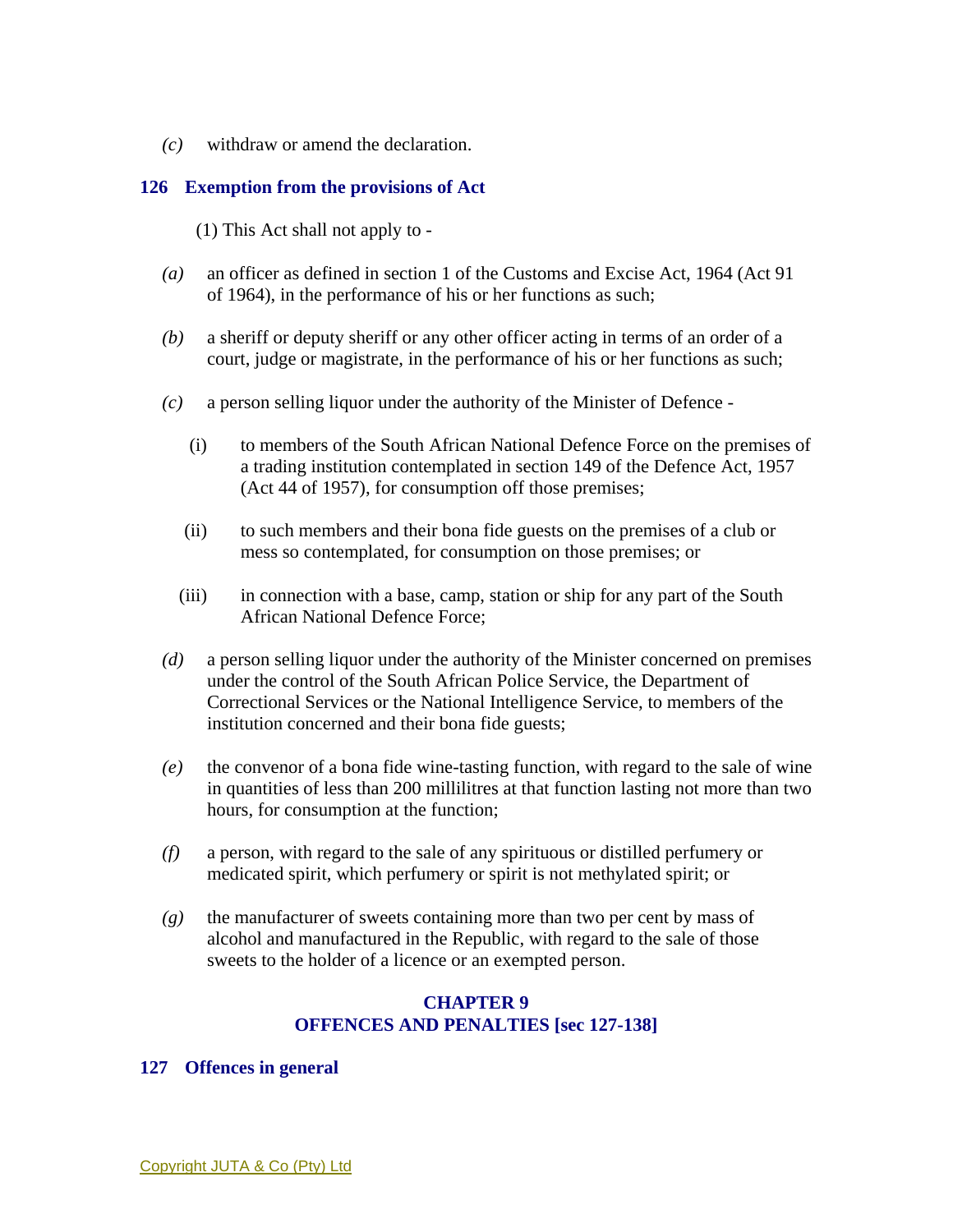It is an offence for any person to -

- *(a)* sell any liquor otherwise than under a licence or permit issued in terms of this Act or an exemption granted under section 123 or 124;
- *(b)* be intoxicated, violent or disorderly on any premises, whether licensed or not, on which liquor may by virtue of this Act be sold;
- *(c)* be intoxicated in or on or near any public place, including but not limited to any road, street, lane, thoroughfare, square, park, market, shop, warehouse or public garage, etc;
- *(d)* consume liquor in or on or near any public place, including a motor vehicle driven on a public road or parked in a public place;
- *(e)* introduce, possess or consume any liquor on a sports ground, or any part thereof, to which the public has or is granted access, except on any licensed premises situated on the sports ground concerned;
- *(f)* falsely represent himself or herself or any other person to belong or not to belong to a category of persons in order to persuade the licensee, or his or her agent or employee, to sell or supply liquor to him or her or that other person which may by virtue of this Act not be sold or supplied to a person who does not belong or belongs to that category;
- *(g)* supply liquor to a person in his or her employ as wages or remuneration or as a supplement therefore;
- *(h)* sell or supply any illegal or counterfeit liquor; or
- *(i)* contravene any provision of this Act

#### **128 Offences regarding information**

 It is an offence to submit or provide any information which is false or misleading or any false document or document which purports to be but is not a true copy of an original document in relation to any application, objection, representations, reply to any objection or representations or complaint or request in terms of this Act.

#### **129 Offences regarding meetings of Board**

It is an offence to -

*(a)* fail to appear before the Board on the date and at the time and place set out in any notice or summons;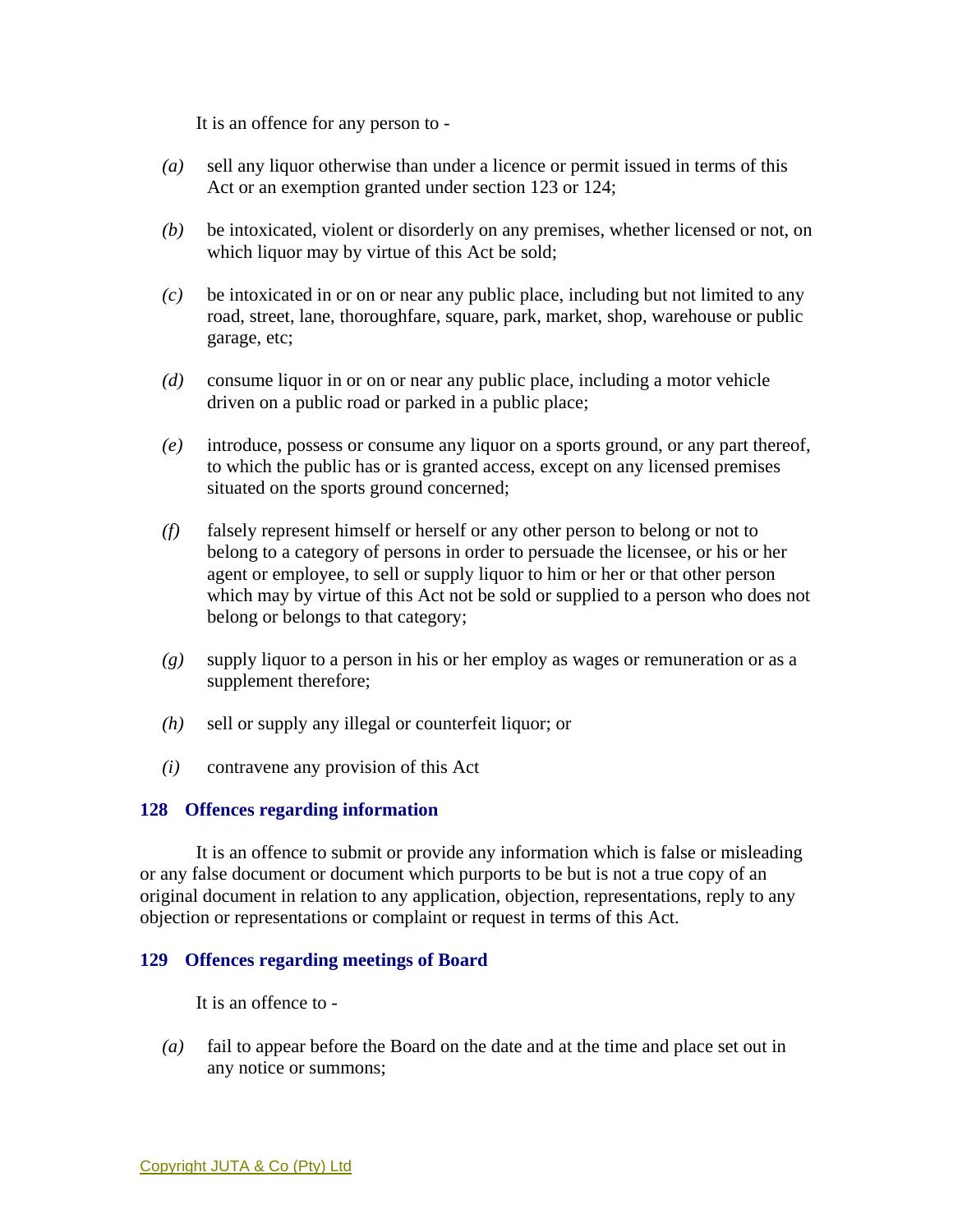- *(b)* appear before the Board but without the leave of the Chairperson fail to remain in attendance at the meeting concerned until the conclusion thereof;
- *(c)* refuse to give evidence or produce any document or book, having been called upon by the Chairperson or the Board to give evidence;
- *(d)* refuse to take the oath or make the affirmation, having been required by the chairperson or the board to give evidence under oath or after the making of an affirmation;

[Para *(d)* substituted by sec 19 of Act 9 of 2003 wef 16 January 2004.]

*(e)* wilfully interrupt the proceedings at a meeting of the Board or wilfully hinder or obstruct the Board or any member thereof in the performance of his or her functions at the meeting.

## **130 Offences regarding inspectors and police officers**

It is an offence for any person to -

- *(a)* falsely hold himself or herself out to be or impersonate an inspector or police officer;
- *(b)* refuse or fail to comply with any lawful demand, order or requirement of an inspector or police officer;
- *(c)* hinder, obstruct or interfere with an inspector or police officer in the exercise of his or her powers;
- *(d)* refuse to grant an inspector access to land or premises to which the inspector is duly authorised to have access;
- *(e)* fail to comply with a compliance notice issued in terms of this Act;
- *(f)* act contrary to a warrant issued in terms of this Act; or
- *(g)* fail or refuse to provide an inspector with a document or information that the person is required to provide under this Act.

#### **131 Offences regarding liquor trade**

 It is an offence for any person to enter into or negotiate an agreement or business arrangement prohibited by or contemplated in section 37, unless otherwise approved by the Member of the Executive Council.

#### **132 Offences by licensees in general**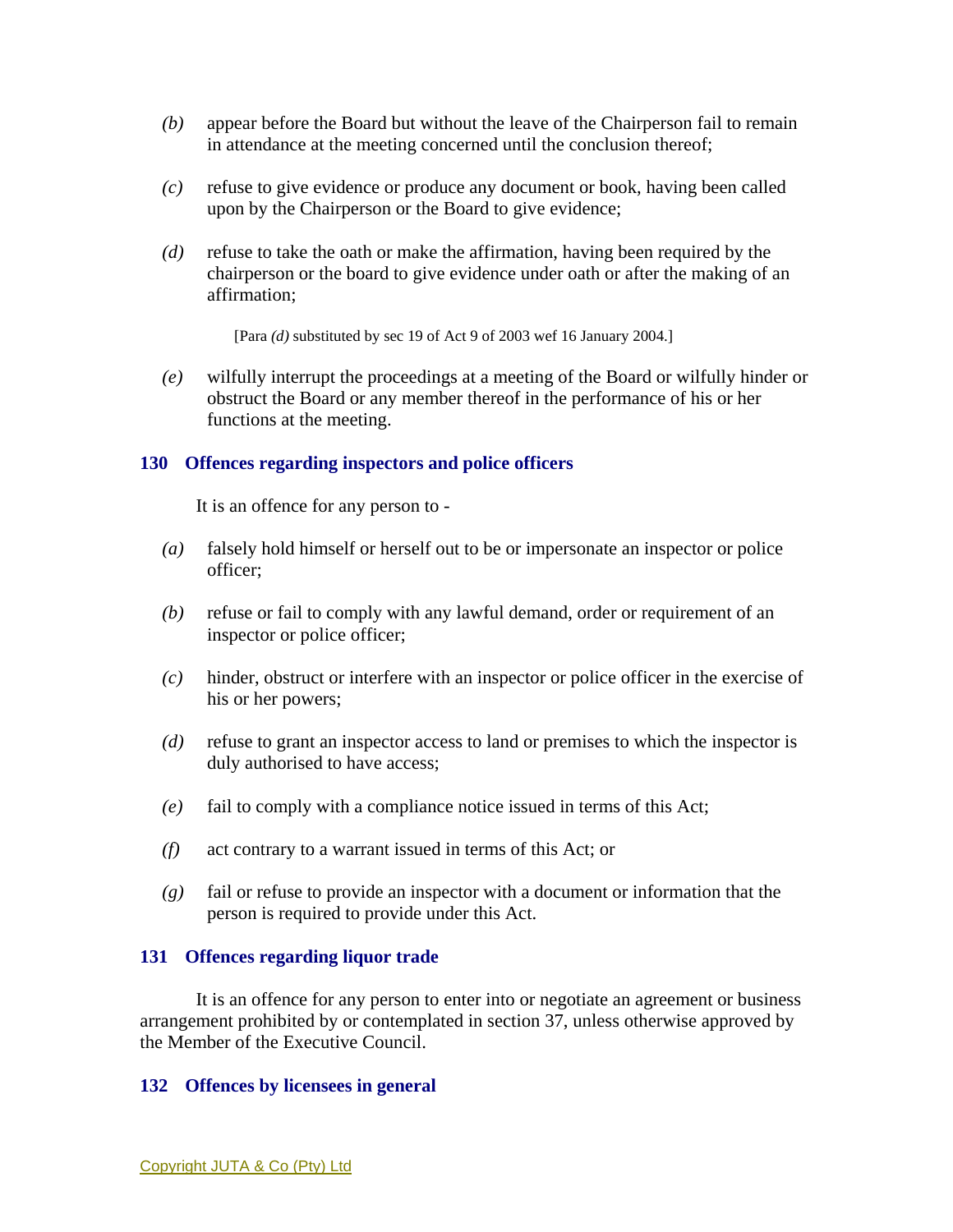It is an offence by a licensee to -

- *(a)* fail or refuse to comply with any condition of a licence or contravene any provision of this Act;
- *(b)* keep the licensed premises open for the sale, supply or consumption of liquor or sell or supply any liquor at a time when the sale of liquor is not permitted in terms of the licence and this Act;
- *(c)* sell or supply liquor in a place where the sale or supply of liquor is not permitted in terms of the licence;
- *(d)* fail to keep any record which he or she is by virtue of this Act required to keep, or keep such a record in an inadequate or improper manner,
- *(e)* fail or refuse to comply with any notice issued in terms of this Act or any direction or order of the Board;
- *(f)* allow drunkenness or licentious conduct on the licensed premises;
- *(g)* sell or supply liquor to an intoxicated person or a person under the age of 18 years, and
- *(h)* in respect of an off-consumption licence, open or allow to be opened on the licensed premises any receptacle containing liquor sold by him or her.

## **133 Penalties**

 Any person who is guilty of an offence in terms of this Act, shall on conviction be liable to a fine not exceeding R100 000,00 or to imprisonment for a period not exceeding ten (10) years or both such fine and imprisonment.

[Sec 133 substituted by sec 20 of Act 9 of 2003 wef 16 January 2004.]

# **EVIDENTIAL AND PROCEDURAL MATTERS**

#### **134 Proof of sale of liquor**

Evidence in any criminal proceedings that any person who is not a licensee -

- *(a)* had on or near his or her premises any signboard or notice purporting that he or she holds a licence;
- *(b)* was in occupation or control of premises fitted out with a bar or similar place containing bottles, casks or other receptacles so displayed as to induce a reasonable suspicion that liquor was sold thereon;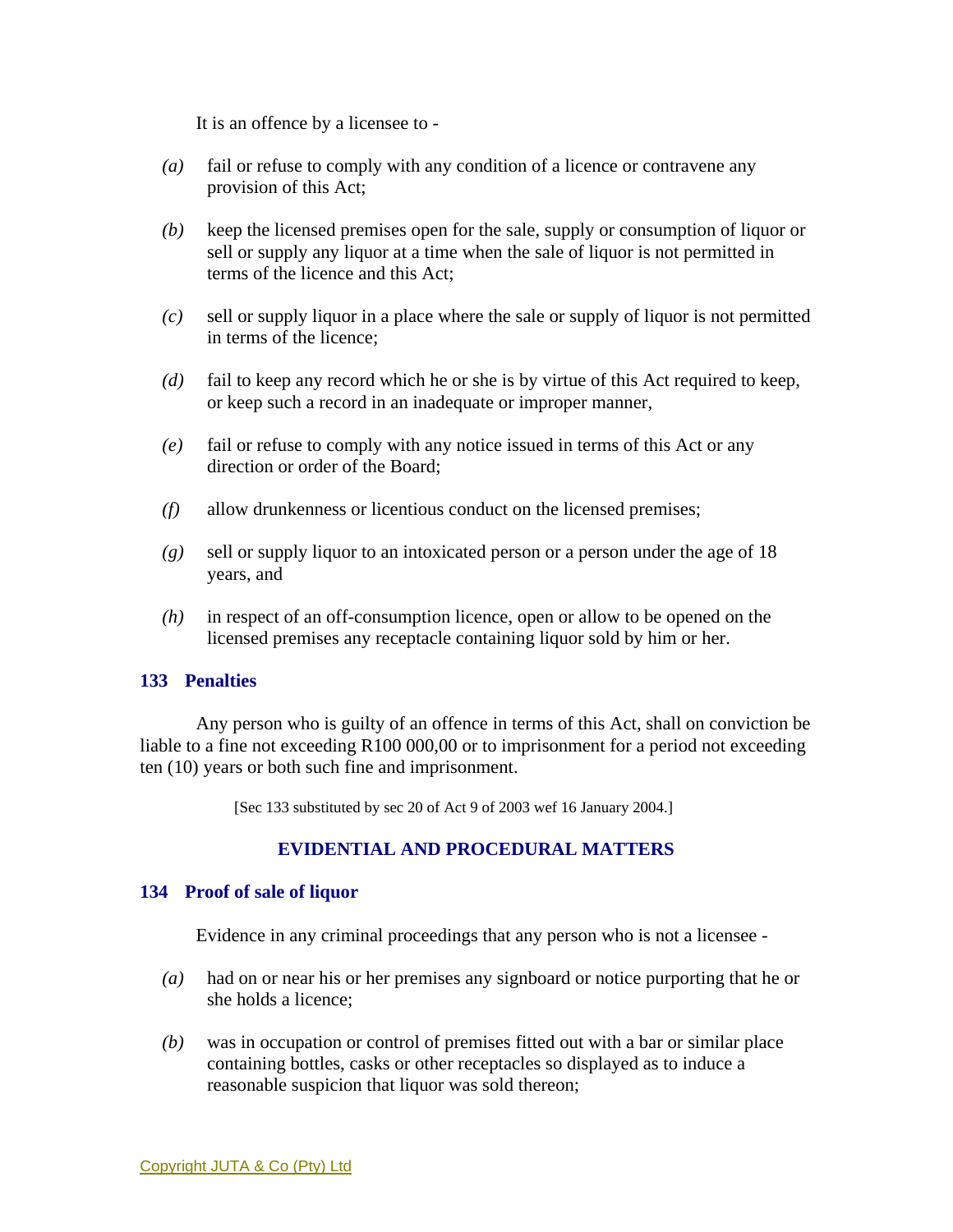- *(c)* had on his or her premises more liquor than was reasonably required for his or her personal use and for the use of any person residing thereon; or
- *(d)* bought or procured or had in his or her possession or custody or under his or her control more liquor than was reasonably necessary for consumption by himself or herself, his or her family or his or her bona fide employees or guests, shall be prima facie proof of the sale of liquor by the first-mentioned person.

## **135 Proof that person belongs to particular category**

 (1) If it is alleged in any prosecution for an offence in terms of this Act that any person is under a particular age or belongs to any other particular category, evidence that the person concerned is apparently under that age or that he or she is regarded as belonging to that other category or by his or her appearance belongs thereto, as the case may be, shall be prima facie proof of that fact.

 (2) If in addition the court is satisfied from personal observation that that person is apparently under the age or by his or her appearance belongs to that other category, it shall announce and record that fact, but that announcement and recording shall not prevent the accused from proving that that person, although having the appearance of, is not in fact, a person under that age or belonging to that other category, as the case may be.

### **136 Proof of licences and certain conditions**

 A document which purports to be a copy of a licence shall on its mere production in any judicial proceedings be prima facie proof of the licence, and any condition recorded thereon shall, unless the contrary is proved, be deemed to be a condition imposed under this Act in respect of the licence.

## **137 Presumption of sale from nature of transactions**

 If it is alleged in any prosecution for an offence in terms of this Act that an unlawful sale of liquor took place, a sale of liquor shall be presumed to have taken place unless the contrary is proven, that money passed, that a transaction in the nature of a sale actually took place.

#### **138 Presumption regarding prohibited concoctions and drinks**

 If it is proved in any prosecution for an offence in terms of section 127(i) that the accused manufactured, had in his or her possession or custody or under his or her control, or consumed or sold, supplied or gave to any person liquid which had or has the appearance of a concoction or drink referred to in section 123(1) and in the charge, it shall be presumed, unless the contrary is proved, that the liquid was or is that concoction or drink.

[Sec 138 substituted by sec 21 of Act 9 of 2003 wef 16 January 2004.]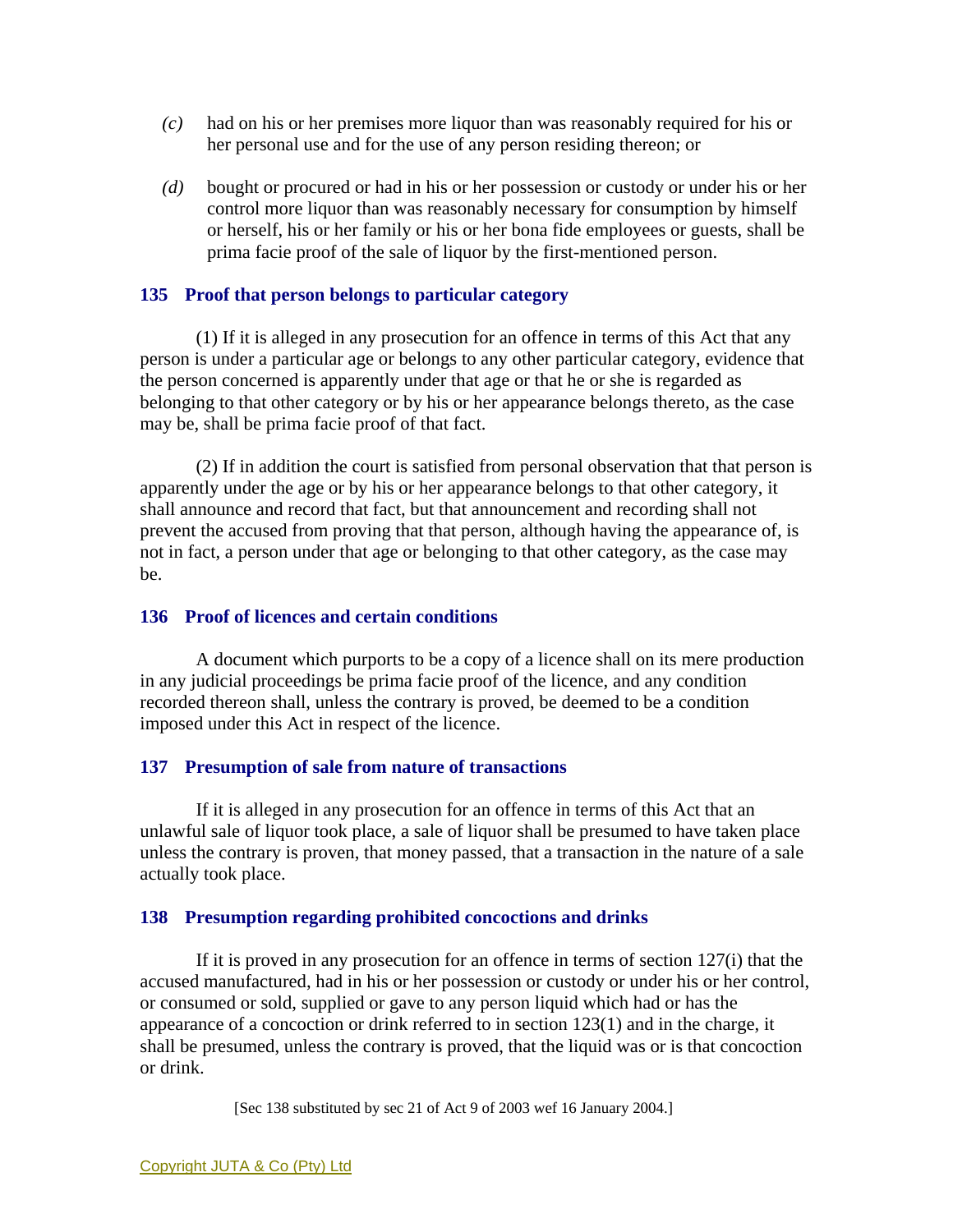## **CHAPTER 10 MISCELLANEOUS MATTERS [sec 139-144]**

#### **139 Copies of records and other documents**

 The Board shall, on application and against payment of the prescribed fees, furnish to any interested person copies of any licence and the conditions thereto or of any application which is being kept or retained by it.

### **140 Condonation of defective applications**

 The Board may, when dealing with or considering the application, condone any defect if it is of the opinion that there has been substantial compliance with this Act and that the condonation is not likely to prejudice any person.

## **141 Regulations**

- (1) The Member of the Executive Council may make regulations regarding -
- *(a)* the applications made in terms of this Act and objections or representations in relation thereto;
- *(b)* the form in which and the manner in which any application, objection, representations or complaint in terms of this Act is or are to be made;
- *(c)* the documents which are to be lodged in support of any application in terms of this Act, and the form in which and the manner in which those documents are to be lodged;
- *(d)* the lodging of replies to any objection or representations in terms of this Act;
- *(e)* the maximum number of licences of or in which any person may be the holder or may have any interest;
- *(f)* the furnishing of any information for the purpose of any record or other document required to be kept by virtue of this Act;
- *(g)* the retention and destruction of any record or other document required to be kept or retained by virtue of this Act;
- *(h)* the payment of fees in respect of any application made in terms of this Act;
- *(i)* the payment of fees in respect of the issue of any licence, including the period within which such fees are to be paid;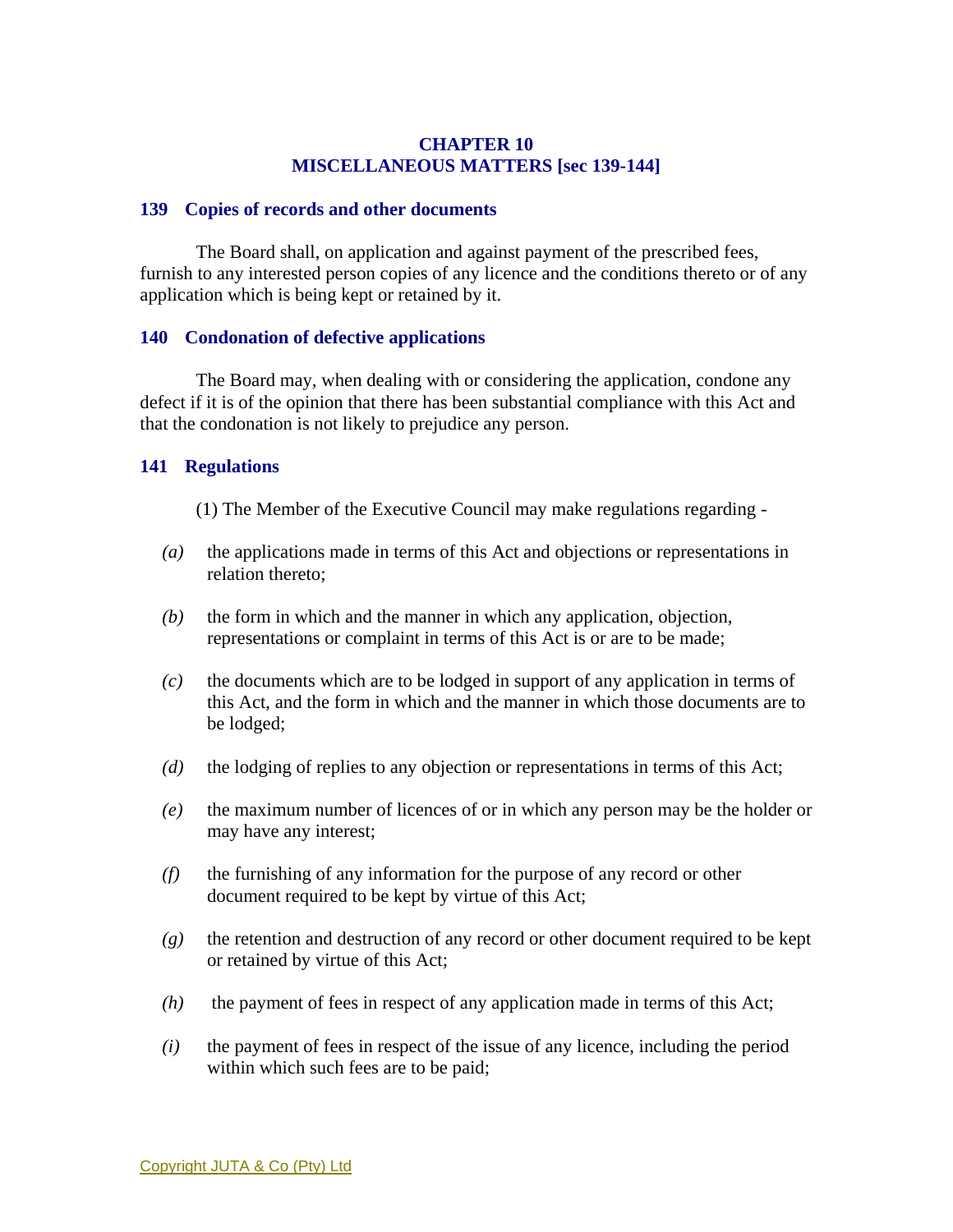- *(j)* the payment of fees in respect of the transfer of any licence, including the period within which such fees are to be paid;
- $(k)$  the payment of annual licence fees in respect of any licence;
- *(l)* the trading hours in respect of any licences;
- *(m)* a phased in approach, whereby Shebeens would be given an opportunity to comply with the Act;
- *(n)* the form of licences, declarations, notices, summonses, consents, appointments, directions, determinations, approvals, authorities and other documents in terms of this Act; and
- *(o)* any matter which in terms of this Act is required or permitted to be prescribed;
- *(p)* in general, any matter in respect of which he or she thinks it necessary or expedient to make regulations for achieving the objects of this Act.

 (2) A regulation made under this section may for a contravention thereof or failure to comply therewith, prescribe a penalty which shall not exceed a fine of R10 000 or imprisonment for a period of twelve (12) months or both such fine and imprisonment.

 (3) Different regulations may be made under this section in respect of different kinds of licences, licences of the same kind having different common characteristics, different categories of persons or different areas.

# **TRANSITIONAL PROVISIONS**

## **142 Continuation of pending matters**

 (1) Any application made before the date of commencement of this Act and not disposed of on that date, shall be continued and disposed of as if that law still applies.

 (2) In the application of subsection (1) of section 12 of the Interpretation Act, 1957 (Act 33 of 1957), a reference to the Board in a law referred to in subsection (1) shall be construed as a reference to the Board as constituted in terms of this Act.

## **143 Conversion of existing licenses**

 (1) Subject to subsections (2), (3) and (5), any authorization, permit or licence issued in terms of the Liquor Act, 1989 (Act no 27 of 1989) to engage in the retail sale, micro-manufacture or wholesale of liquor or methylated spirits which was valid immediately before the date of commencement of this Act, shall remain valid.

(2) The holder of an authorization, permit or licence contemplated in subsection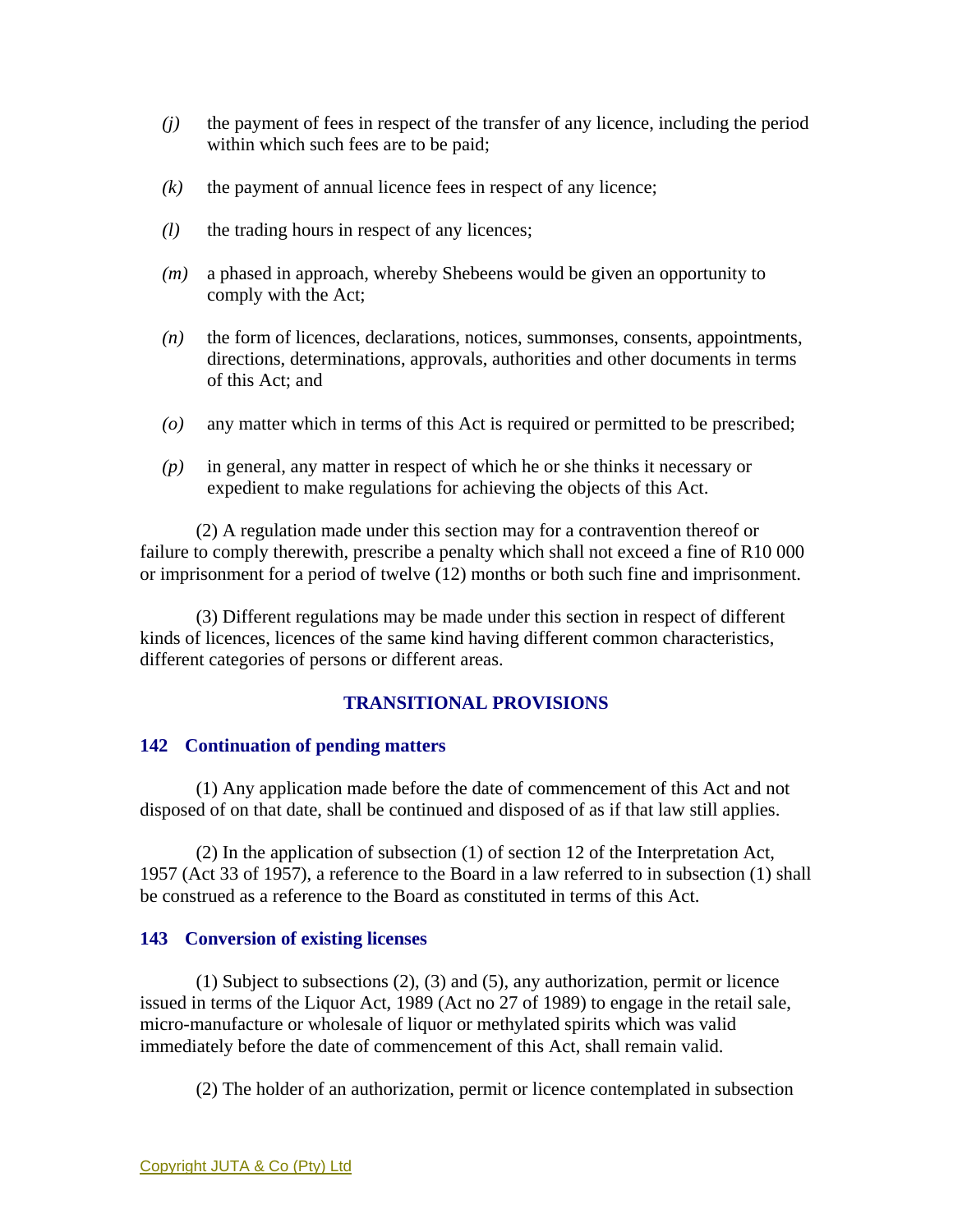(1), shall within the period determined by the Member of the Executive Council by notice in the *Provincial Gazette,* submit such authorization, permit or licence to the Board for conversion into an authorization, permit or licence under this Act.

 (3) A conversion contemplated in subsection (2) shall be made on the same terms and conditions and for the remaining duration of the original authorization, permit or licence.

 (4) A converted authorization, permit or licence is deemed to have been issued in terms of this Act.

 (5) If a licensee fails to submit his or her licence as contemplated in subsection (2), the licence shall lapse.

(6) The Member of the Executive Council may prescribe fees for a conversion.

[Sec 143 substituted by sec 22*(a)* and *(b)* of Act 9 of 2003 wef 16 January 2004.]

## **144 Short title and commencement**

 (1) This Act is called the Gauteng Liquor Act, 2003 and comes into operation on a date fixed by the Premier by proclamation in the *Provincial Gazette.* 

[Subsec (1) substituted by sec 23 of Act 9 of 2003 wef 16 January 2004.]

(2) Different dates may be so fixed in respect of different provisions of this Act.

# **[Act 5 of 2003]BLUE IQ INVESTMENT HOLDINGS (PROPRIETARY) LIMITED ACT 5 OF 2003**

[ASSENTED TO: NO DATE SUPPLIED] [DATE OF COMMENCEMENT: 17 OCTOBER 2003]

*(English text signed by the Premier)* 

**To provide for the establishment of a holding company known as Blue IQ Investment Holdings (Proprietary) Limited to manage identified projects through various commercial enterprises; to determine its objectives; to provide for the holding of shares in the Company; to provide for the disposal of shares and interest in the commercial enterprises; to provide for funding of the Company; to provide for the management of the Company; to provide for the transfer of assets, liabilities and obligations to the Company; to provide for listing of the commercial enterprises; to provide for regulations; and to provide for matters connected therewith.** 

## **ACT**

## **1 Definitions**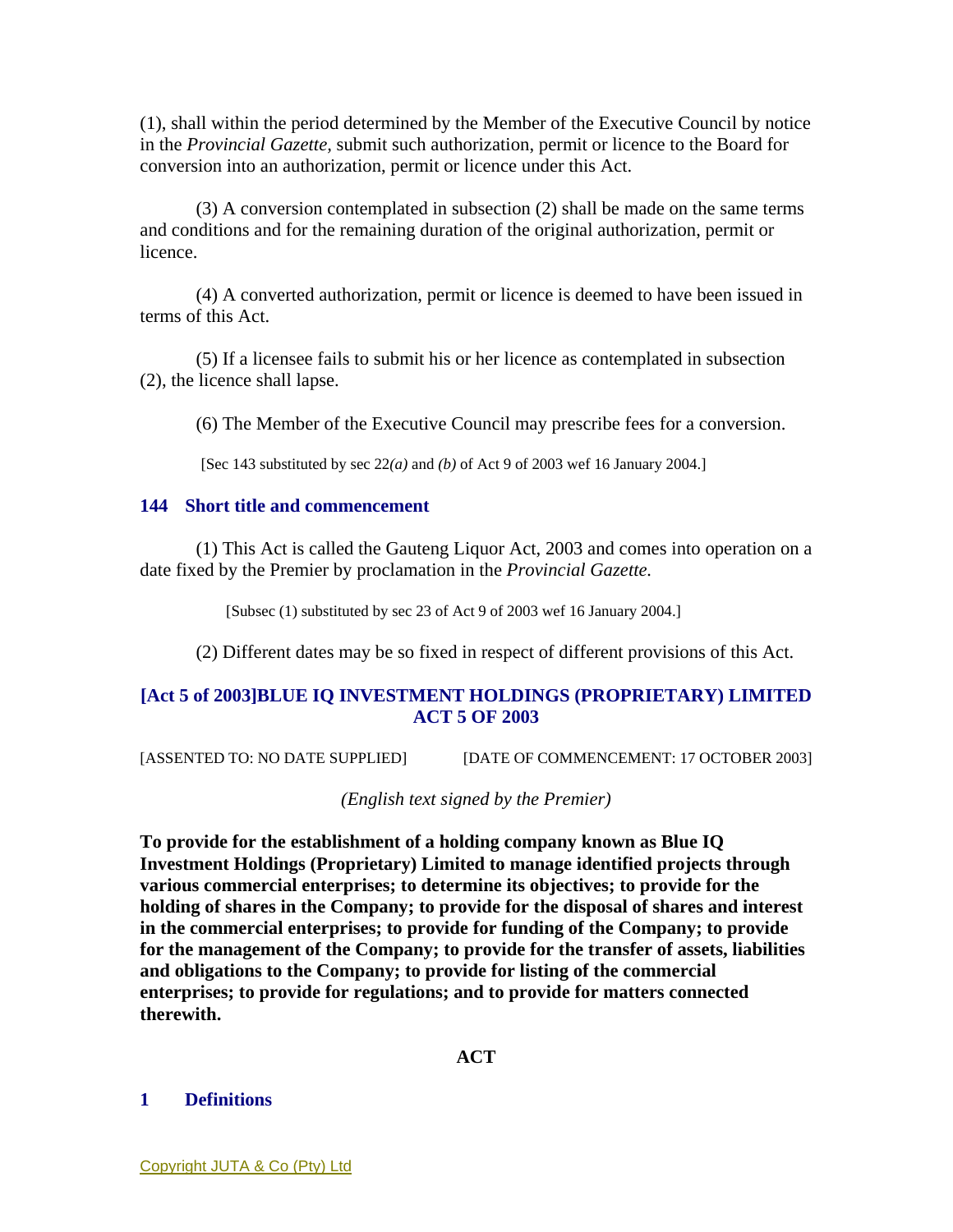In this Act, unless the context otherwise indicates:

**"Board of Directors"** means the Board of Directors as contemplated in section 8 of this Act;

**"commercial enterprises"** include companies, close corporations, public private partnerships, trading accounts; joint ventures; agreements, partnerships and similar business undertakings;

**"Companies Act"** means the Companies Act, 1973 (Act 61 of 1973);

**"Company"** means Blue IQ Investment Holdings (Proprietary) Limited as contemplated in section 2 of this Act;

**"Constitution"** means the Constitution of the Republic of South Africa Act, 1996 (Act 108 of 1996);

**"Executive Council"** means the Executive Council of the Province as constituted in terms of section 125 of the Constitution;

**"Gauteng Provincial Government"** means the government of the Province and Provincial has a corresponding meaning;

**"identified projects"** means the following projects identified by the Gauteng Provincial Government - the Innovation Hub, Gauteng Automotive Cluster, Constitution Hill, Newtown Cultural Precinct; Gautrain Rapid Rail Link, City Deep Transport and Logistics Hub, Dinokeng, Cradle of Humankind World Heritage Site; Wadeville Alrode Industrial Corridor, Johannesburg International Airport Industrial Development Zone; Renewal of Kliptown, and includes amendment of the scope of these projects and any future projects that are approved by the MEC;

**"MEC"** means the Member of Executive Council responsible for Economic Affairs in the Province;

**"Province"** means the Gauteng Province as contemplated in Section 103 of the Constitution and **"Provincial"** has a corresponding meaning;

**"Public Finance Management Act"** means the Public Finance Management Act 1999 (Act 1 of 1999); and

**"This Act"** includes regulations made thereunder.

# **2 Establishment of Blue IQ Investment Holdings (Proprietary) Limited**

(1) There is established a juristic person to be called Blue IQ Investment Holdings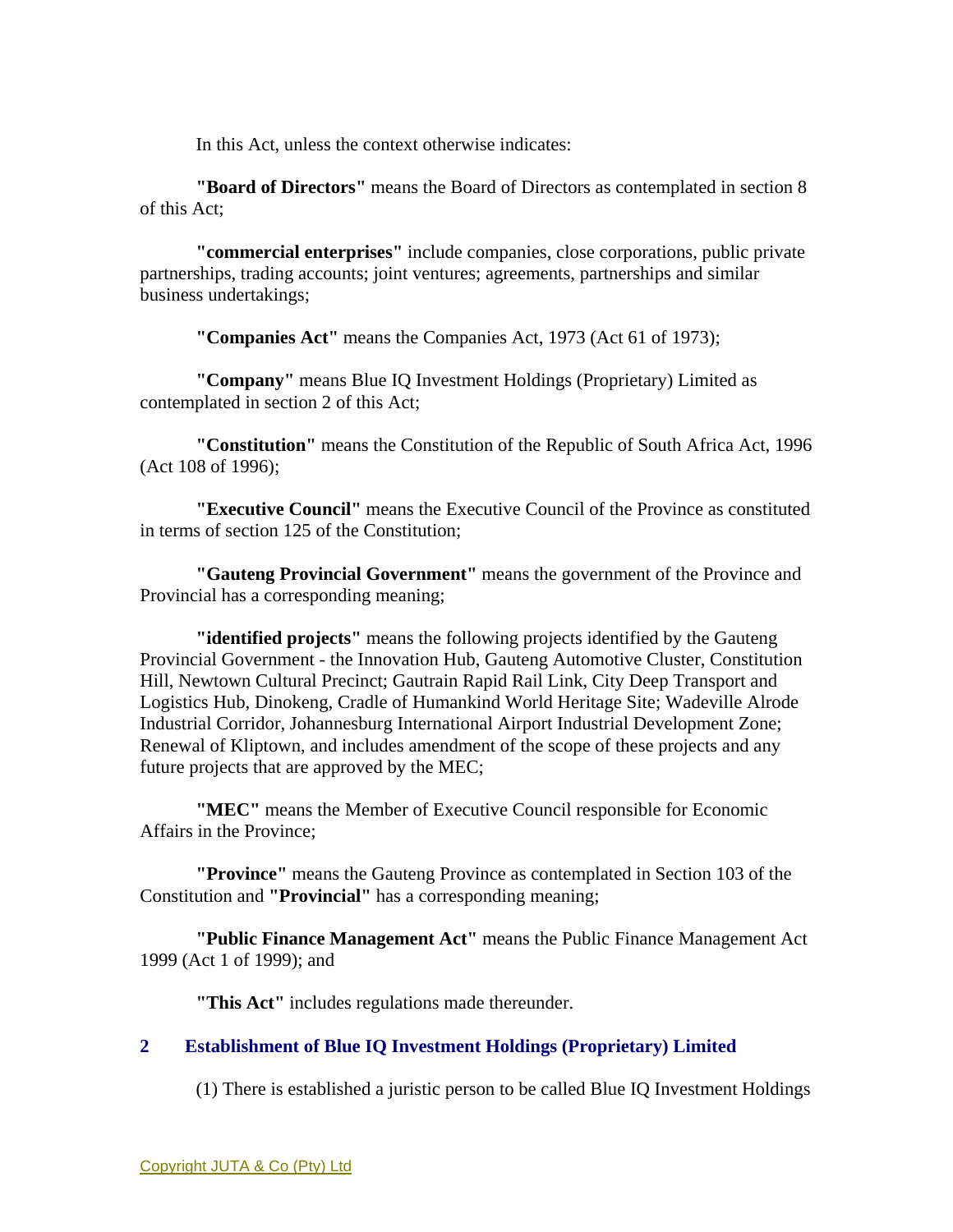(Proprietary) Limited.

 (2) The MEC is empowered to do all things necessary to have Blue IQ Investment Holdings (Proprietary) Limited incorporated and registered in terms of the Companies Act.

 (3) The MEC may delegate in writing the powers to sign the documents that are required for the registration of the Company.

 (4) The Memorandum of Association of the Company must provide that the Company will not have the power to alter the business and objects of the Company without the approval of the MEC.

## **3 Objects of the Company**

(1) The objects of the Company are to-

- *(a)* undertake or invest in Identified projects; and
- *(b)* enable increased private sector investment, through the utilization of legally recognized commercial enterprises.

 (2) The Company may from time to time dispose of its shares or interest in the commercial enterprises.

## **4 Share Capital**

 Share capital of the Company shall consist of R4 000 (four thousand Rand) divided into 4 000 (four thousand) ordinary shares of R1,00 (one rand) each and the initial share capital of the company shall consist of 100 (one hundred shares).

## **5 Shareholding in the Company**

(1) The Gauteng Provincial Government is the only Shareholder of the Company.

 (2) The MEC exercises the powers and duties of the Gauteng Provincial Government as Shareholder of the Company.

## **6 Shareholding/Interest in Commercial Enterprises**

 If the Company acquires, transfers, cedes, sells or otherwise disposes of its shares or interest in the commercial enterprises, then it must obtain prior approval of the MEC and on such terms and conditions as the MEC approves.

# **7 Funding**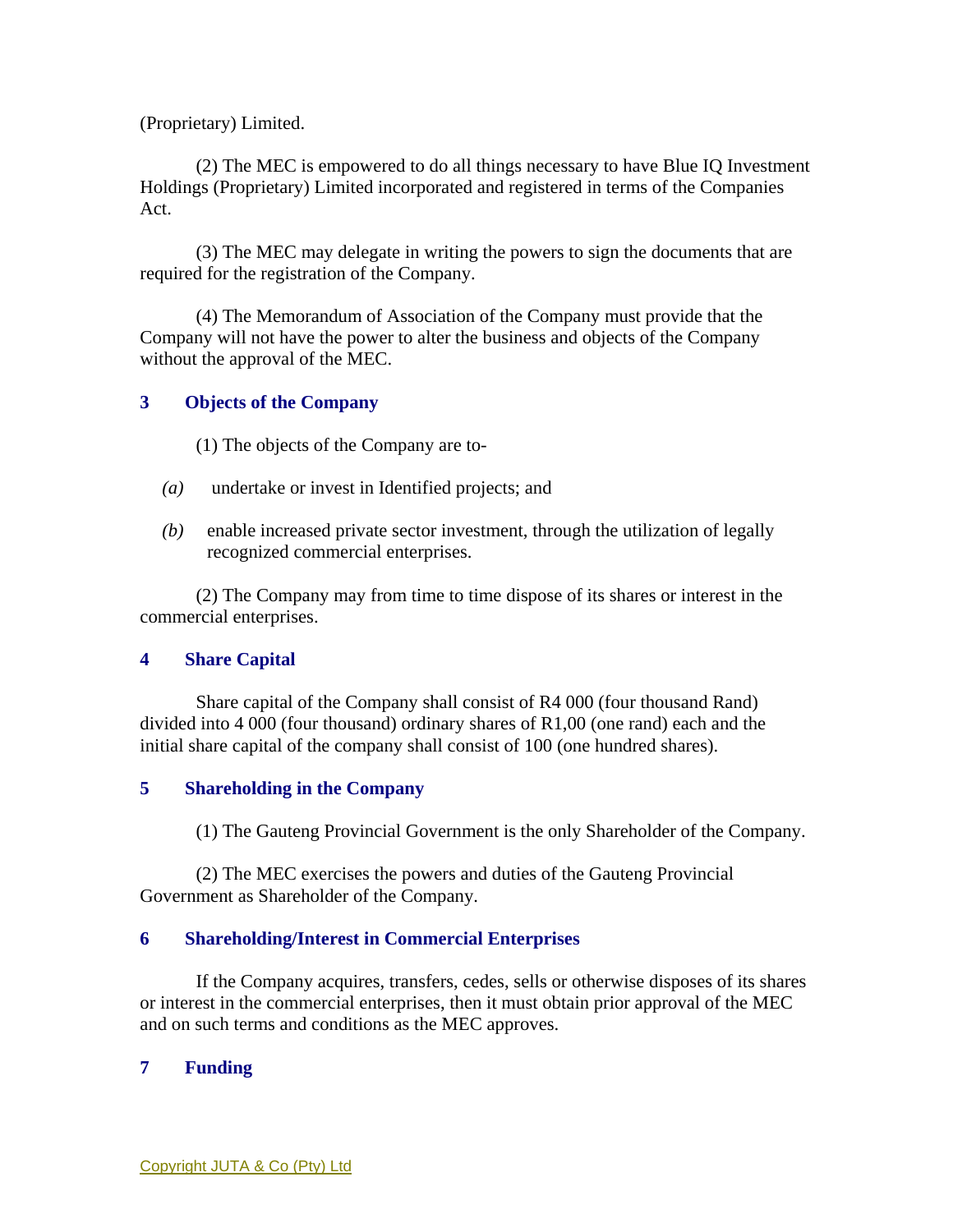(1) The funding of the Company comprises of-

- *(a)* money appropriated to it by the Provincial Legislature; and
- *(b)* any other proceeds realized through the commercial enterprises.

## **8 Management of the Company**

(1) A Board of Directors manages the Company.

 (2) The MEC must appoint the Board of Directors consisting of a minimum of 3 (three) and maximum of 8 (eight) members.

 (3) The MEC must appoint the Chairperson of the Board and the Chief Executive Officer of the Company.

## **9 List of Commercial Enterprises**

 (1) The commercial enterprises, nature thereof and the Company's shareholding or interest expressed as a percentage therein are as contained in columns 1, 2 and 3 of the Schedule respectively.

 (2) Upon conclusion of reporting in terms of the Public Finance Management Act, the MEC must by notice in the *Provincial Gazette* publish a schedule annually in which any changes or additions to the commercial enterprises, the nature thereof and the Company's shareholding or interest therein are reflected.

## **10 Effect of Establishment**

 Upon incorporation of the Company, all assets, rights, liabilities or obligations acquired or incurred by the Gauteng Provincial Government in pursuance of the identified projects before the establishment of the Company are deemed to be the assets, rights, liabilities or obligations acquired or incurred by the Company.

## **11 Regulations**

 The MEC may make regulations concerning any matter that the MEC deems necessary and expedient in order to achieve the objects of this Act.

## **12 Short Title**

This Act is called the Blue IQ Investment Holdings (Proprietary) Limited Act.

## **Schedule**

**COLUMN 1: NAME OF COMMERCIAL COLUMN 2: COLUMN 3:**

**% OF SHAREHOLDING/**